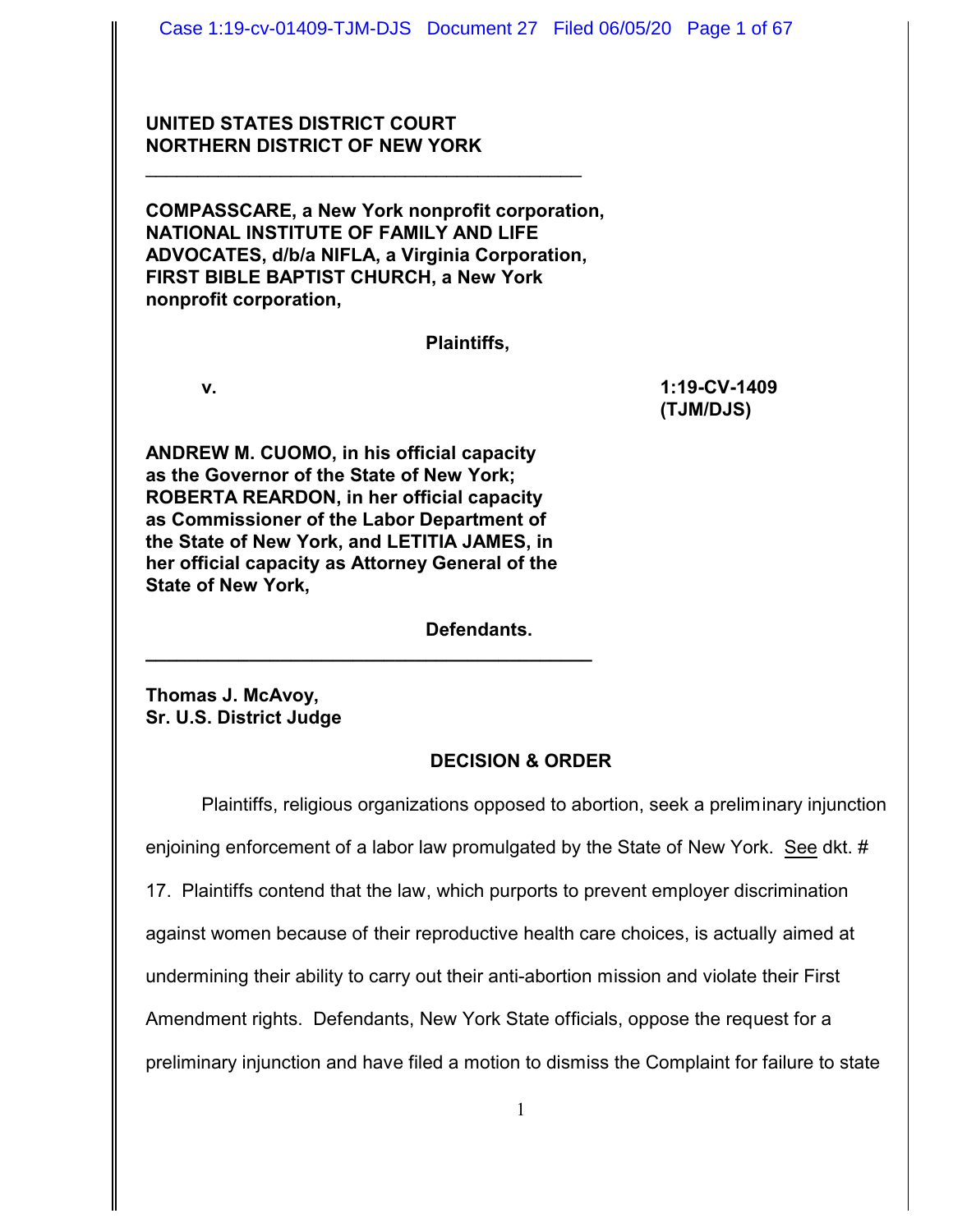a claim. See dkt. # 19. The parties have briefed the issues and the Court has determined to decide the motion without oral argument.

## **I. BACKGROUND**

# **A. Facts Alleged in the Complaint**

Plaintiffs describe this case as a "pre-enforcement federal civil rights action[.]" Complaint ("Complt."), dkt. # 1, at ¶ 1. They raise their claims pursuant to 42 U.S.C. § 1983. Plaintiffs seek to enjoin enforcement of the "Boss Bill," which they describe as "the third in a trio of abortion-protective and abortion-advancing laws passed by the New York State Legislature on January 22, 2019."  $Id.$  at  $\P$  2.<sup>1</sup> The first two laws addressed when in the gestational period abortions could be performed and the second addressed the cost of contraceptives and other family planning drugs in health plans. Id.

# **i. The Plaintiffs**

# **a. CompassCare**

Plaintiff CompassCare Pregnancy Services ("CompassCare") is a religious nonprofit incorporated under New York law, with a principal place of business in Rochester, New York. Id. at ¶ 40. CompassCare "provides pregnancy-related medical and nonmedical services and comprehensive pregnancy- and abortion-related information without cost to its patients[.]" Id. at ¶ 41. CompassCare has both a president and a medical director. Id. As a "pregnancy care center," CompassCare "exists to serve women considering abortion and their unborn children." Id. at ¶ 55. CompassCare aims "to

<sup>&</sup>lt;sup>1</sup>As a motion to dismiss Plaintiffs' Complaint is before the Court, the Court will relate the facts as alleged in the Complaint. The Court does not adopt any of the characterizations of the facts or legal standards offered by the parties. The Court quotes them to demonstrate the tenor of the arguments in this matter.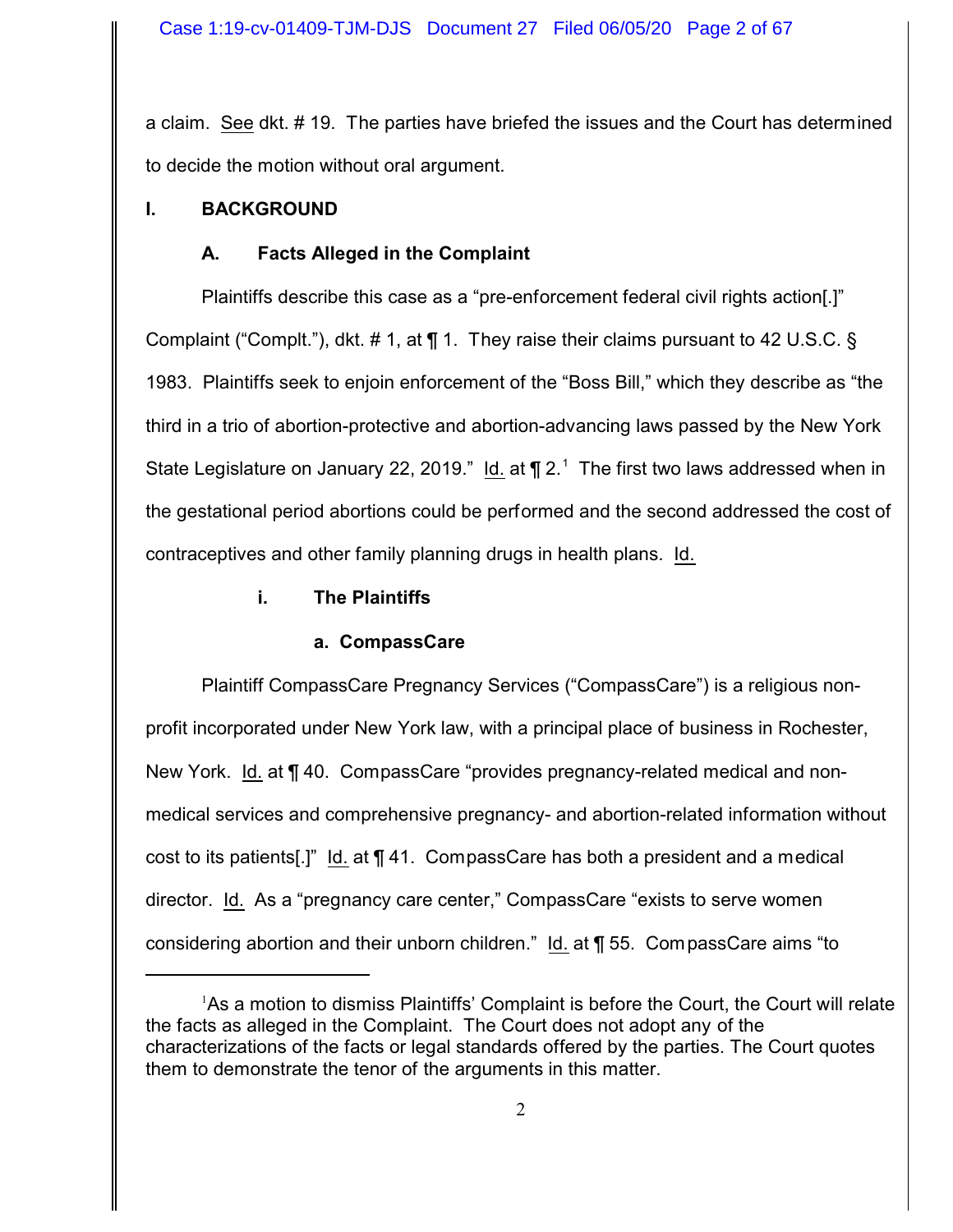provide the compassion, concern, and support necessary to enable women to carry their unborn children to term." Id. CompassCare does not seek to earn a profit, does not charge for its aid, and does not discriminate because of "age, sex, marital status, or religious preference." Id. at ¶ 56. CompassCare operates without funding from the government. Id. at ¶ 57. CompassCare provides a number of services, including "clinical pregnancy testing . . . ; ultrasound exams; gestational age determinations; complete pregnancy, abortion, and adoption options consultations; STD testing and treatment; abortion pill reversal services; and medical, insurance, and community support referrals." Id. at ¶ 58. Plaintiff also offers "accurate and complete comprehensive information concerning prenatal development, pregnancy and childbirth, abortion procedures and risks, and alternatives to abortion." Id. at **[59. Beyond this "rigorous and consistent** treatment and testing protocol," CompassCare also offers "informational resources" on "pregancy, abortion, post-abortion care and expectations, contraception, and STDs." Id. at ¶ 60.

Plaintiffs further describe the aim of CompassCare's programs and the beliefs that underlie those aims. CompassCare, they say, "is committed to meeting a woman's need at the point of decision regarding an unplanned or unwanted pregnancy." Id. at ¶ 62. By providing "emotional support and practical assistance," Plaintiff "provides women with the knowledge and ability to face the future with hope, and to plan constructively for themselves and their babies." Id. at ¶ 63. CompassCare "believes all human life is equally valuable and deserving of blessing and protection, from fertilization to natural death." Id. at ¶ 64. To Compass Care, "every abortion claims an innocent life." Id. at ¶ 65. Since "every life is inherently valuable" as "a gift from God and made in His image,"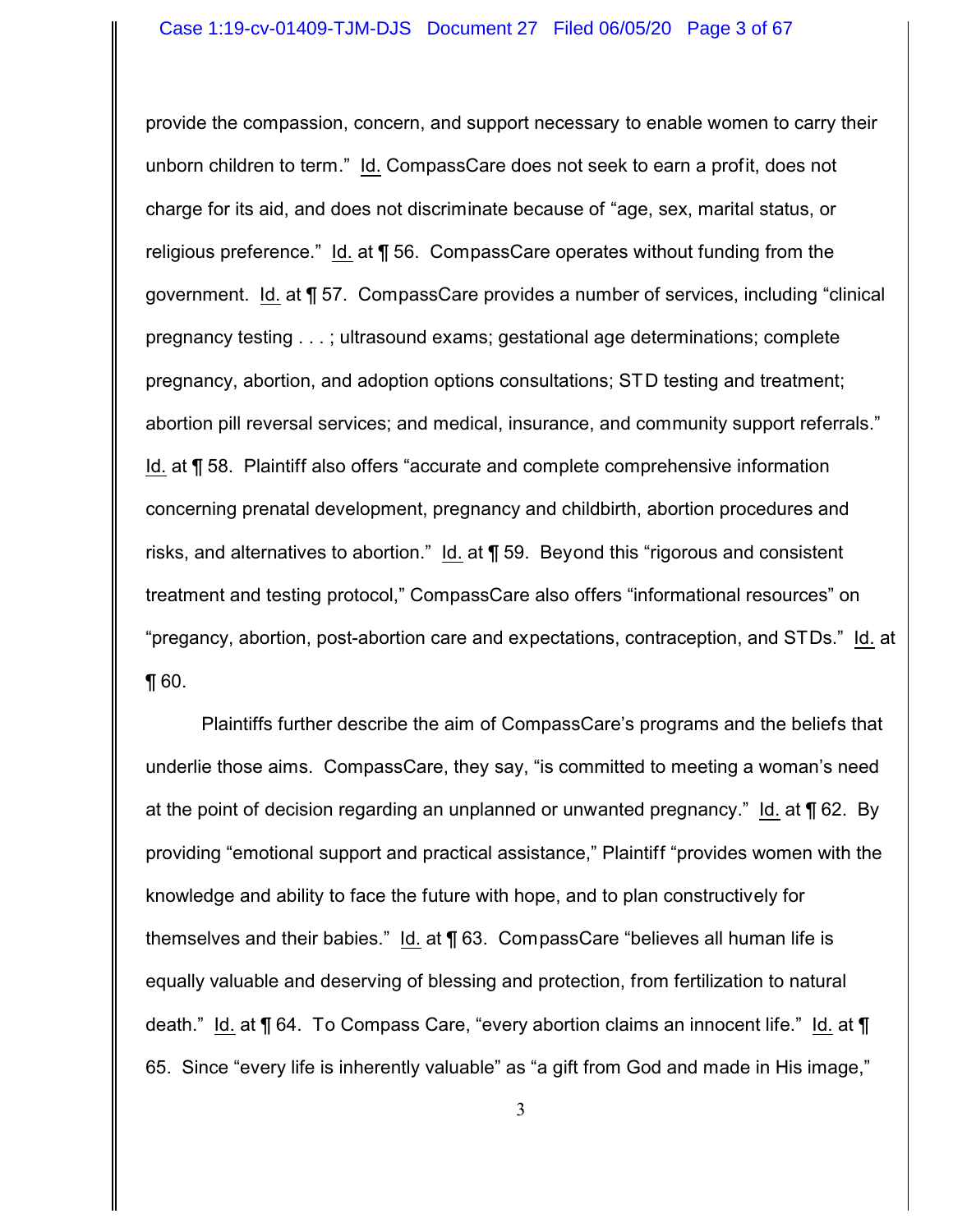Plaintiff "believes that such life should not be destroyed. Id. at ¶ 65. Rather than solving women's problems, CompassCare alleges "that abortion compounds actual and perceived problems and difficulties[.]" Id. at ¶ 67. CompassCare sees "the purpose of medical care [as] to heal and maintain the health of the individual[.]" Id. at  $\P$  68. Abortion, CompassCare claims, "does neither for either women or the baby." Id. CompassCare does not, therefore, "recommend, provide, or refer for abortions or abortifacient drugs or devices." Id. at ¶ 69. Plaintiff finds "it immoral for anyone to participate in those services." Id. Instead, CompassCare finds adoption "an excellent alternative" and offers "referrals to adoption agencies and attorneys for those who want such assistance." Id. at ¶ 70.

CompassCare also has specific beliefs related to sexuality and birth control. Plaintiff "believes that popular . . . acceptance of a birth control mentality violates the purpose of sexuality as revealed in the Bible." Id. at ¶ 71. That acceptance "results in an increase in adolescent promiscuity, pregnancy, abortion, and disease." Id. at ¶ 71. CompassCare therefore "works to teach young adults that sex can only be meaningful and safe within the context of a loving, permanent marital relationship between one man and one woman." Id. at ¶ 72. CompassCare provides information on birth control, offering a distinction between contraceptives and "abortifacient drugs and devices on the other." Id. While CompassCare provides information on contraceptives, the Plaintiff does not "refer patients for birth control in any form." Id. at ¶ 73. CompassCare also promotes abstinence among single people and "sexual fidelity within a marital relationship." Id. at ¶ 74. Such marriages, CompassCare states, are "between one man and one woman." Id.

Plaintiff CompassCare further alleges that its "Christian faith and religious beliefs motivate and permeate its mission and all its activities" Id. at ¶ 75. CompassCare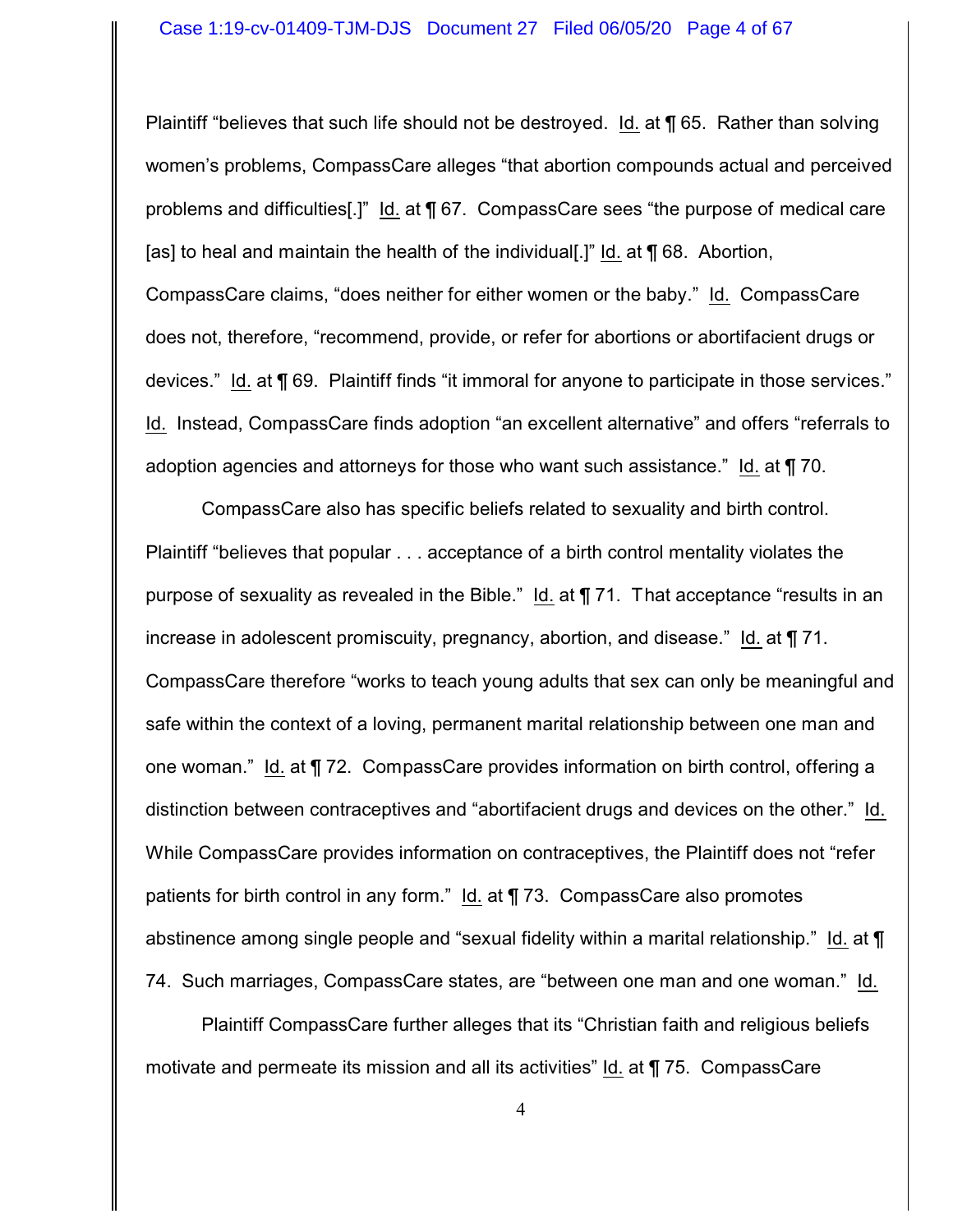#### Case 1:19-cv-01409-TJM-DJS Document 27 Filed 06/05/20 Page 5 of 67

considers "itself as an outreach ministry of Jesus Christ through His church." Id. "During every interaction with a patient," Plaintiff contends, "CompassCare staff offer to share the Gospel message of God's love and hope to those who wish to agree to hear it." Id. at ¶ 76. Staff only share that gospel message with people who agree to hear it. Id. CompassCare's mission statement describes the Plaintiff as "a Christ-centered agency dedicated to empowering women and men to erase the need for abortion by transforming a woman's fear into confidence." Id. at ¶ 77. God's desire, CompassCare believes, is "to use [CompassCare] to transform the communities it serves in western New York into a place where abortion is no longer needed and wanted." Id. at ¶ 78. To achieve that end, CompassCare seeks to aid both "at-risk women," and also to assist other "pregnancy care centers" in doing the same. Id.

Plaintiff contends that "CompassCare is a religious organization that provides its services . . . pursuant to its pro-life and religious viewpoint[.]" Id. at ¶ 80. It hopes "to empower the women it serves to say 'no' to abortion." Id. To meet this "religious and prolife mission," the Plaintiff "requires all who serve the organization–whether staff, board members, or volunteers–to know Jesus Christ as their Lord and Savior." Id. at ¶ 81. Further, "[a]ll who work at CompassCare must support CompassCare's religious mission, and must personally conduct themselves consistent with the Christian faith and belief that guides that mission." Id. at ¶ 82. Thus, "all who serve the organization in any capacity" must "believe in and agree to abide by its positional statements on abortion, birth control, religious faith, and organizational principles." Id. at ¶ 83. Those views are found in an employee handbook. Id. at ¶ 84. All persons "serv[ing] the organization" must sign the handbook. Id. Employees are not only required to agree to "such statements" when they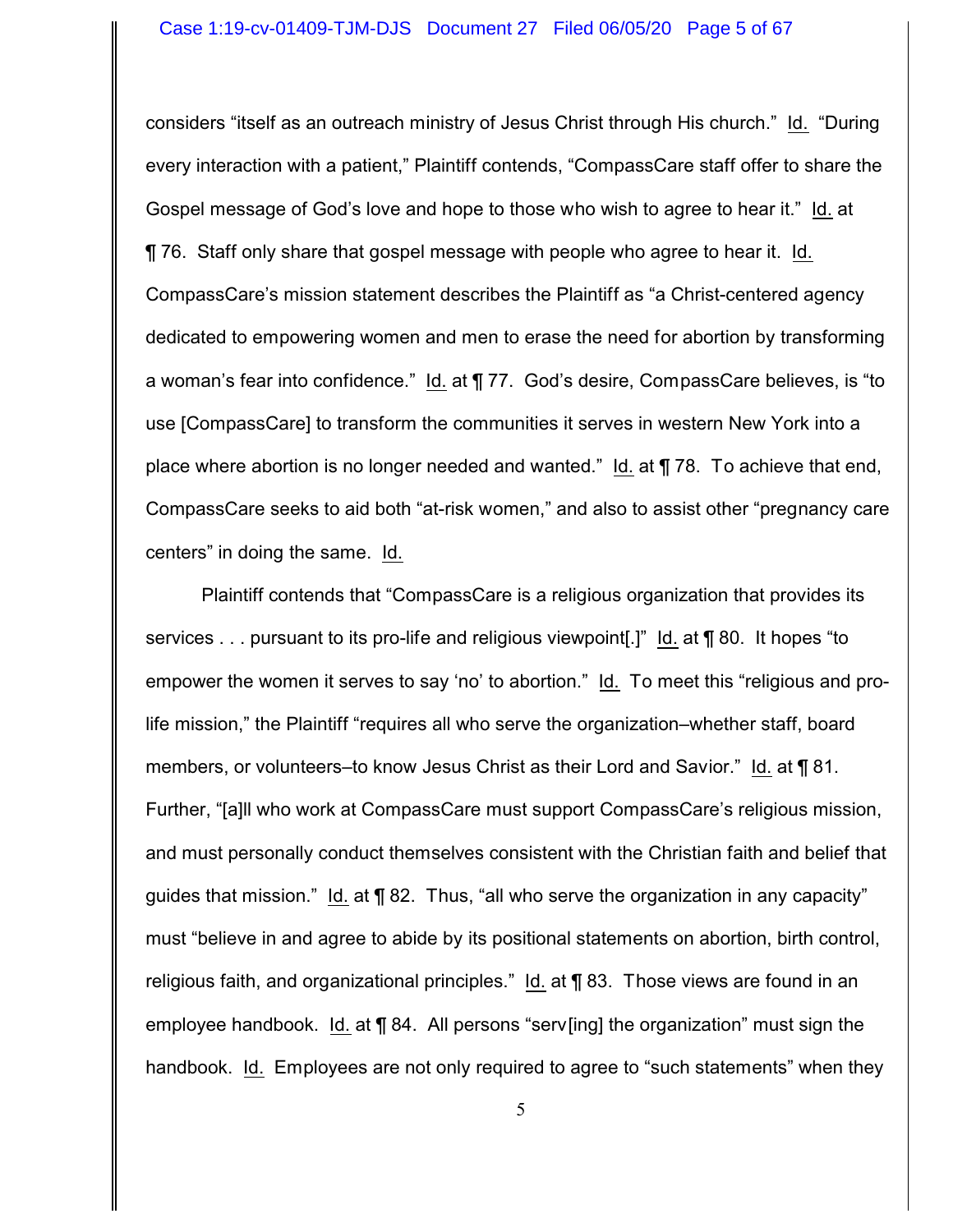begin their work, but must also "uphold them, unwaveringly, throughout their tenure with the organization." Id. at ¶ 85.

The CompassCare "positional statements" mandate that "all those who serve the organization" must "agree that the Bible is the inspired–and the only–infallible, authoritative Word of God; [and] that there is only one God, eternally existent in three persons, Father, Son and Holy Spirit[.]" Id. at ¶ 86. They must also agree "that every abortion claims an innocent life; that sexual relationships outside of marriages between one man and one women results in great numbers of unplanned pregnancies, sexually transmitted diseases, and broken lives[.]" Id. Finally, they must believe "that sexual abstinence, rather than contraception, is the proper means" to prevent unplanned pregnancies and sexually transmitted diseases. Id. CompassCare contends that "[f]or staff, volunteers, and board members, assent to CompassCare's mission and beliefs necessarily entails living a life consistent with that mission and those beliefs." Id. at ¶ 87.

As part of living consistently with the organization's beliefs, CompassCare alleges, "[a]ll those who serve the organization must agree to never refer or advise any woman to have an abortion[.]" Id. at **\otall** 88. They also must pledge "to uphold the organization's policy on birth control, which is abstinence only for unmarried patients." Id. They must also "refrain from having, and helping other to procure, abortions." If. at ¶ 89. Such persons are also to "refrain from using, or helping others procure, abortifacient drugs or devices[.]" Id. at ¶ 90. They must also remain monogamous if married, and be sexually abstinent if not married. Id. They must also "agree to pray for CompassCare staff, volunteers, and patients." Id. at ¶ 91.

CompassCare's requirements [are] for staff, board members, and volunteers to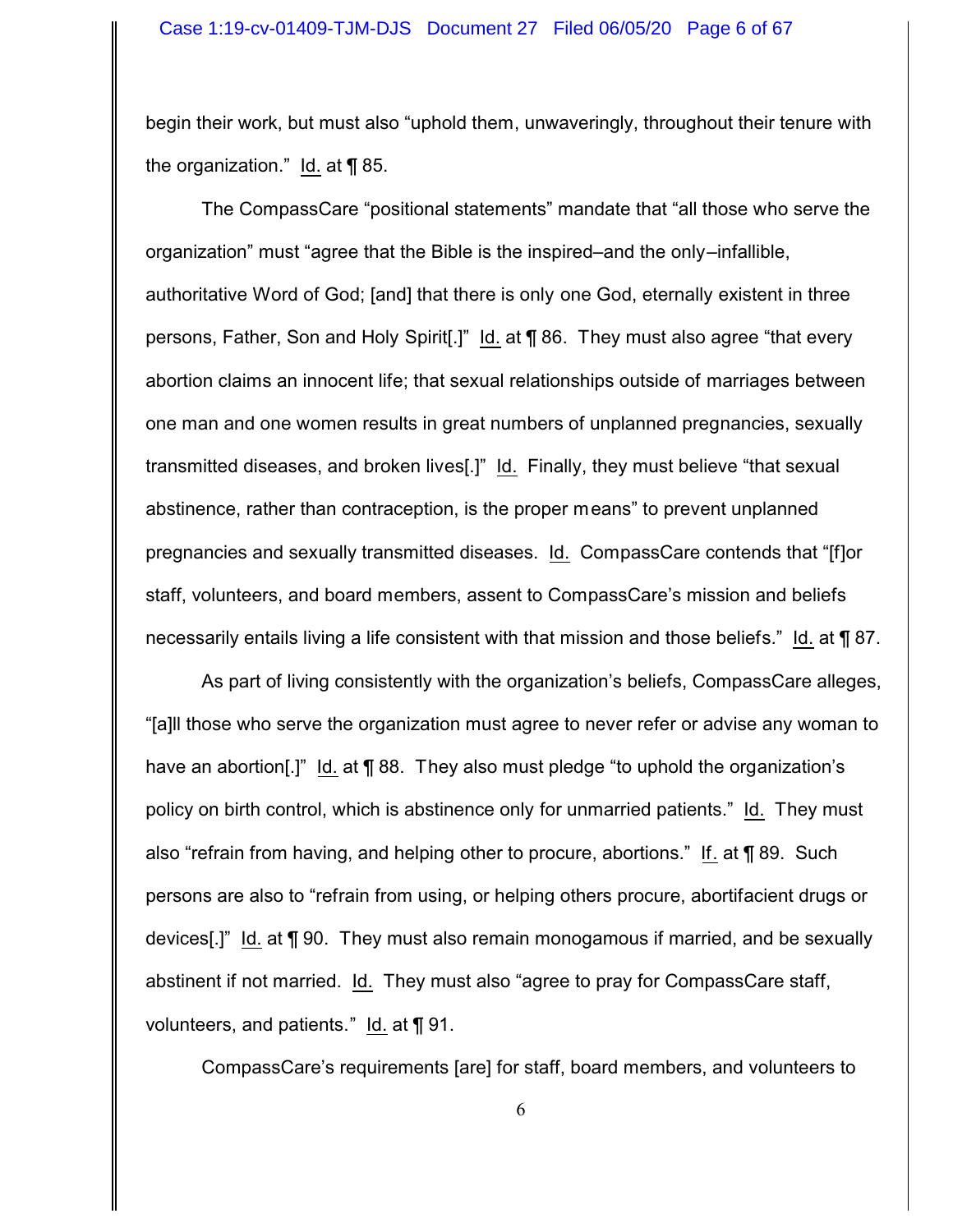both agree with and abide by its beliefs and missions are driven by the organization's belief that such views "comport with God's Will and Word." Id. at ¶ 92. Requiring such fealty, CompassCare explains, is also driven by a belief "that by associating with likeminded individuals," CompassCare "will be able to spread an authentic message of love and hope that will be received more readily by patients[.]" Id. ¶ 93. That authenticity, CompassCare believes, "will ultimately save more lives and reduce the perceived need for abortion." Id. CompassCare asserts that its policies saved "the lives of 225 babies . . . whose mothers were abortion inclined when they arrived for their appointments[.]" Id. at  $\P$ 94.

CompassCare not only operates as a "pregnancy care center" that "facilitat[es] medical and other assistance to women facing unplanned pregnancies," but also "provides training and tools to other" similar facilities. Id. at ¶ 95. In this way, CompassCare "seeks to optimize treatment and counseling procedures throughout the industry." Id. CompassCare also operates websites and a blog that promulgates "a pro-life message and" CompassCare's "positions regarding various laws and cultural developments dealing with life, pregnancy, abortions, contraception, and other issues." Id. at ¶ 96. The organization also uses radio and television "spots" to promote its message. Id.

#### **b. NIFLA**

Plaintiff National Institute of Family and Life Advocates ("NIFLA") is a Virginia religious non-profit with a principal place of business in Fredericksburg, Virgnia. Id. at ¶ 42. NIFLA is made up of "member pregnancy care centers from across the nation." Id. at ¶ 43. Forty-one such centers operate in New York. Id. They "provide pregnancy related medical and/or non-medical information and services without charge to their clients." Id.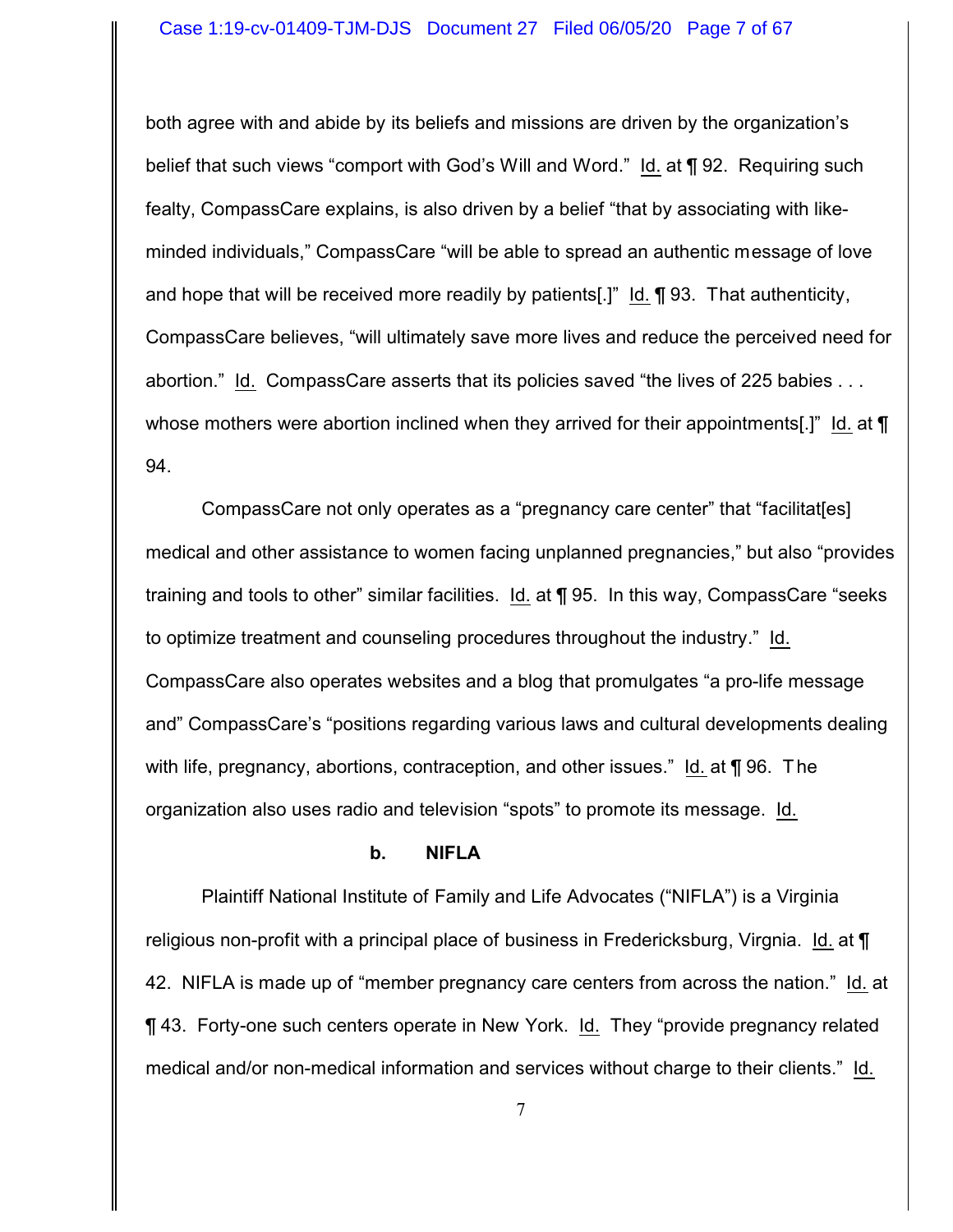NIFLA also provides legal resources and legal counsel for "medical and non-medical prolife pregnancy centers[.]" Id. at ¶ 99. NIFLA's aim is to "[develop] a network of lifeaffirming ministries in every community across the nation . . . to achieve an abortion-free America." Id. NIFLA holds conferences to "[educate] individuals and organizations as to best practices" about providing "pro-life services and advocacy on behalf of the unborn." Id. at 100. NIFLA operates by "equipping pregnancy centers with legal counsel and support; enabling pregnancy centers to convert to medical clinic status where possible; and energizing pregnancy centers with a renewed vision for the future." Id. at  $\P$  101.

Many of NIFLA's 41 member centers in New York "are religious organizations that pursue their pro-life missions and spread their pro-life message as an exercise of their religious beliefs." Id. at  $\P\P$  102-103. The organization "emphasizes the importance of statements of faith and codes of conduct" among member centers. Id. at 104. NIFLA "strongly encourages that its centers implement such documents in their daily operations." Id. NIFLA provides a template for an employee handbook and "encourages member centers to adapt" the template to "use as circumstances dictate." Id. at ¶ 105. Many New York NIFLA "member centers require their employees and all who serve them in any capacity" to agree to and "personally live by, among other things, their organizational codes of conduct, positional statements, and/or statements of faith regarding pregnancy, abortion, contraceptive use, and sexual conduct outside the context of a marriage between one man and one woman." Id. at ¶ 106. At these centers, "employees are required to assent to and/or sign these operative documents to signal their agreement with their contents and their intention to live by and model the beliefs contained therein." Id. Many NIFLA-affiliate centers in New York have an employee handbook. Id. at ¶ 107.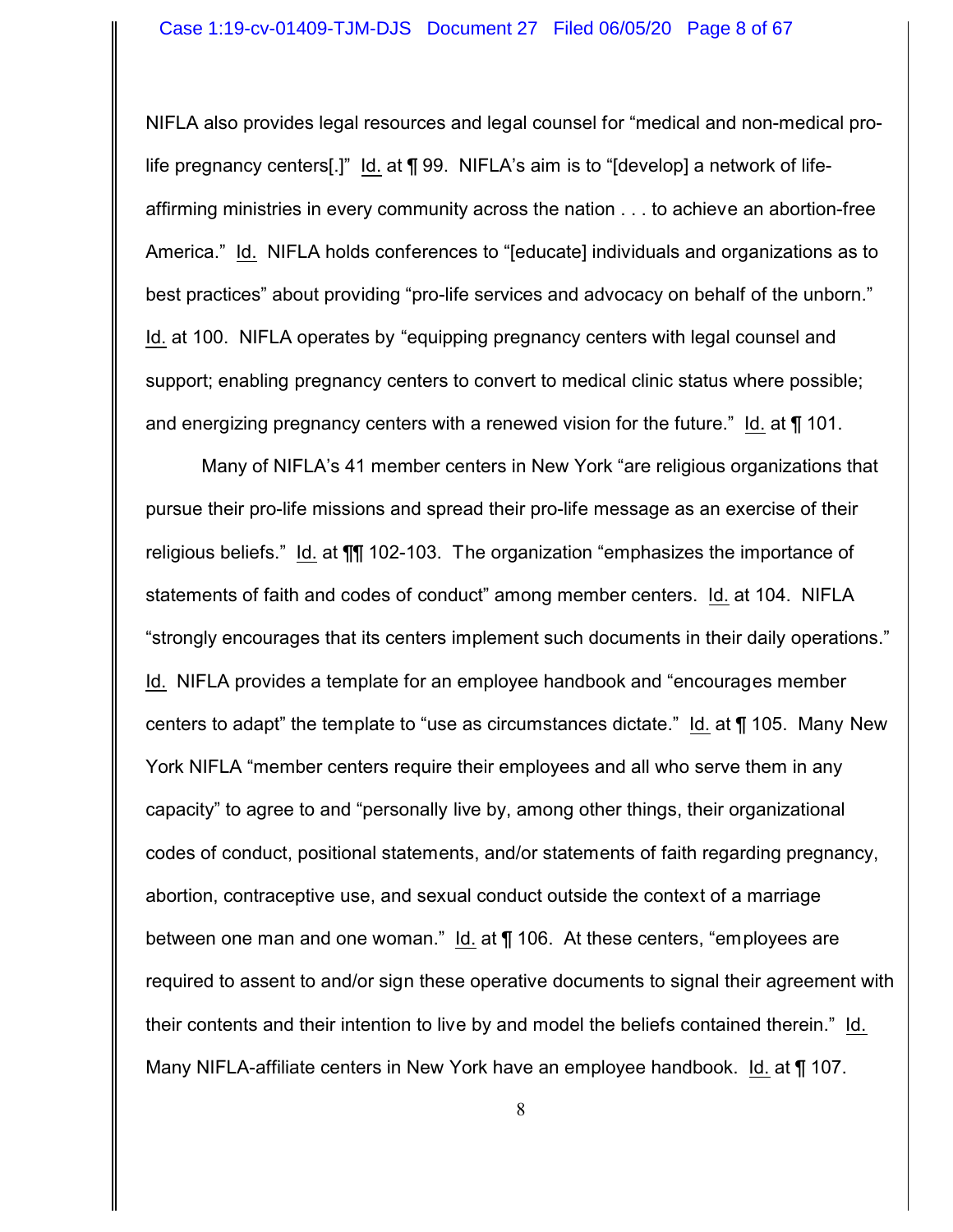NIFLA describes the organization's "religious mission" as "includ[ing] helping its members centers advance their religious missions and beliefs." Id. at ¶ 108.

#### **c. First Bible**

Plaintiff First Bible is a Christian Church organized as a non-profit "exclusively for religious purposes within the meaning of Section 501(c)(3) of the Internal Revenue Code." Id. at ¶ 44. First Bible's church is located in Hilton, New York. Id. First Bible also operates a school located in Rochester, New York. Id. The church serves the town of Hilton, New York and the suburbs of Rochester. Id. at ¶ 114. The church has been in service for more than fifty years. Id. In addition to its work in the Rochester area, First Bible "seeks to spread God's message throughout the world" through "a thriving missionary purpose and practice." Id. at  $\P$  115.

First Bible's lead pastor is Kevin Pestke. Id. at ¶ 116. The Church "believes the Bible is the inerrant Word of God and the final authority for human conduct." Id. at ¶ 117. First Bible therefore contends that "its mission, message, and statement of faith are in direct alignment with the Bible." Id. First Bible professes that "each human life, from the moment of conception, is formed by God and bears His image." Id. at ¶ 118. First Bible operates according to a Constitution. Id. at ¶ 119. The Constitution includes the Church's "beliefs regarding human sexuality and abortion." Id. The Church "believes that God has commanded that no intimate sexual activity be engaged in outside of marriage between a man and a woman." Id. at ¶ 120. The Church also professes and teaches that conception begins life and unborn children are living human beings. Id. at ¶ 121. An abortion, the First Baptist teaches, "constitutes the unjustified, unexcused taking of unborn human life[.]" Id. Abortion thus violates Biblical prohibitions "against the intentional destruction of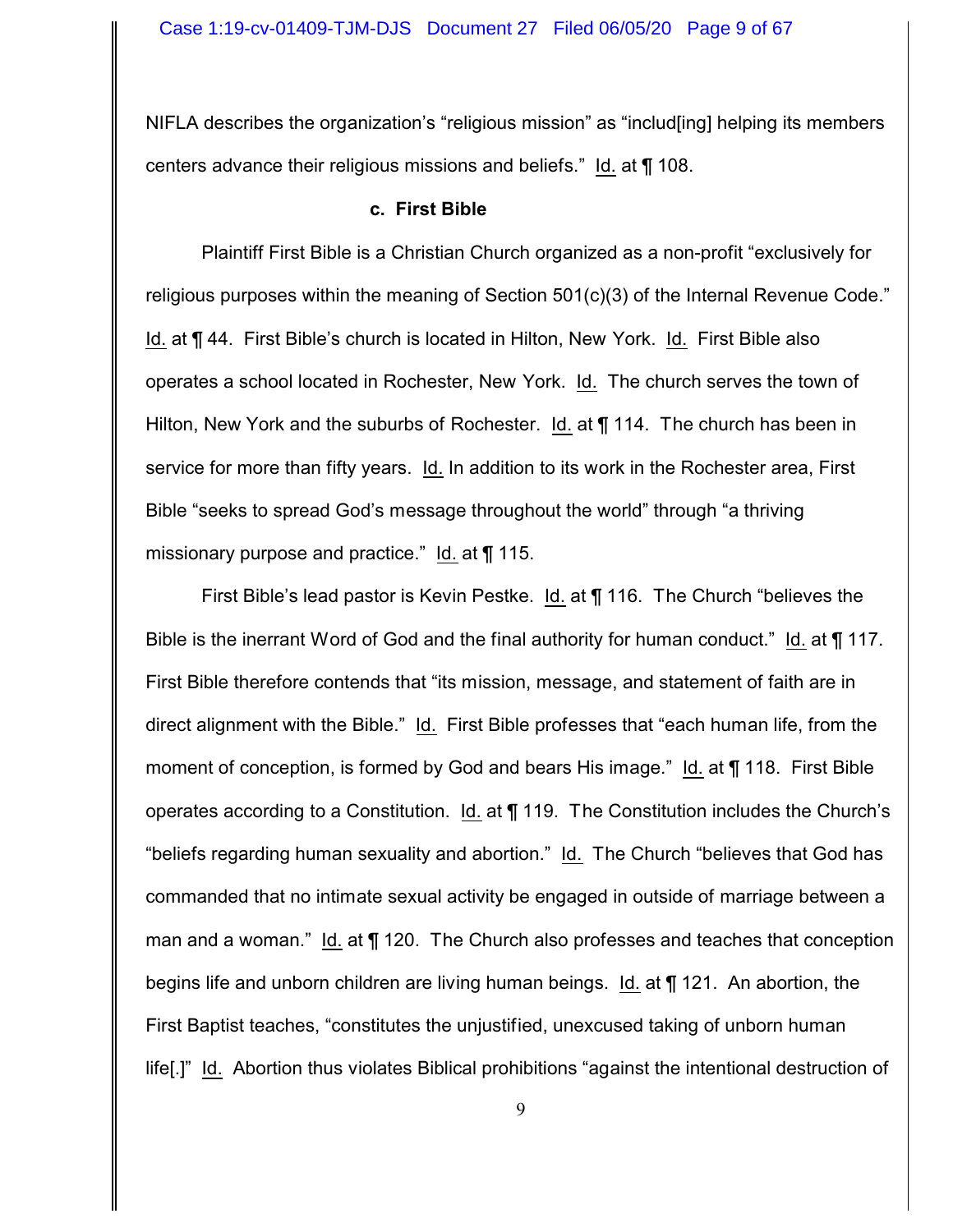innocent human life." Id. As such, "participation in, facilitation of, or payment for abortion in any circumstance is a grave sin." Id. at  $\P$  122.

These beliefs cause First Bible to "[seek] to recognize and preserve the sanctity of human life from conception until natural death." Id. at ¶ 123. The Church uses "a variety of events, ministries, and partnerships" to promote and support this "pro-life mission" at First Bible and in the broader community. Id. at ¶ 124. First Bible has a partnership with Mission Share Outreach Center. Id. at ¶ 125. Mission Share "provides, among other things, pro-life pregnancy care services, food and clothing support, and training classes in life skills." Id. at ¶ 126. First Bible also has a partnership and provides monthly financial support for Lifesaver Ministries, a pregnancy care center in Gloversville, New York. Id. at ¶ 127. The Church also has a foster care ministry called HIS Ministry. Id. at ¶ 128. HIS Ministry gives away diapers, toys, and gift cards to new foster parents. Id. HIS Minstry also offers "respite care" for such parents and uses prayer teams to "lift up each of the foster families and their needs on a regular basis." Id. These efforts go beyond church members to include foster families who are "outside of First Bible." Id.

First Bible has "14 pastors and directors, . . 24 full-time and part-time employees, and . . . 900+ volunteers." Id. at ¶ 129. The Church "expects its pastors, directors, employees and volunteers– . . . all who minister in any capacity–to abide by and agree with the church's moral and ethical standards[.]"  $\text{Id.}$  at  $\P$  130. These standards include First Bible's "religious beliefs and teachings on human sexuality and abortion, in both their work life and private life." Id. The Church declares that it "will not hire or retain any pastor, director, employee, or volunteer who refuses to assent to its statement of faith, or refuses to live out that statement of faith in his or her personal life." Id. at ¶ 131. Hiring and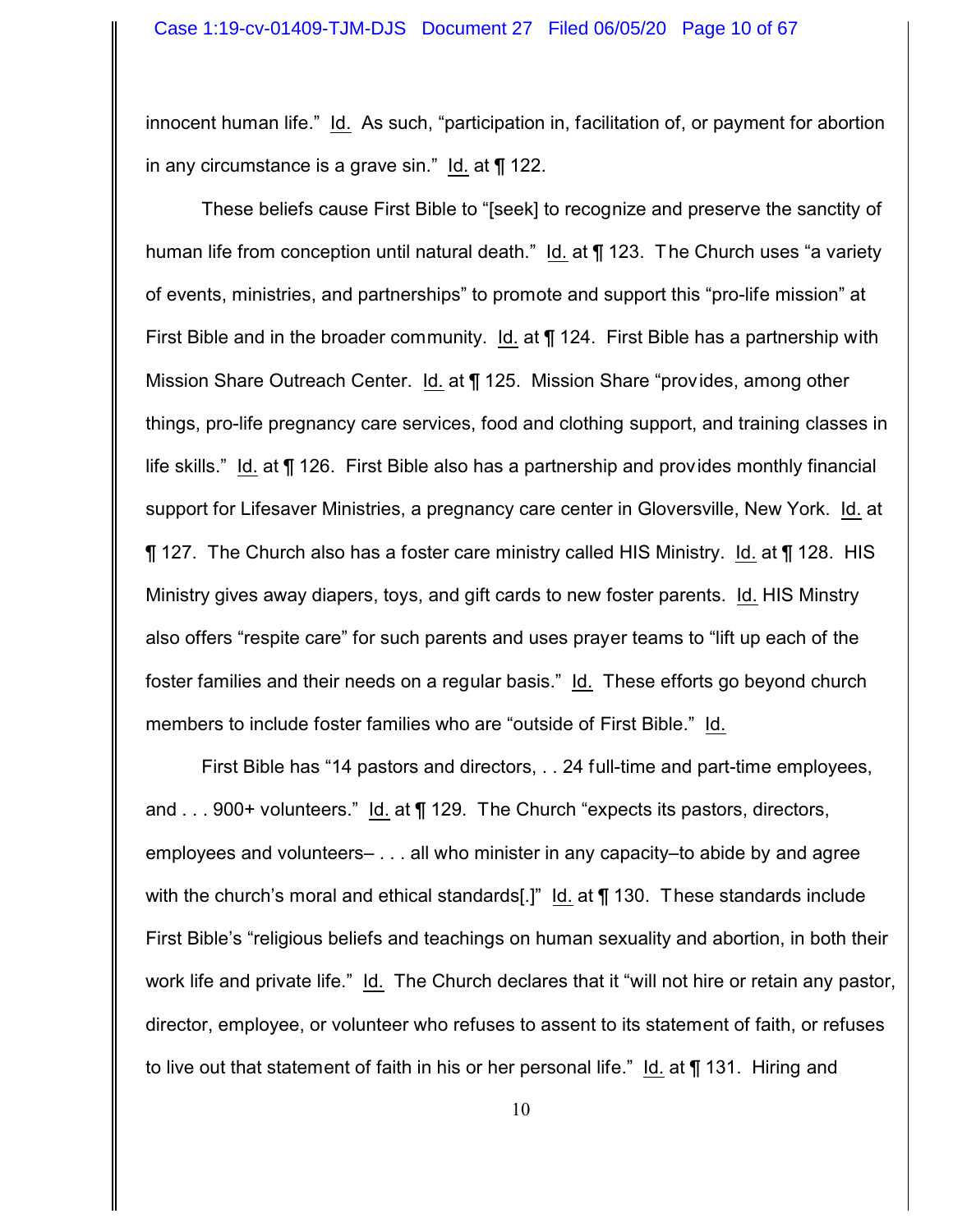retention decisions are made "in light of its statement of faith." Id. at ¶ 132. "Pastors,

directors, employees, and volunteers who violate the principles contained in First Bible's

statement of faith can be subject to disciplinary action, up to and including termination."

Id.

First Bible operates Northstar Christian Academy. Id. at ¶ 133. This school offers "traditional curriculum" to around 350 students ranging from preschool to 12<sup>th</sup> grade. Id. The Academy has 6 administrators, 33 teachers, and "myriad volunteers." Id. Northstar's mission is:

to glorify God; establish the scriptures as the final, absolute authority; provide a distinctly Christian environment for its student body; teach traditional course offerings from a biblical worldview; encourage excellence in all aspects of life; encourage the student body to be conformed to Christ; and prepare its students to be servant disciples of Christ.

Id. at ¶ 134. The school "stresses the inculcation of Christian character, virtues, and morality." Id. at ¶ 135. Such values include "the belief that every child is made in the image and likeness of God," as well as "that abortion is the unjustified taking of an innocent human life[.]" Id. These values also include the idea "that sexual activity should be reserved for a marriage between one man and one woman." Id. The Academy "follows First Bible's statement of faith in all respects." Id. at ¶ 136.

First Bible owns and operates Grace and Truth Athletics and Sports Park. Id. at ¶ 137. Grace and Truth "offers recreational and sports programs for children and adults[.]" Id. Those programs teach "good sportsmanship, teamwork, fundamental skill development, and positive Christian values." Id. First Bible employs a director and ten part-time employees through Grace and Truth. Id. at ¶ 138. Grace and Truth "follows First Bible's statement of faith in all respects." Id. at ¶ 139. At both Grace and Truth and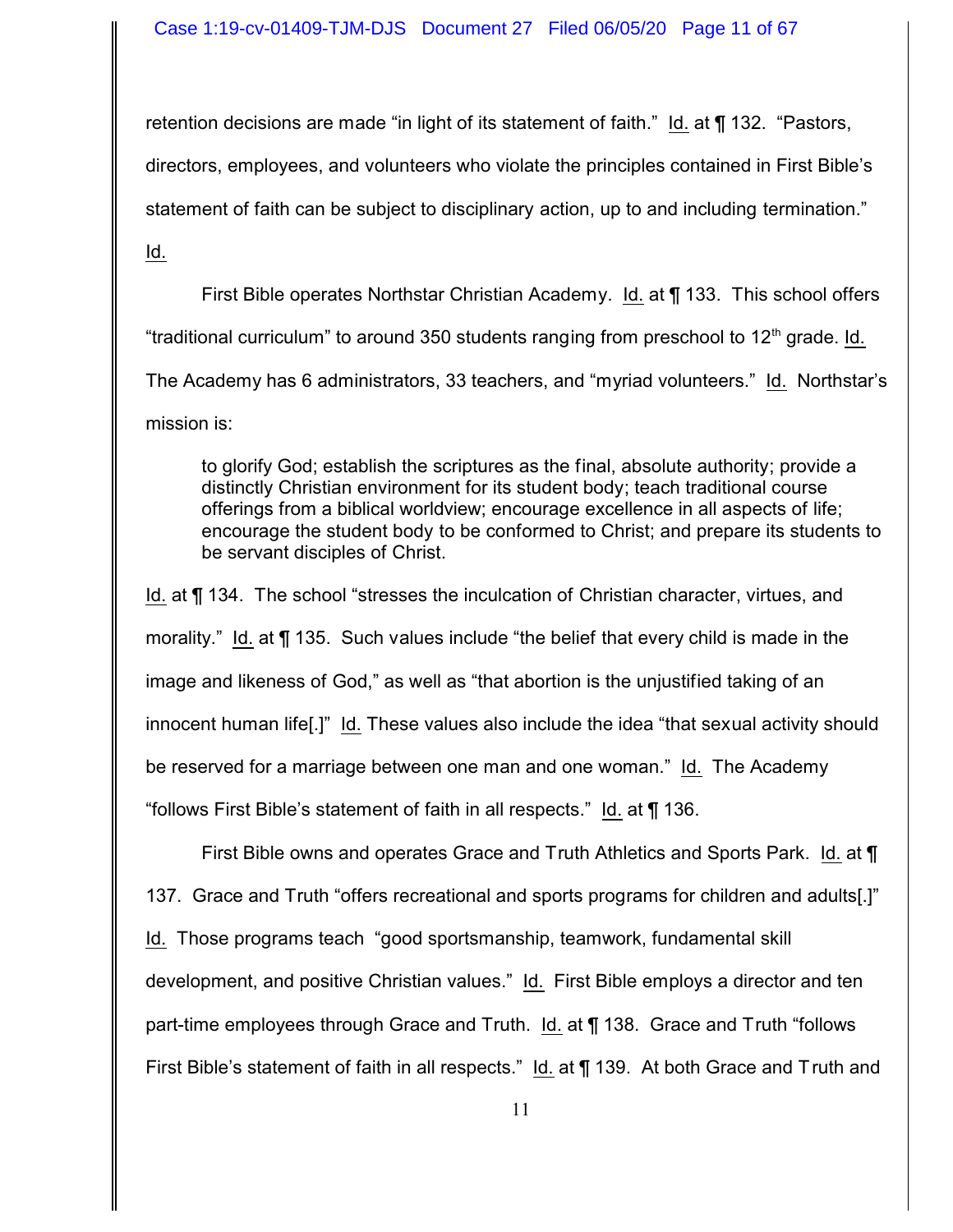Northstar, First Baptist refuses to "hire or retain any director, teacher, employee, or volunteer who refuses to assent to its statement of faith, or who refuses to live out that statement of faith in his or her personal life." Id. at ¶ 140. The church makes decisions about who to hire and retain in these programs in light of those beliefs, and will not hire or retain "any director, teacher, employee, or volunteer" who does not abide by those beliefs. Id. "Staff, faculty, volunteers, or board members at its school or sports program and facility who violate the principles contained in First Bible's statement of faith can be subject to disciplinary action, up to and including termination." Id.

### **B. Plaintiffs' Allegations Regarding the Statute in Question**

At issue here is a bill that became law as Section 203-e of the New York Labor Law. Plaintiffs allege that the New York State legislature issued memoranda that declared that the statute "would '[ensure] that employees or their dependents are able to make their own reproductive health care decisions without incurring adverse employment consequences.'" Id. at ¶ 147 (quoting New York State Assembly Bill A584 Summary; Senate Bill 660 Bill Summary, Sponsor Memo). Both the State Senate and State Assembly claimed that the legislation aimed to close "'legal loopholes . . . to ensure that employees' decisions about pregnancy, contraception, and reproductive health are . . . protected under state law." Id. at ¶ 148 (quoting above-cited legislative statements). Plaintiffs contend that neither body provided a "description of the genesis or provenance of such asserted legal loopholes." Id. at ¶ 149. Neither did either body cite any example of employees being deprived of their rights because of these "loopholes" in the law. Id. The summaries also fail, Plaintiffs allege, to point to any actual "'adverse employment consequences' precipitated by any employer decisions in light of employee reproductive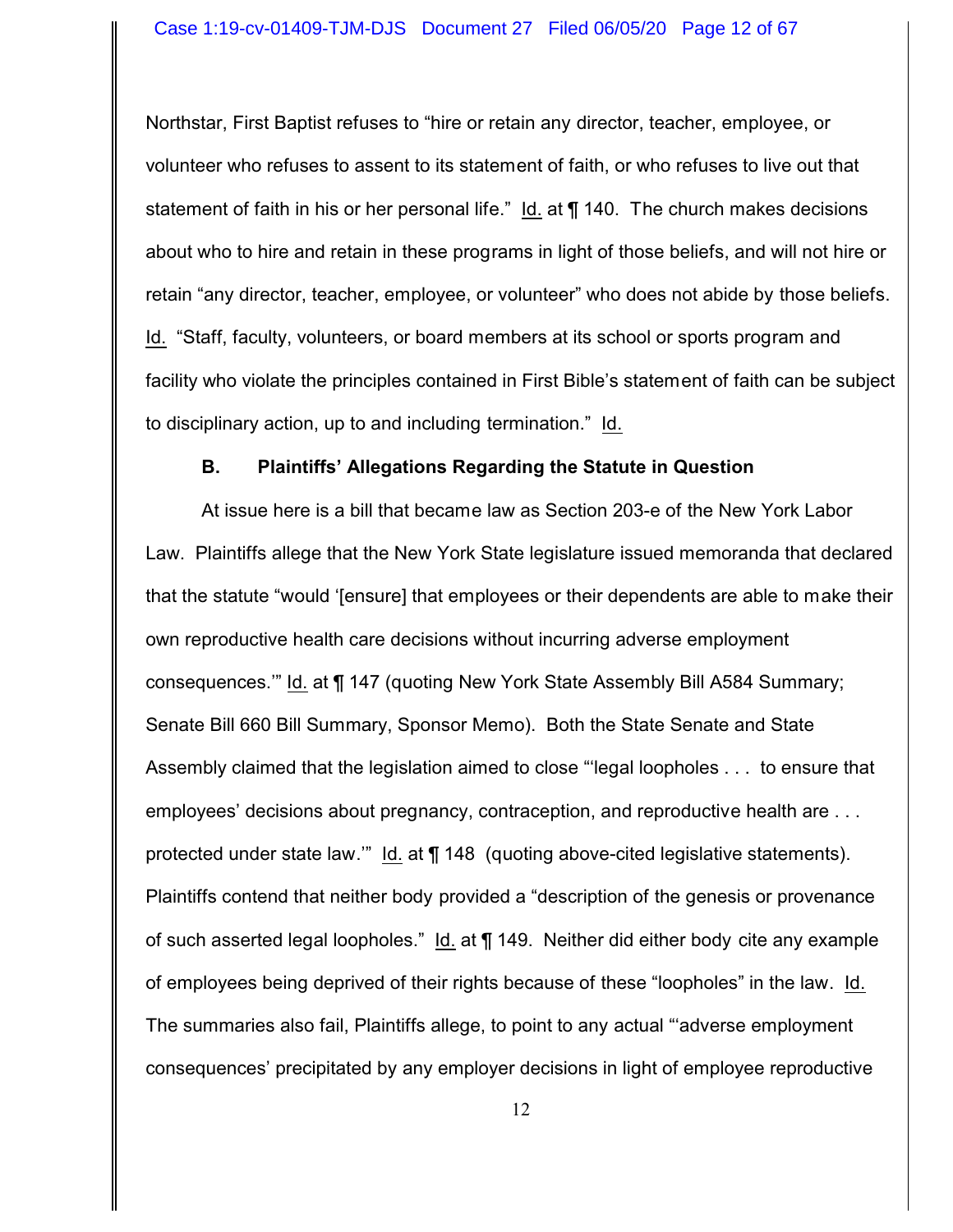health decisions." Id. at  $\P$  150. The text of the Act also fails to provide any insight into instances of discrimination of legal loopholes that the text sought to solve. Id. at ¶¶ 151- 152. Plaintiffs allege that the main sponsor of the legislation in the New York State Assembly could not point to any past or present discrimination on the basis of reproductive health decisions in New York when questioned on the matter. Id. at ¶ 153. Instead, the legislative sponsor pointed to the actions of Michigan, North Carolina, Illinois and Ohio in enacting similar legislation. Id. at ¶ 154. The Senate floor sponsor, Plaintiffs allege, also failed to point to any examples of discrimination in passing the statute. Id. at **[1** 155.

Plaintiffs further allege that the State Assembly and Senate described support for the Act as a response to challenges by employers to a mandate in the federal Affordable Care Act ("ACA") requiring employer-sponsored health care plans to offer coverage for contraceptives. Id. at ¶ 156. Legislators, Plaintiffs claim, characterized these efforts as efforts to discriminate against employees based on their health-care decisions. Id. Plaintiffs contend that legislators passed the Act in question as an attempt to "[prevent] religious employers form managing their employment relationships consistent with their religious missions and beliefs." Id. at ¶ 157. A senate sponsor of the Act argued that "'[w]e are on a dangerous, slippery slope in this country when it comes to protecting an individual's right to privacy and autonomy on decision-making about family planning and reproductive health.'" Id. at ¶ 159. She cited lawsuits filed by religious employers and the United States Supreme Court's decision in Hobby Lobby v. Burwell, 573 U.S. 682 (2014) as part of this supposed attack on reproductive health decision-making. Id. at ¶¶ 160-161. That senator characterized employer-initiated lawsuits against the contraceptive mandate as "encroachments" on employees' reproductive health decisions and argued that the Act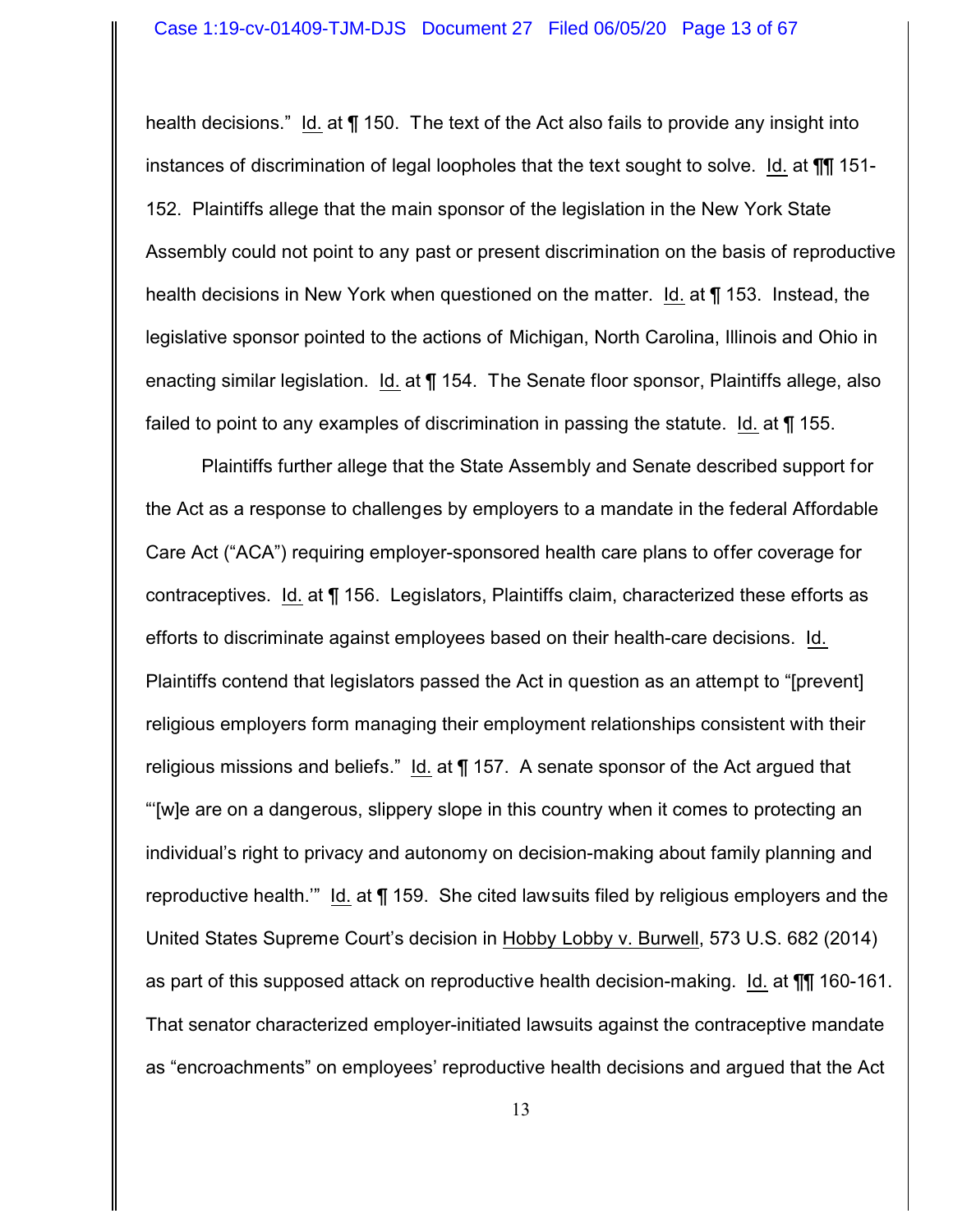was an attempt "to 'prevent' such 'encroachments."" Id. at  $\P\P$  165-166. Plaintiffs contend that legislators' animus to religion is also displayed by their failure to include an exemption for religious employers. Id. at ¶¶ 168-169. One sponsor explained that the Bill did not contain an explicit ministerial exemption, though the First Amendment's ministerial exception could be used as a defense in court. Id. at ¶ 171.

## **C. Statute in Question**

The statute in question, a portion of the New York Labor Law, is titled "Prohibition on discrimination based on an employee's or a dependent's reproductive health decision making." N.Y Labor Law § 203-e. That statute prohibits an employer from "accessing an employee's personal information regarding the employee's or the employee's dependent's reproductive health decision making[.]" N.Y. Labor Law § 203-e(1). The prohibition on access also "includ[es] but is not limited to, the decision to use or access a particular drug, device, or medical service without the employee's prior informed affirmative written consent." The statute also provides that:

2. An employer shall not:

(a) discriminate nor take any retaliatory action against an employee with respect to compensation, terms, conditions, or privileges of employment because of or on the basis of the employee's or dependent's reproductive decision making, including, but not limited to, a decision to use or access a particular drug, device, or medial service; or

(b) require an employee to sign a waiver or other document which purports to deny an employee the right to make their own reproductive or health care decisions, including use of a particular drug, device, or medical service.

N.Y. Labor Law § 203-e(2). The statute provides an employee the right to "bring a civil action . . . against an employer alleged to have violated the provisions of this section." N.Y. Labor Law § 203-e(3). In such cases, a court may award damages, including back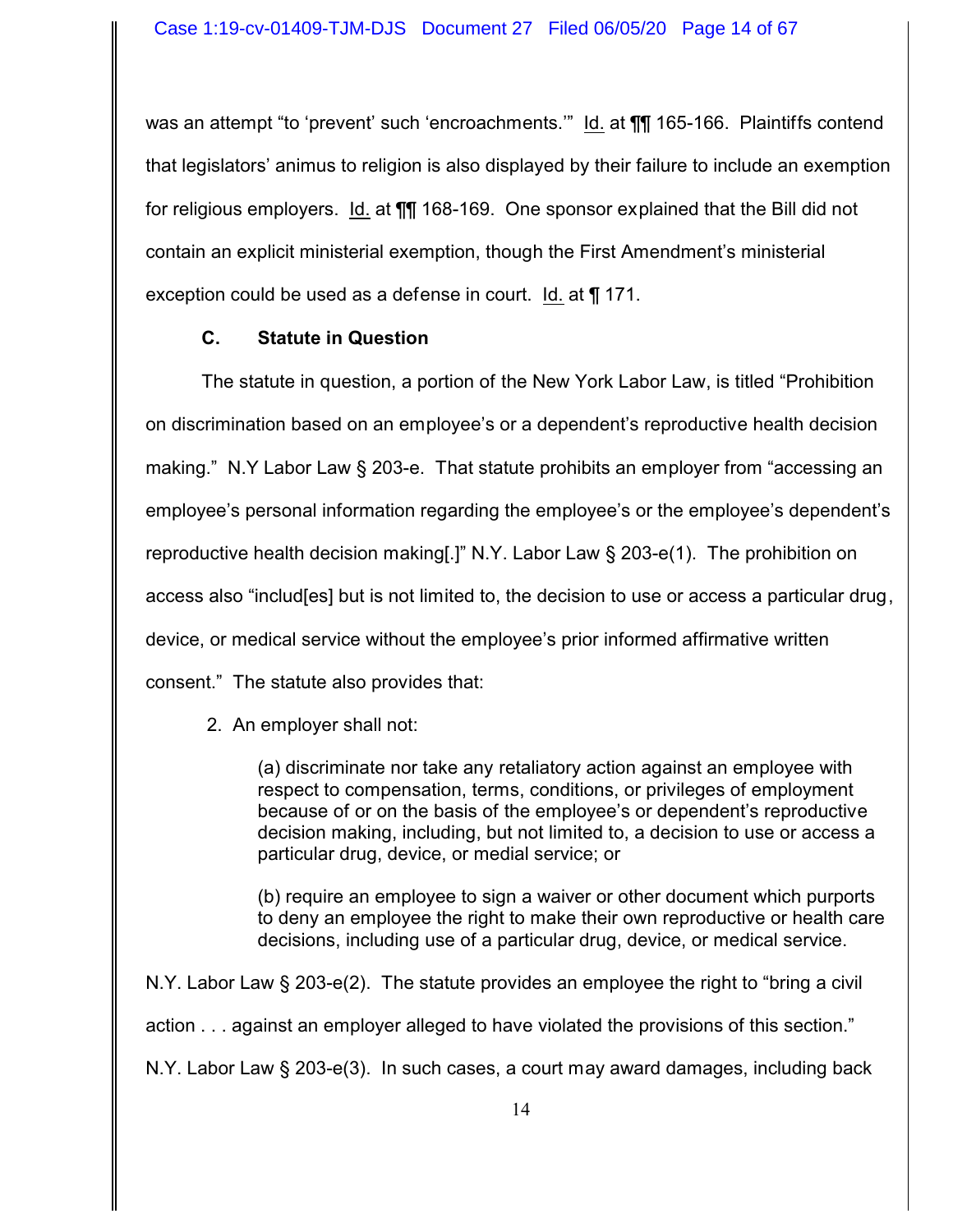pay and attorneys fees and costs, injunctive relief, reinstatement, and liquidated damages. N.Y. Labor Law § 203-e(3)(a-d). The statute also permits civil penalties against an employer who retaliates against an employee for exercising rights under the statute. N.Y. Labor Law § 203-e(5). Finally, "[a]n employer that provides an employee handbook to its employees must include in the handbook notice of employee rights and remedies under this action." N.Y. Labor Law § 203-e(6).

#### **D. Alleged Effect of Statute on Plaintiffs**

Plaintiffs allege that the statute in question will have an adverse effect on their ability to operate for their intended purposes and will restrict their freedom of speech, expressive association, religious autonomy, and free speech. Id. at ¶ 196. They also claim that the Act infringes their Fourteenth Amendment due process rights because the law is impermissibly vague. Id. Complying with the law "would undermine and compromise their pro-life and religious missions, messages, and purposes." Id. at ¶ 197. The law would also force them "to associate with employees who do not share" their "missions, messages, and purposes." Id. The law makes them "permit employees who" lack their beliefs serve "as their messengers to third parties[.]" Id. at ¶ 198. Doing so, they claim "would necessarily dilute and change Plaintiffs' messages." Id. The law also harms their ability to obtain new employees, since they face "uncertainties surrounding how to find, recruit, and hire new employees consistent with their pro-life and religious missions, messages, and purposes." Id. at ¶ 199. They could also face enforcement actions from State officials and could also be subject to private suit. Id. at ¶¶ 200-201. The private right of action contained in the statute exposes Plaintiffs to "crippling litigation costs, damages (including liquidated damages), and attorneys' fees and costs." Id. at ¶ 201.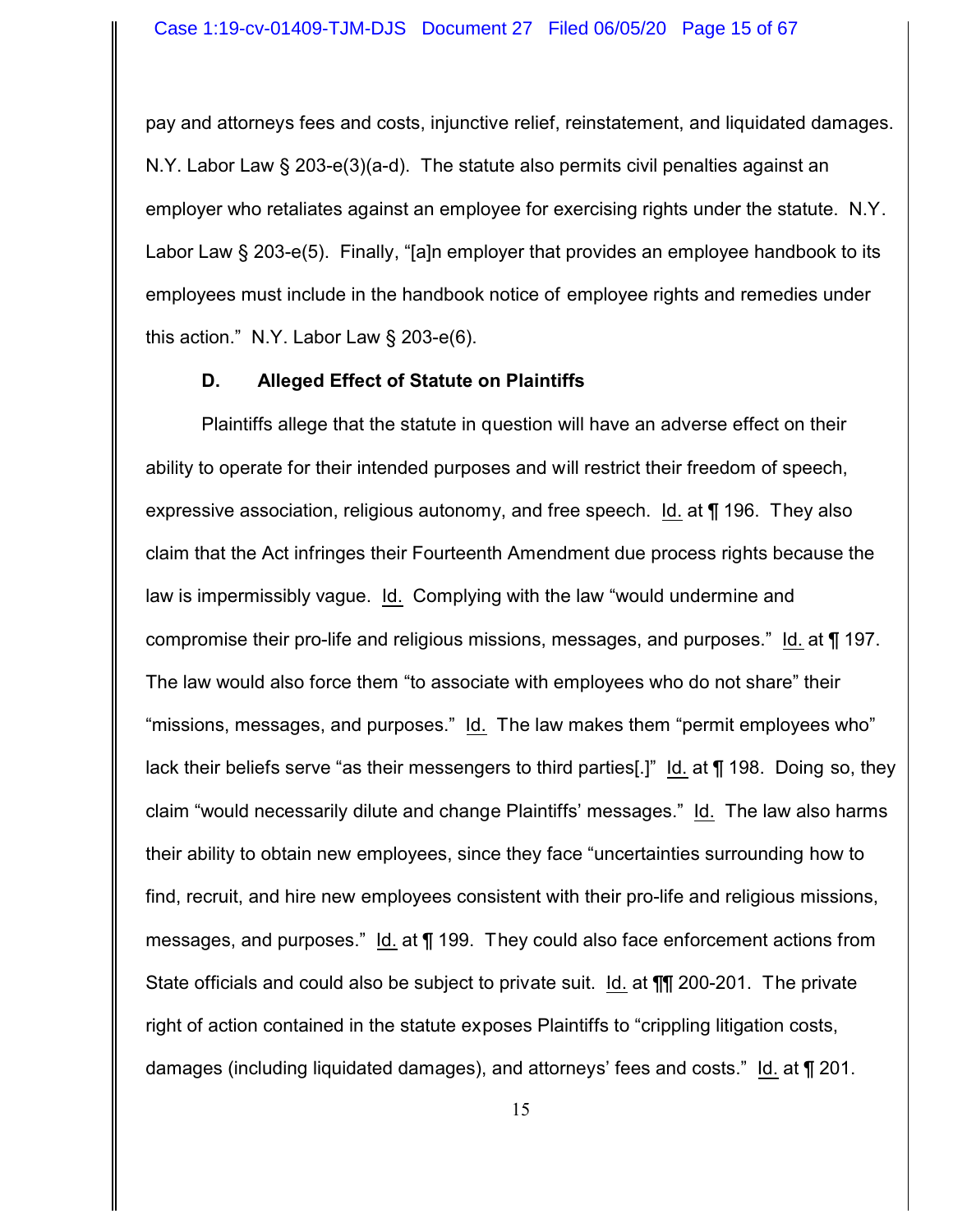Reinstatement–a remedy available in the statute–would also harm Plaintiffs' ability to avoid employees who act "inimically to the mission and beliefs of those religious organizations." Id. at ¶ 202. CompassCare, which has a small budget, would have difficulty absorbing these costs. Id. at ¶ 203. All of the Plaintiffs allege that, if they were required to "hire and employ those who have abortions, use abortifacient drugs, or flout Plaintiffs' beliefs regarding sexual morality," they would likely receive fewer donor funds. Id. at ¶¶ 205-206**.**

Plaintiffs allege that they "intend to continue to require their employees, volunteers, board members (and any other persons who serve their organizations) to comply with, among other things, their respective employee handbooks, code of conduct, positional statements, and statements of faith regarding reproductive health decisions, including, but not limited to, pregnancy, abortion, contraceptive use, and sexual morality." Id. at ¶ 207. CompassCare will not hire anyone who refuses "to waive" the law's "provisions and will refuse to hire or retain any employees" who "refuse to agree to" such a waiver. Id. at  $\P$ 208. CompassCare will not include a notice of rights or remedies in its employee handbook. Id. at ¶ 209. NILFA's New York members will take the same actions. Id. at ¶¶ 210-211.

At present, First Bible does not have an employee handbook and does not require any pastors, directors, employees, or volunteers to sign any handbook, code of conduct, or other statement regarding reproductive health or other issue. Id. at ¶ 213. At the same time, the Church does expect such people "to abide by its mission and beliefs in the conduct of their work for First Bible and in their personal lives." Id. at ¶ 214. First Bible intends to create an employee handbook that describes the Church's beliefs, and will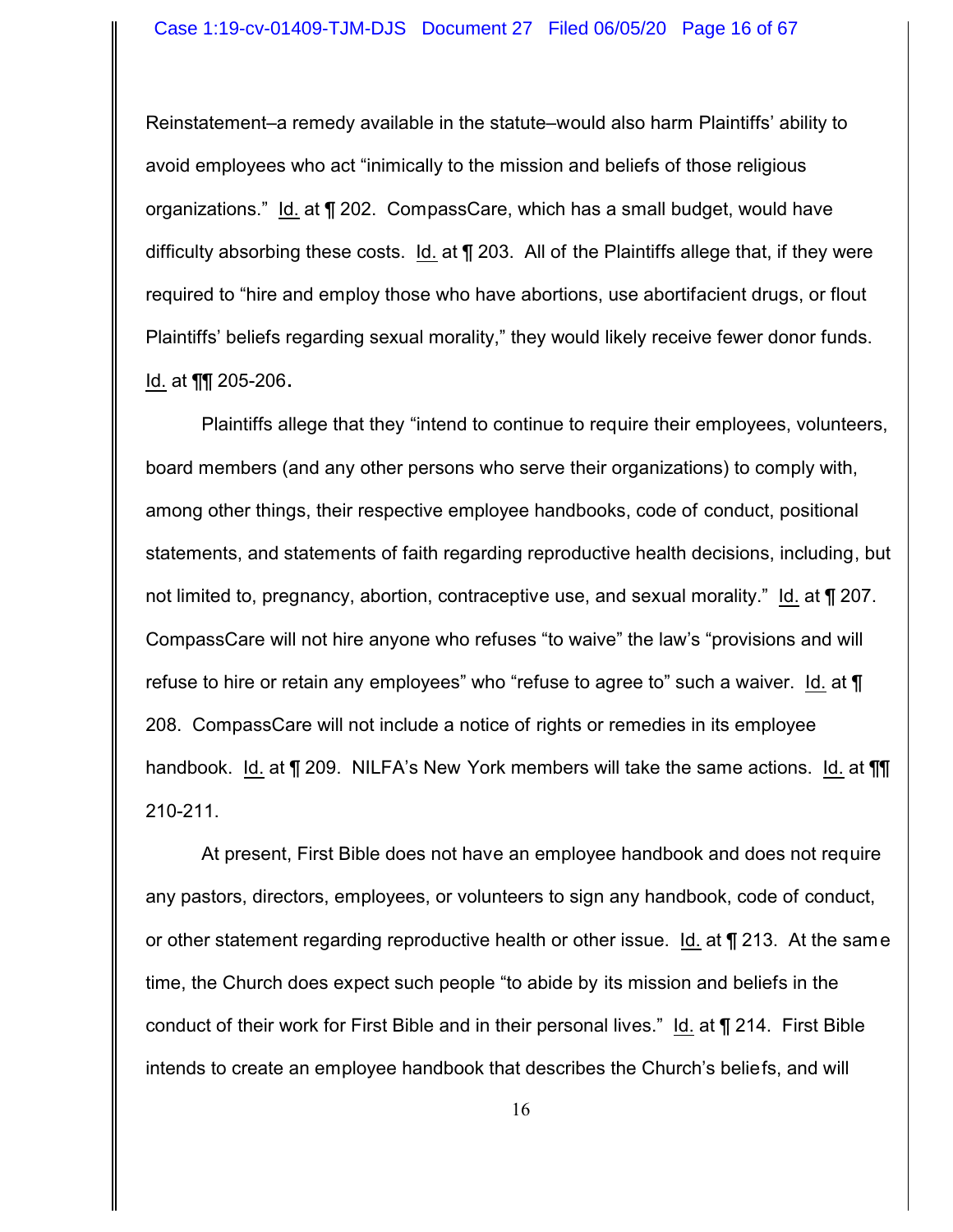require pastors, directors, employees and volunteers to sign the handbook. Id. at **[** 215. The Church will therefore require signatories to state "agreement with and fealty towards First Bible's faith positions." Id. All employees and applicants for jobs will be required to assent to and sign the Church's statement of faith. Id. at ¶ 216.<sup>2</sup> Were it not for the new law, First Bible would put the new employee handbook into operation once completed. Id. at ¶ 218. The Church would not include the notice of rights required by statute into the employee handbook. Id. at ¶ 219.

All of the Plaintiffs "intend to take adverse employment action against employees who choose to procure abortions or otherwise violate their organizational policies regarding pregnancy, abortion, contraceptive use, and sexual morality." Id. at ¶ 220. None of them will comply with any of the notice requirements in the law. Id. at  $\P$  221. When recruiting employees in any medium, the Plaintiffs intend to include language stating that employees are required to comply with their "beliefs regarding pregnancy, abortion, contraceptive use, and sexual morality." Id. at ¶ 222.

# **E. Causes of Action**

 $2$ The proposed handbook would contain the following language:

All applicants and employees, as a condition of hiring and continued employment,

must agree to personally abide by First Bible's beliefs regarding reproductive health decisions and sexual morality. More specifically, no employee or perspective employee may have an abortion, help another to obtain an abortion, use abortifacient drugs or devices, or engage in sexual activity outside the context of a marriage between one man and one woman. Engaging in such activities may result in discipline or termination. Moreover, as a condition of employment, all employees must agree to waive the protections regarding reproductive health decision making contained in SB 660.

Complt. at ¶ 217.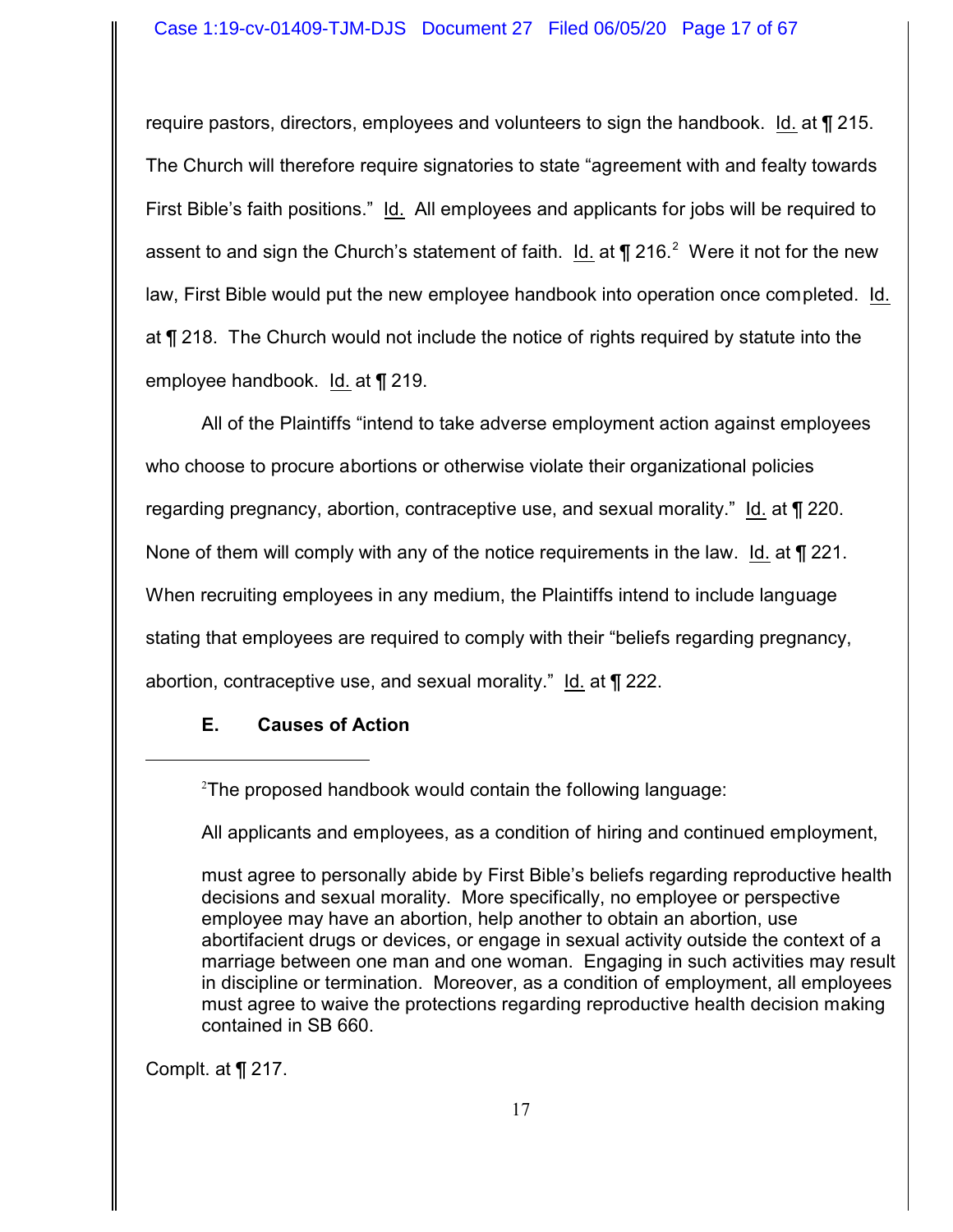Plaintiffs' Complaint raises five causes of action, all of them pursuant to 42 U.S.C. § 1983. Count One alleges that New York Labor Law § 203e violates their First Amendment right to expressive association. Count Two alleges that the statute violates Plaintiffs' First Amendment free speech rights by forbidding certain speech about their employment standards and compelling them to provide a message to their employees contrary to their religious beliefs. Count Three alleges that Labor Law § 203e violates Plaintiffs' First Amendment right to religious autonomy by requiring them hire and retain employees who do not believe in and refuse to abide by their ideas about abortion, contraception, and sexual morality. Count Four alleges that the statute violates Plaintiffs' First Amendment right to free exercise of religion by interfering with their right to hire employees who agree with their values. Count Five alleges that the statute violates Plaintiff's Fourteenth Amendment due process rights because the law is impermissibly vague.Plaintiffs seek a declaration from the Court that Labor Law § 203e is unconstitutional and an injunction preventing enforcement of the statute.

After filing the Complaint and serving the Defendants, Plaintiffs filed a motion for a preliminary injunction. In responding to the preliminary-injunction motion, the Defendants also moved to dismiss Plaintiffs' Complaint for failure to state a claim upon which relief could be granted. The parties have briefed the issues, and matter is ripe for disposition.

## **II. Legal Standards**

## **A. Preliminary Injunction**

"A preliminary injunction is an equitable remedy and an act of discretion by the court." ACLU v. Clapper, 804 F.3d 617, 622 (2d Cir. 2015). To obtain an injunction, a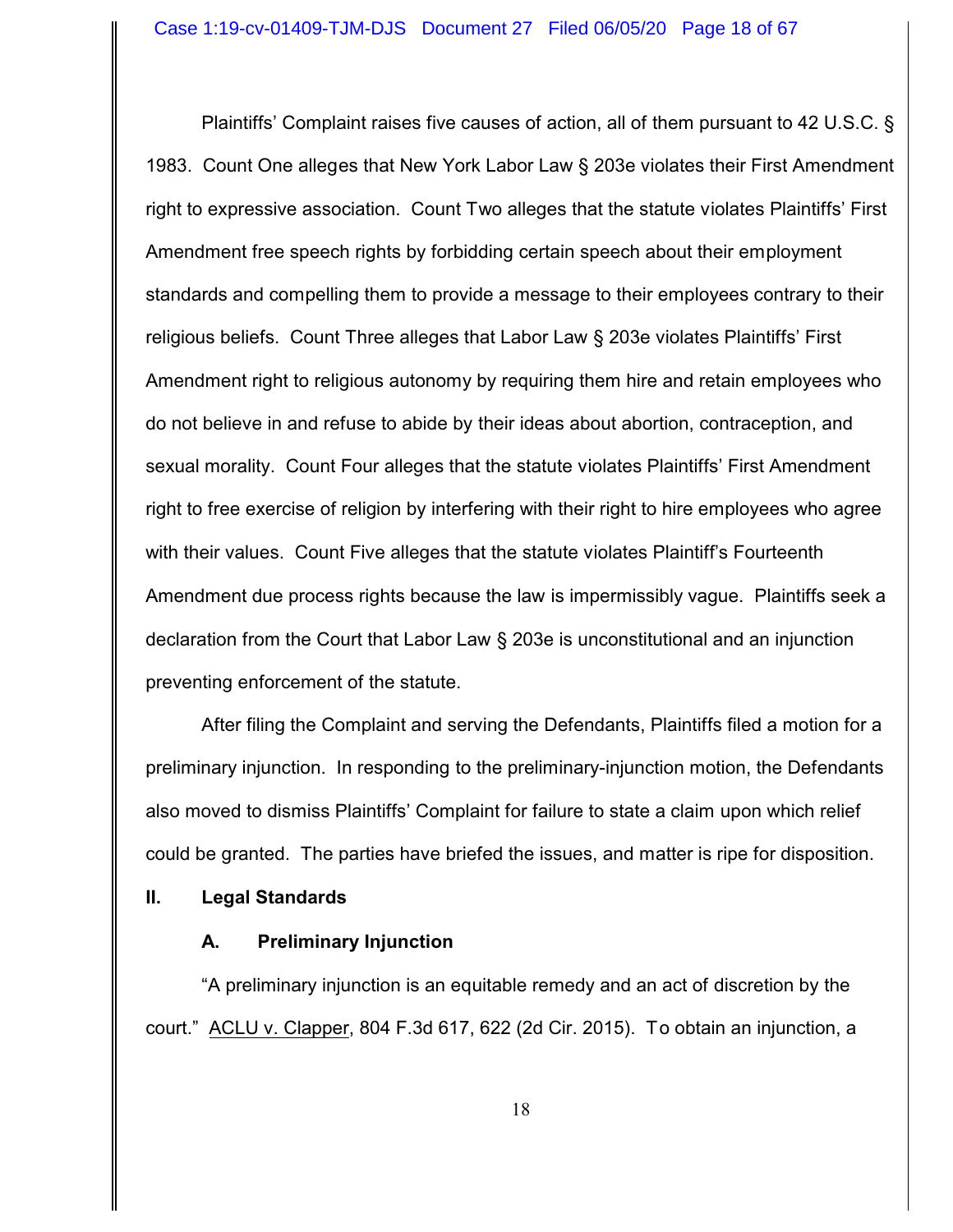party "must generally show a likelihood of success on the merits, a likelihood of irreparable harm in the absence of preliminary relief, that the balance of equities tips in the party's favor, and that an injunction is in the public interest." Id. "A plaintiff who seeks a preliminary injunction that will alter the status quo must demonstrate a 'substantial' likelihood of success on the merits." N.Y. Progress & Prot. PAC v. Walsh, 733 F.3d 483, 486 (2d Cir. 2013). The parties have disputed the prevailing standard for granting an injunction. The Second Circuit often applies two separate preliminary injunction standards: "(a) a likelihood of success on the merits, or (b) sufficiently serious questions going to the merits to make a fair ground for litigation, and a balance of the hardships tipping decidedly in the movant's favor." Kelly v. Honeywell International, Inc., 933 F.3d 173, 184 (2d Cir. 2019). Courts in the Circuit, however, "have repeatedly stated that the serious-questions standard cannot be used to preliminarily enjoin governmental action." Trump v. Deutsche Bank AG, 943 F.3d 627, 637 (2d Cir. 2019). "A plaintif f cannot rely on the 'fair-grounds-for litigation' alternative to challenge 'governmental action taken in the public interest pursuant to a statutory or regulatory scheme.'" Otoe-Missouria Tribe of Indians v. N.Y. State Dept. of Fin. Servs., 769 F.3d 105, 110 (2d Cir. 2014) (quoting Plaza Helath Labs, Inc. v. Perales, 878 F.2d 577, 580 (2d Cir. 1977)). This rule applies because of "the idea that governmental policies implemented or regulations developed through presumptively reasoned democratic processes are entitled to a higher degree of deference and should not be enjoined lightly." Id. (quoting Able v. United States, 44 F128, 131 (2d Cir. 1995)).

## **B. Motion to Dismiss**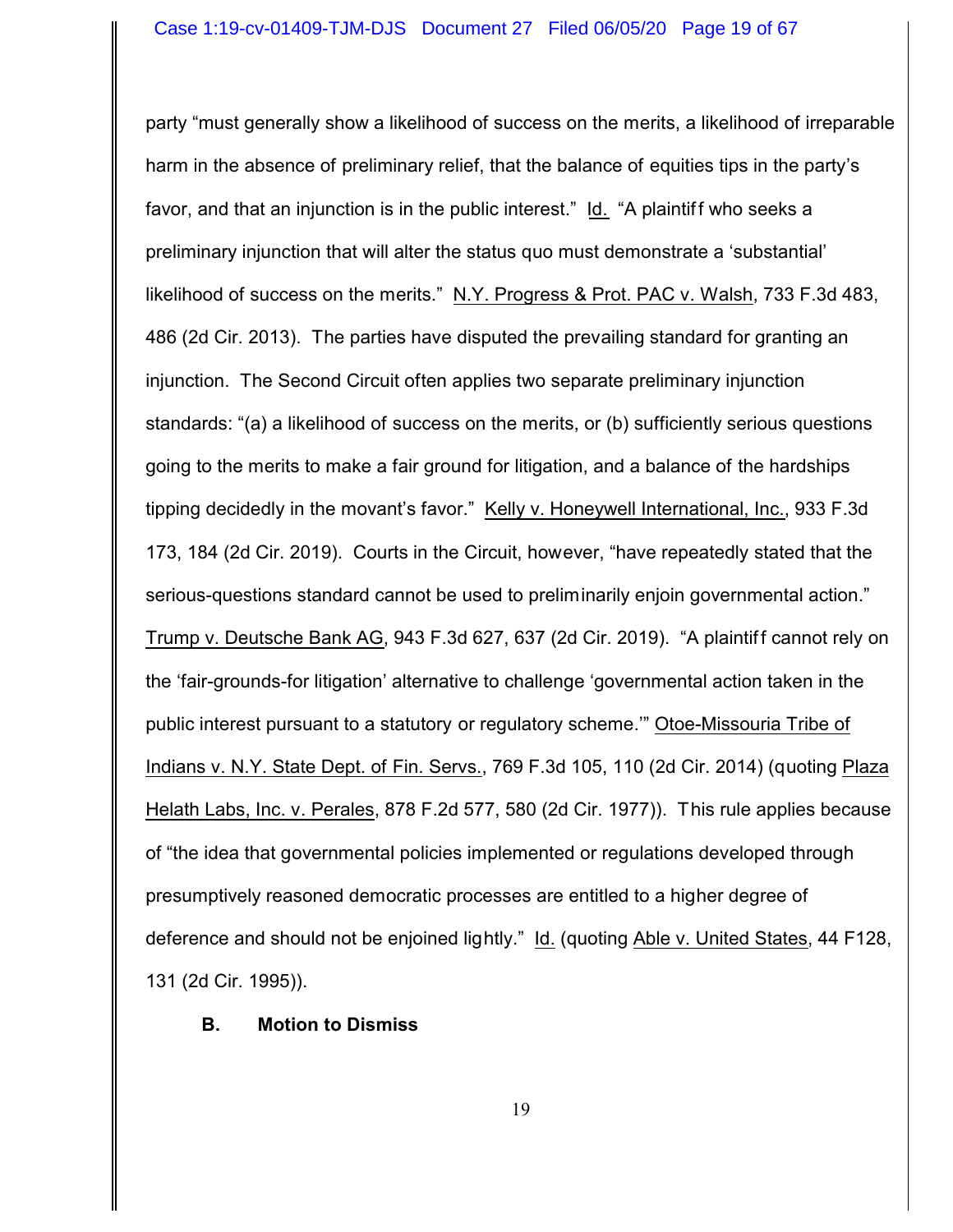Defendants seek dismissal pursuant to Federal Rule of Civil Procedure 12(b)(6). In addressing such motions, the Court must accept "all factual allegations in the complaint as true, and draw[] all reasonable inferences in the plaintiff's favor." Holmes v. Grubman, 568 F.3d 329, 335 (2d Cir. 2009). This tenet does not apply to legal conclusions. Ashcroft v. Iqbal, 556 U.S. 662, 678 (2009). "Threadbare recitals of the elements of a cause of action, supported by mere conclusory statements, do not suffice." Id. at 678. "To survive a motion to dismiss, a complaint must contain sufficient factual matter, accepted as true, to state a claim to relief that is plausible on its face." Id. (quoting Bell Atl. v. Twombly, 550 U.S. 544, 570 (2007)).

## **III. Analysis**

The Court will address the motions in turn, concentrating first on the Plaintiffs' preliminary injunction motion and then addressing the motion to dismiss, as appropriate.

## **A. Irreparable Harm**

Defendants argue that the Plaintiff cannot prove irreparable harm. Since the Court cannot issue preliminary injunction if the Plaintiffs cannot show irreparable harm, the Court must first address that issue. Plaintiffs point to irreparable harm in several ways. Defendants dispute that any of these alleged harms are legally sufficient for the Court to grant an injunction, particularly because the Plaintiffs have not pointed to any employees who have actually defied the Plaintiffs' restrictions on use of contraception, abortion, or abortifacient drugs.

As a preliminary matter, courts have concluded that "'perhaps the single most important prerequisite for the issuance of a preliminary injunction is a demonstration that if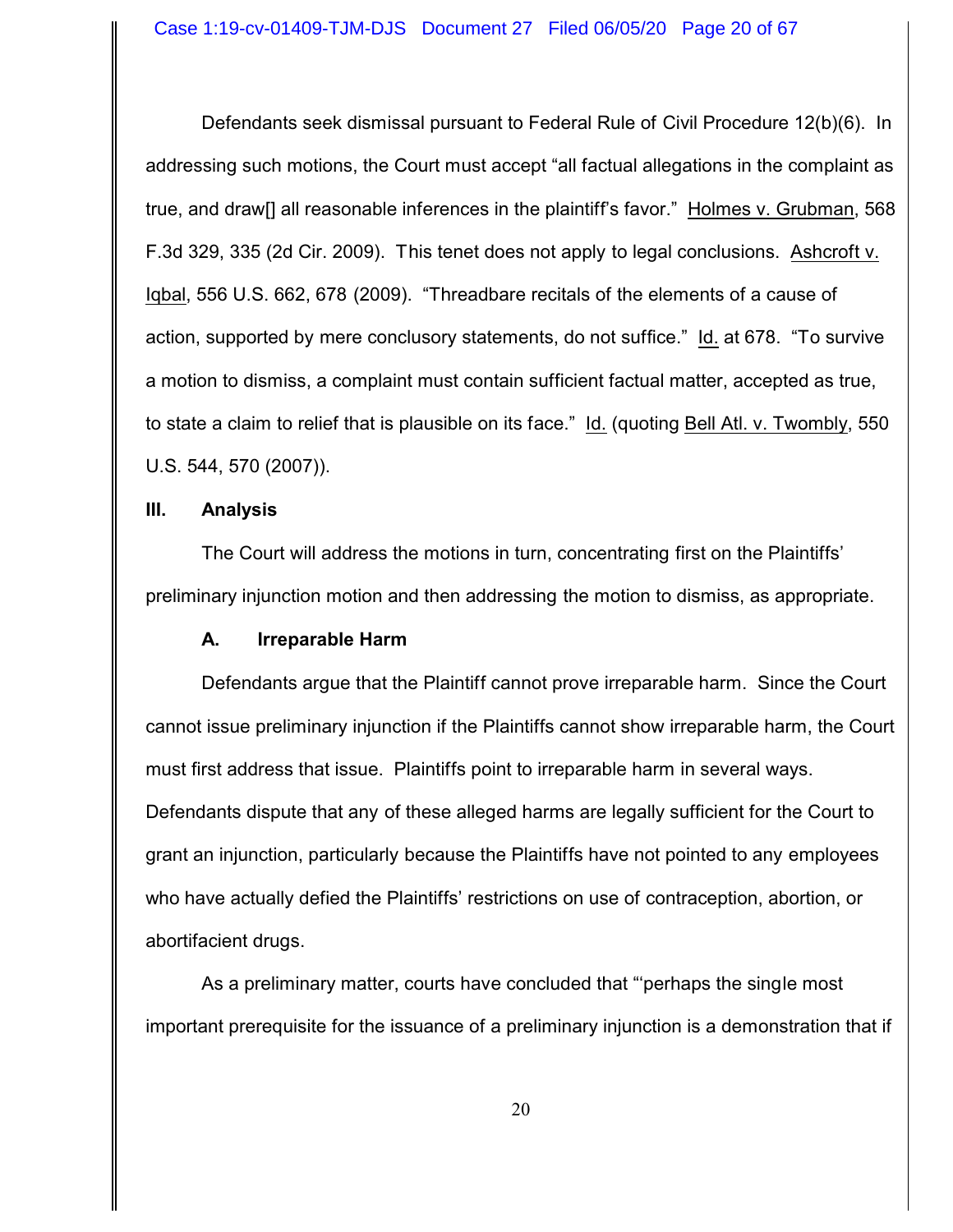it is not granted the applicant is likely to suffer irreparable harm before a decision on the merits can be rendered.'" Borey v. National Union Fire Ins. Co., 934 F.2d 30, 34 (2d Cir. 1991) (quoting Mamiya Co. v. Masel Supply Co., 719 F.2d 42, 45 (2d Cir. 1983)). "Violations of First Amendment rights 'are commonly considered irreparable injuries for the purposes of preliminary injunction.'" Latino Offficers Ass'n v. City of New York, 196 F.3d 458, 462 (2d Cir. 1999) (quoting Bery v. City of New York, 97 F.3d 689, 693 (2d Cir. 1996)). Still, "[a]lthough 'the loss of First Amendment freedoms, for even minimal periods of time, unquestionably constitutes irreparable injury,'" courts "have not consistently presumed irreparable harm in cases involving allegations of the abridgement of First Amendment rights[.]" Bronx Household of Faith v. Bd. of Educ., 331 F.3d 342, 349 (2d Cir. 2003) (quoting Elrod v. Burns, 427 U.S. 347, 373 (1976)). In the Second Circuit, when "a plaintiff alleges injury from a rule or regulation that directly limits speech, the irreparable nature of the harm may be presumed." Id. at 349. "In contrast, in instances where a plaintiff alleges injury from a rule or regulation that may only potentially affect speech, the plaintiff must establish a causal link between the injunction sought and the alleged injury, that is, the plaintiff must demonstrate that the injunction will prevent the feared deprivation free speech rights." Id. at 350. To meet this standard of showing "a cognizable claim founded on the chilling of First Amendment rights, a party must articulate a 'specific present objective harm or a threat of specific future harm.'" Id. (quoting Laird v. Tatum, 408 U.S. 1, 33 (1972)). A "conjectural chill," such as when a person "theoretica[lly]" might not speak due to a regulation, "is not sufficient to establish real and imminent irreparable harm." Latino Officers Ass'n v. Safir, 170 F.3d 167, 171 (2d Cir. 1999).

Plaintiffs here in part allege that the statute in question violates their First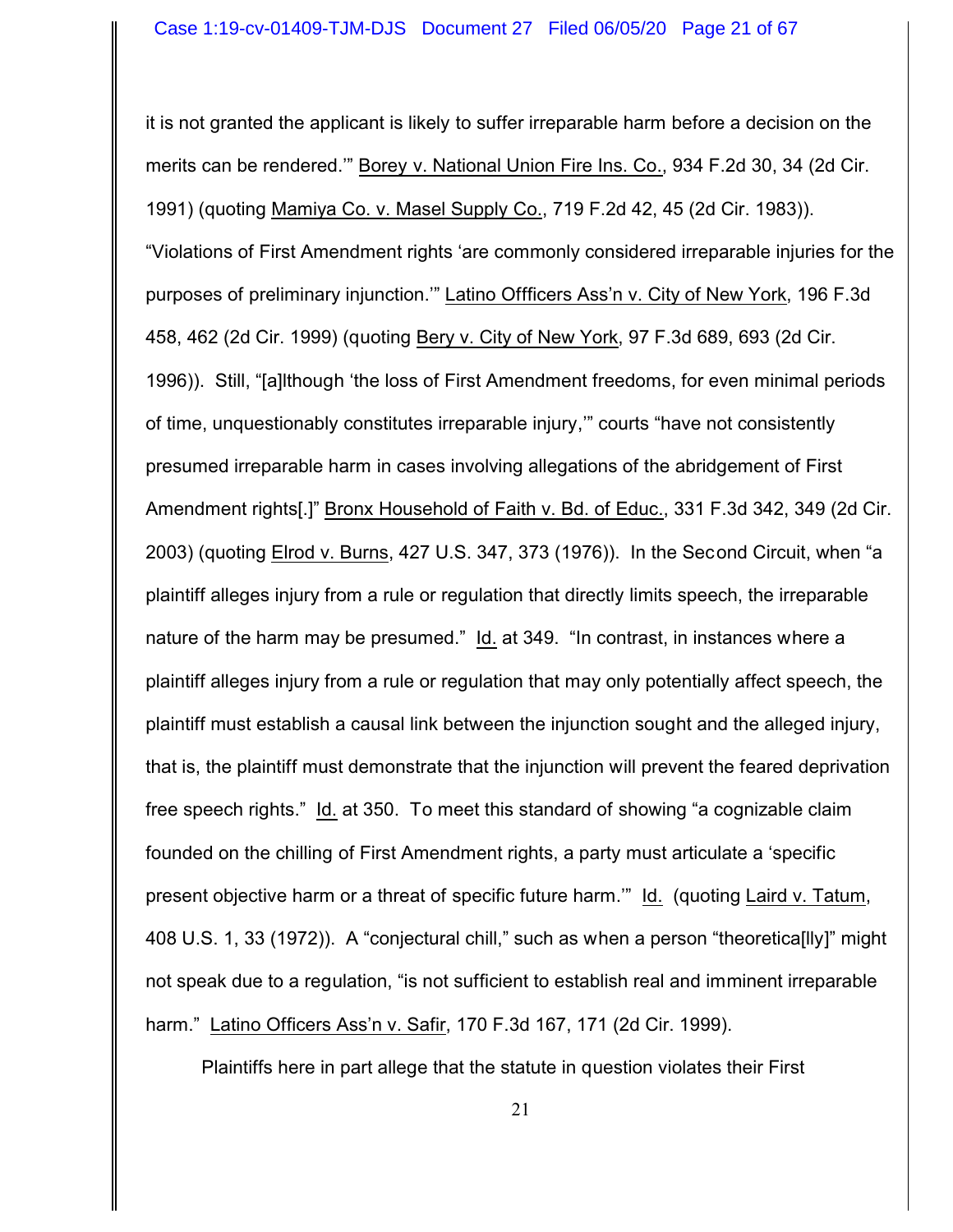Amendment right to expressive association by forcing them to accept as employees persons who do not support or abide by their views on abortion and birth control, prevents them from avoiding government interference in their internal affairs, and limits their speech. $^3$  Courts in the Second Circuit have used the standard cited above in evaluating expressive association claims. See Bray v. City of New York, 346 F.Supp.2d 480, 488 (E.D.N.Y. 2004) (finding that a plaintiff's fear that police would confiscate their bicycles if

- [the statute] requires Plaintiffs to associate with those who disagree with their beliefs and missions, undermining their reason for being.
- [the statute] hampers Plaintiffs' ability to recruit and hire new employees because it subjects Plaintiffs to legal liability for requiring and gaining assent to their religious beliefs and codes of conduct.
- [the statute] prevents Plaintiffs from taking any adverse employment actions against even those employees who persistently and publicly defy Plaintiffs' religious beliefs and codes of conduct.
- [the statute] prevents Plaintiffs from counseling current employees for personally having abortions or using abortifacient medications, or for encouraging or facilitating the same for others, all of which are violations of Plaintiffs' employee handbooks, codes of conduct, and statements of faith.
- [the statute] hinders Plaintiffs from communicating their religious pro-life message to women facing unplanned pregnancies, to church members, to school students, and to the public, because it requires them to hire and retain employees who dissent from their beliefs.
- [the statute] exposes Plaintiffs to unnecessary legal liability by deputizing private individuals to sue them, when those individuals may not know about Plaintiffs' right to religious autonomy, and in so doing threatens to tie them up in costly litigation, damaging their ability to focus on their pro-life missions.
- [the statute] prevents Plaintiffs from requiring compliance with their employee handbooks, statements of faith, and codes of conduct, when that compliance is necessary to the accomplishment of Plaintiffs' religious missions.
- [the statute] prevents Plaintiffs from continuing to discuss their religious beliefs and required codes of conduct with their current employees, or from broaching the same with prospective employees, because that could be considered 'propop[sing] to commit a violation' of the" statute.

Plaintiffs' Brief in Response/Reply, dkt. # 25, at 36-37.

<sup>&</sup>lt;sup>3</sup>Plaintiffs point to a number of ways that the legislation allegedly interferes with their associational rights: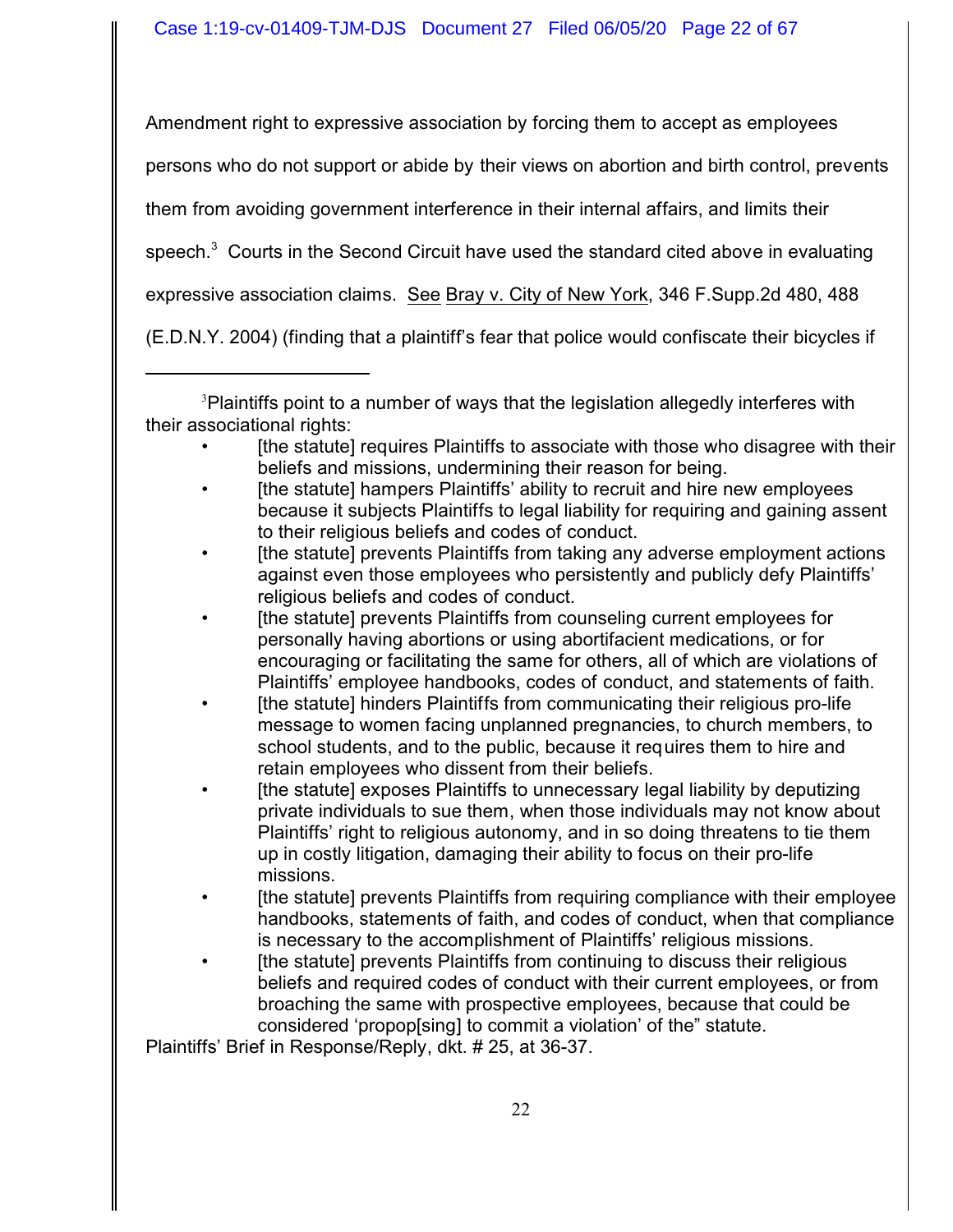they participated in a "critical mass" bike ride did not establish a "chilling effect on" plaintiffs' "First Amendment rights tangible enough to constitute irreparable harm.").

The Plaintiffs thus complain that different portions of the statute violate their First Amendment rights in particular ways. As to the portion of that statue which prohibits adverse employment actions by an employer based on an employee's decisions about reproductive health care, Plaintiffs allege that they will be forced to associate with employees who do not share their views on abortion and birth control, be required to keep on employees who do not share their views or mission, and be unable to communicate effectively their views on abortion and contraception because of fears of litigation. The Court finds that these allegations, supported by affidavits and detailed descriptions of the Plaintiffs' operations, are sufficient to establish an irreparable harm that granting an injunction would prevent. The harm alleged by the operation of the statute would produce a chilling effect on the Plaintiffs' speech, undermining their ability to choose with whom they associate in their cause, and producing a fear of liability caused by promotion of their values. Plaintiffs have therefore demonstrated that the portion of the statute that regulates employer decisionmaking has a potentially chilling effect on their First Amendment Associational rights. They have alleged harm sufficiently specific to constitute irreparable harm.

Moreover, as to the portion of the statute that requires the inclusion of particular language in employee handbooks, courts have found that "'[m]andating speech that a speaker would not otherwise make necessarily alters the content of the speech.'" Evergreen Ass'n v. City of New York, 740 F.3d 233, 246 (2d Cir. 2014) (quoting Riley v. Nat'l Fed. of the Blind of N.C., Inc., 487 U.S. 781, 795 (1988)). The regulation here in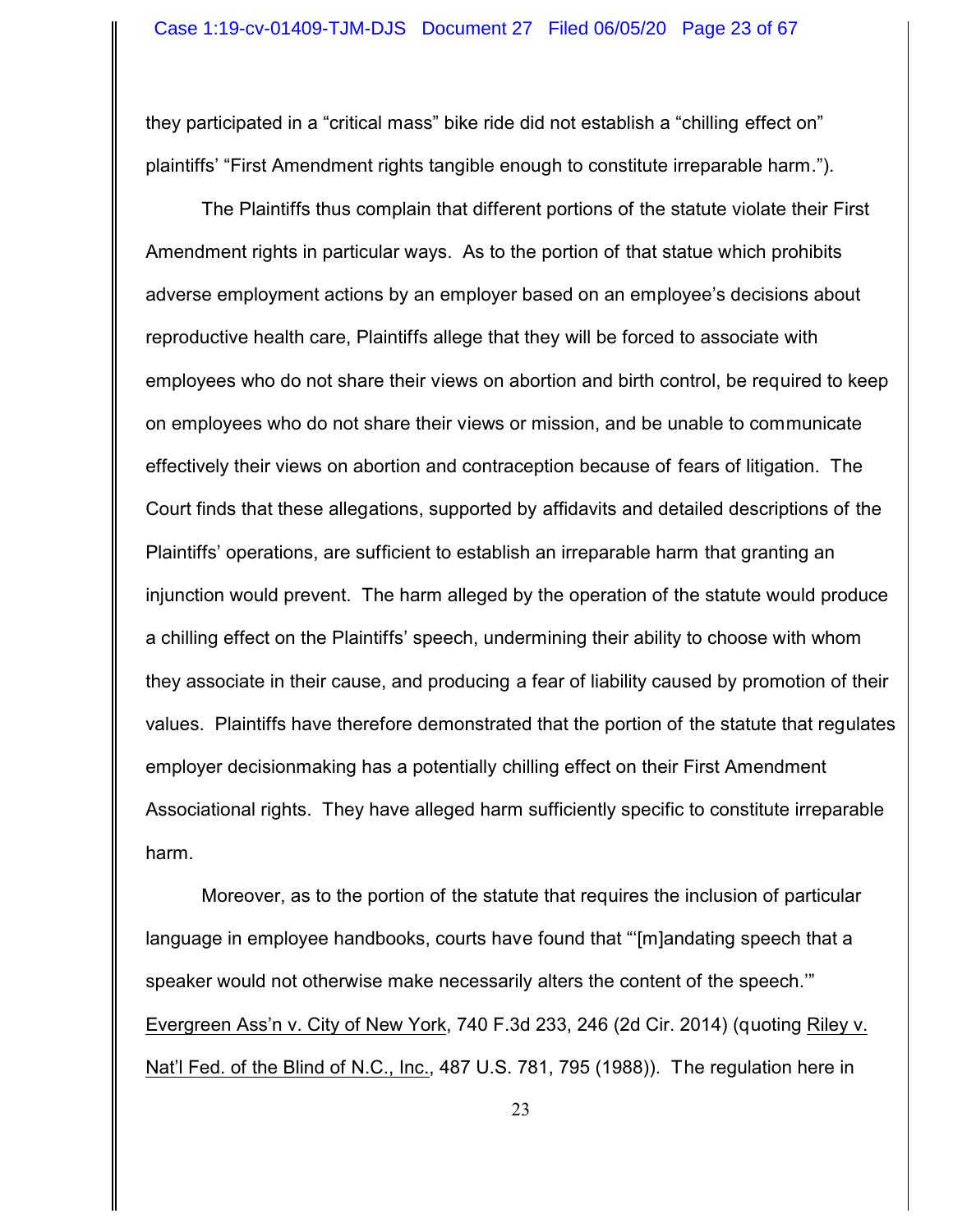question–which requires that certain language be placed in employee handbooks–compels speech from the Plaintiffs that they allege they would not ordinarily make. Plaintiffs have employee handbooks or intend to produce employee handbooks. The statute requires the employer to include the speech in any employee handbook that the employer provides. For the regulation that mandates speech, then, irreparable harm is presumptive, and the Court must determine whether a likelihood of success on the merits exists as to that portion of the statute as well.

## **B. Likelihood of Success on the Merits**

The Court must therefore consider next whether the Plaintiffs have demonstrated a substantial likelihood of success on the merits of their claims. The Court will address each claim in turn.

## **i. Right to Expressive Association**

Plaintiffs first argue that Labor Law 203-e violates their right to expressive association by interfering with their right to organize and advocate for their viewpoint on abortion without a compelling state interest for such regulation. Defendants dispute this contention, and argue that Plaintiffs have failed to state a claim on this issue.

The Supreme Court has concluded that "'implicit in the right to engage in activities protected by the First Amendment' is 'a corresponding right to associate with others in pursuit of a wide variety of political, social, economic, educational, religious, and cultural ends.'" Boy Scouts of America v. Dale, 530 U.S. 640, 648 (2000) (quoting Roberts v. United States Jaycees, 468 U.S. 609, 622 (1984)). "[T]he First Amendment's protection extends beyond the right to speak." Rumsfeld v. Forum for Academic & Institutional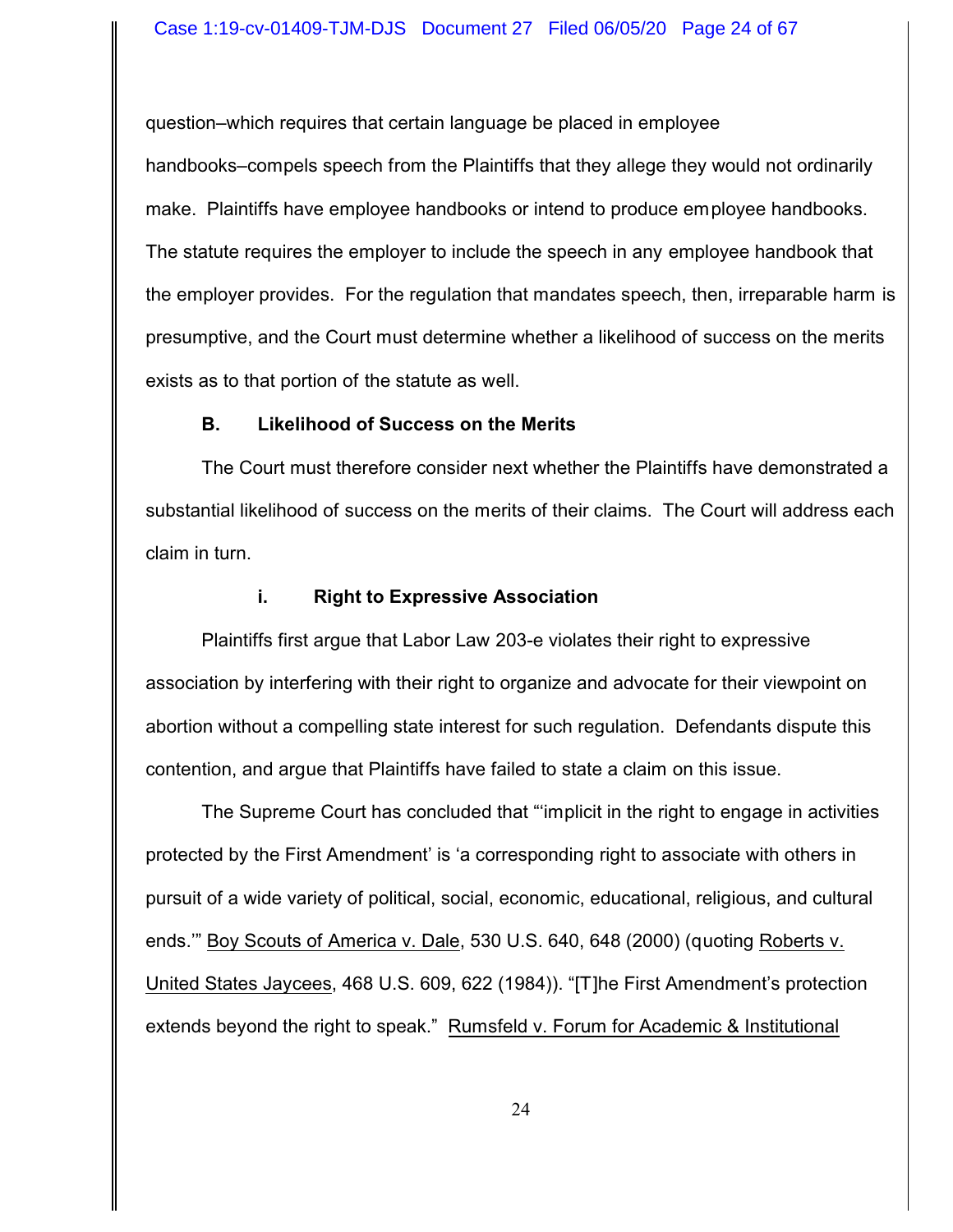Rights, Inc., 547 U.S. 47, 68 (2006). The Amendment also protects the "right to associate for the purpose of speaking, . . . a 'right of expressive association." Id. (quoting Dale, 530 U.S. at 644). That right exists because "[t]he right to speak is often exercised most effectively by combining one's voice with the voices of others." Id. "The right to associate also includes the right not to associate." Hsu by & Through Hsu v. Union Free Sch. Dist. No. 3, 85 F.3d 839, 858 (2d Cir. 1996). "Insisting that an organization embrace unwelcome members . . . 'directly and immediately affects associational rights.'" Christian Legal Soc'y Campter of the Univ. of Cal. v. Martinez, 561 U.S. 661, 679 (2010) (quoting Dale, 530 U.S. at 659).

The parties appear to agree that claims asserting associational rights under the First Amendment should employ a three-part standard. First, the Court should determine whether the group is engaged in expressive activity. Next, if the group is engaging in such activity, the Court should determine whether the law would have a significant impact on that activity. Third, the Court should determine whether a justification exists for that restriction. See Plaintiff's brief, dkt. # 17-1, citing Dale, 530 U.S. at 648. The Court will address Labor Law § 203-e in that way, recognizing that "[i]n the context of claims asserting First Amendment associational rights we have instructed that, depending on the burden on those rights, we will 'apply either strict scrutiny, in which case the restriction survives only if it narrowly drawn to advance compelling state interest, or rational basis review, in which case the restriction need only be rationally related to a legitimate state interest." Jacoby & Myers, LLP v. Presiding Justices of the First, Second, Third & Fourth Dep'ts, 852 F.3d 178, 191 (2d Cir. 2017) (quoting Kraham v. Lippman, 478 F.3d 502, 506 (2d Cir. 2007). "Strict scrutiny applies only when a challenged regulation imposes 'severe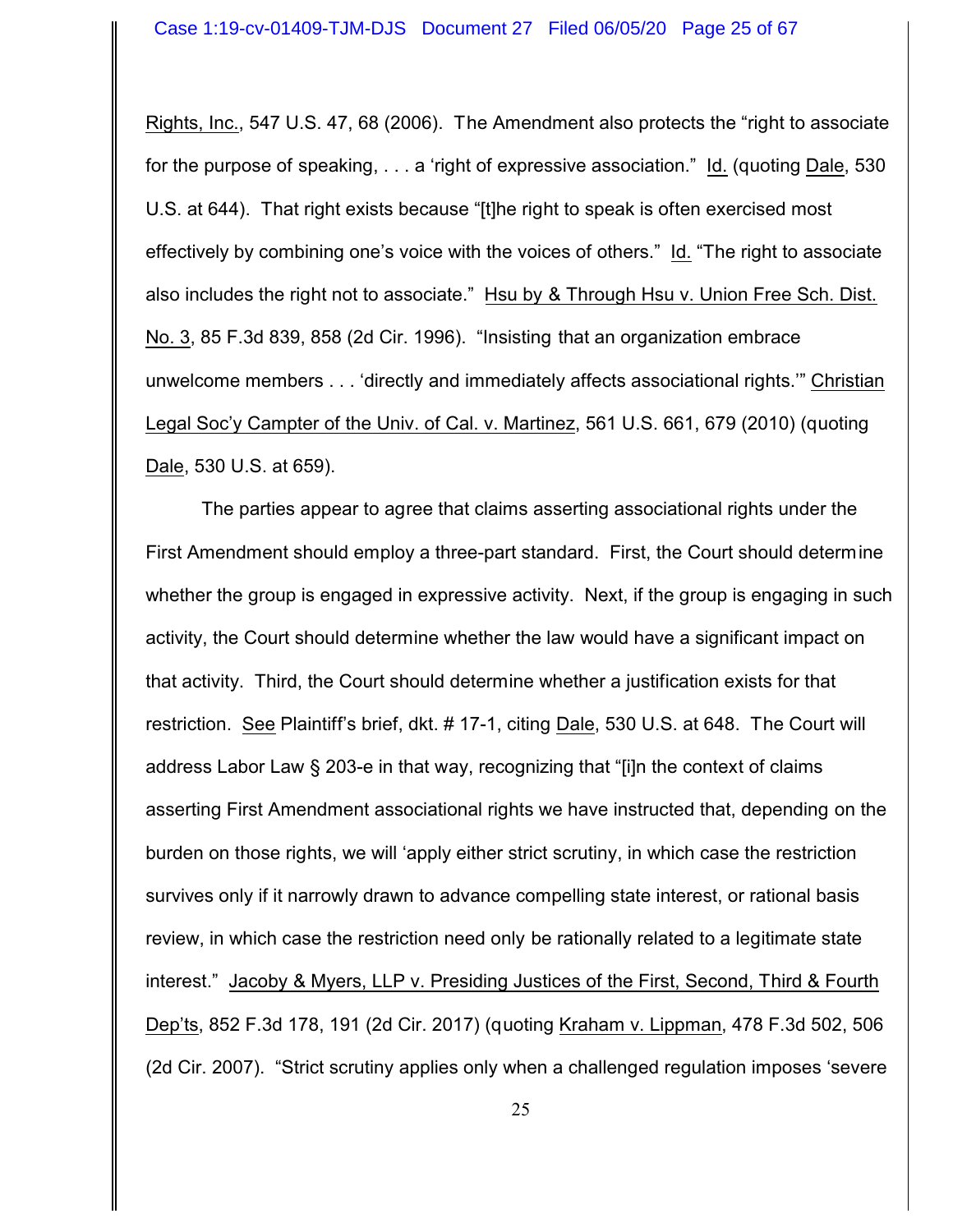burdens' on associational rights." Id. (quoting Kraham, 476 F.3d at 506).

"The right to free association for expressive purposes is implicit in the First Amendment free speech guarantee." Hsu, 85 F.3d 859. "That right is an instrumental one: expressive association is protected 'as an indispensable means of preserving other liberties.'" Id. (quoting Roberts, 468 U.S. at 618. "The right to associate also means the right not to associate." Id. "[E]xpressive association is implicated when the decision to exclude is made in order to foster the group's shared interest in particular speech." Id. at 859. Some courts have concluded that "states may enforce antidiscrimination laws against certain private organizations, defined by particular sets of ideologies, if the enforcement will not impair the group's ability to pursue those goals and espouse those ideologies. State v. Arlene's Flowers, 193 Wn.2d 469, 533 (WA. 2019). "But the Supreme Court has never held that a commercial enterprise, open to the general public, is an 'expressive association' for the purposes of First Amendment protections." Id.

#### **a. Expressive Activity**

The first question for the Court is whether the Plaintiffs engage in expressive activity of the type entitled to First Amendment protection. "'[E]xpressive association' . . . protects the right of individuals to associate for purposes of engaging in activities protected by the First Amendment, such as speech, assembly, the exercise of religion, or petitioning for the redress of grievances." Sanitation & Recycling Indus. v. City of New York, 107 F.3d 985, 996 (2d Cir. 1997). "To determine whether a group is protected by the First Amendment's expressive associational right," a court "must determine whether the group engages in 'expressive association." Dale, 530 U.S. at 648. While the expressive association right "is not reserved for advocacy groups[,] . . . a group must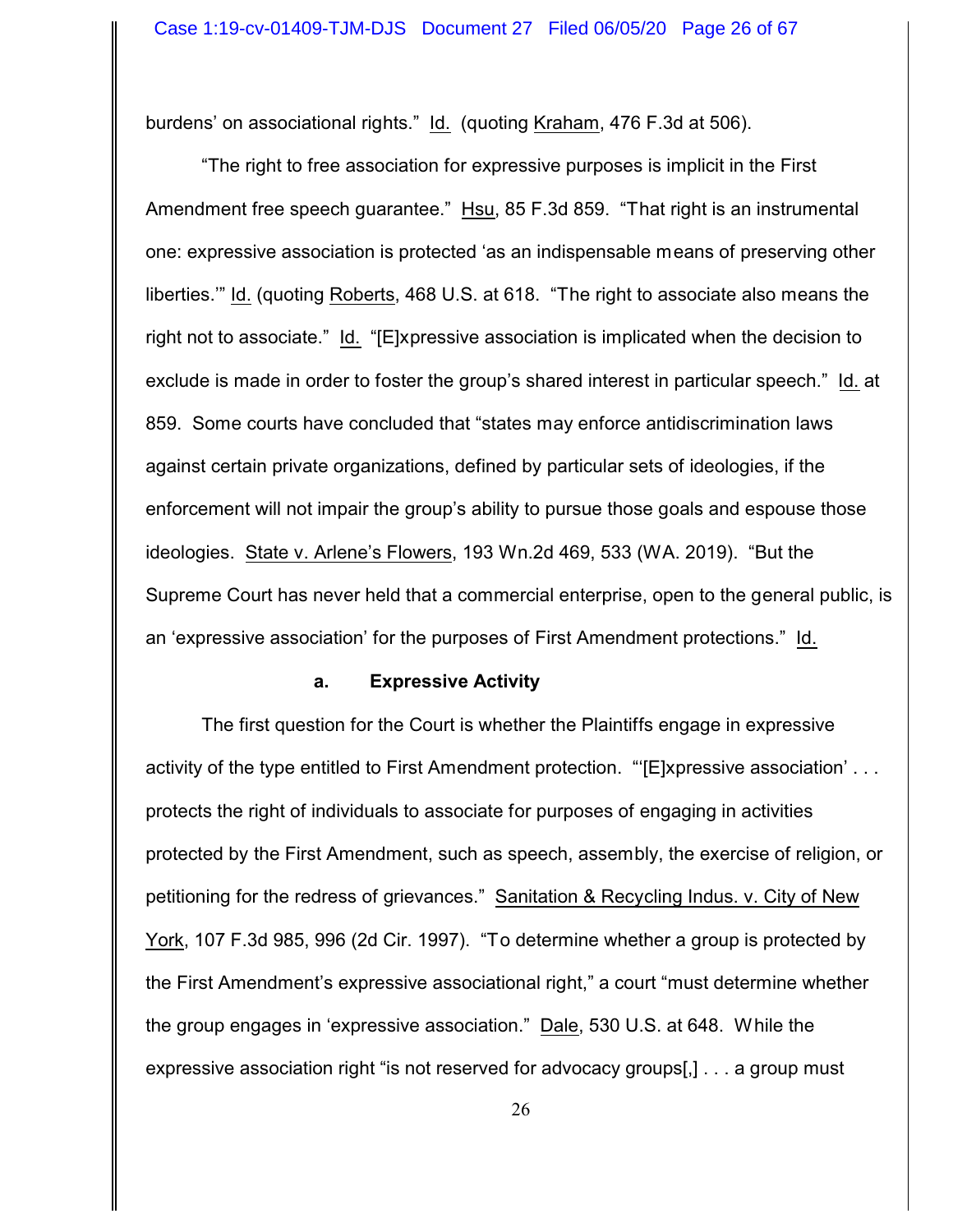engage in some form of expression, whether it be public or private." Id.

Plaintiffs contend that their organizations are entitled to assert an expressiveassociation right. In "joining together" to "[communicate] their religiously informed pro-life worldview," Plaintiffs contend, they engage in expressive activity. They argue that they engage in this activity in a variety of ways:

CompassCare engages in expressive activity each time it meets with a patient and provides comprehensive information regarding pregnancy and childbirth in hopes that the woman will choose life for her unborn child, each time it offers to share the Gospel with patients as an outreach ministry of Jesus Christ through his church, and each time it authors a blog post or radio spot to provide the community insight into the effect that abortion, and related issues have on our culture. Plaintiff NIFLA engages in expressive activity by establishing a network of pregnancy care centers dedicated to achieving an abortion-free America, by equipping such centers with legal counsel, support, and guidance on how best to communicate a pro-life message and vision in their communities; and by holding educational seminars to help centers more effectively transmit their pro-life message and thereby save more unborn lives . . . Plaintiff First Bible engages in expressive activity by preaching the Gospel, by inculcating the Christian faith to its students at Northstar Christian Academy, by working with local pro-life pregnancy centers, and by transmitting Christ's message of love and hope to the broader world through its vibrant missionary program.

In other words, every activity in which the Plaintiffs engage is aimed at ending abortion in

the United States, and they therefore qualify as expressive associations. The Court

agrees that persons joining together to express an opposition to abortion amounts to

expressive activity. Similarly, persons joining together to encourage others to adopt a

particular religious faith or set of religious practices amounts to expressive association.

The activities described in the Plaintiffs' Complaint and in the affidavits accompanying

their motion describe expressive activity, and the Court finds that they satisfy this part of

the test.

## **b. Interference with Right**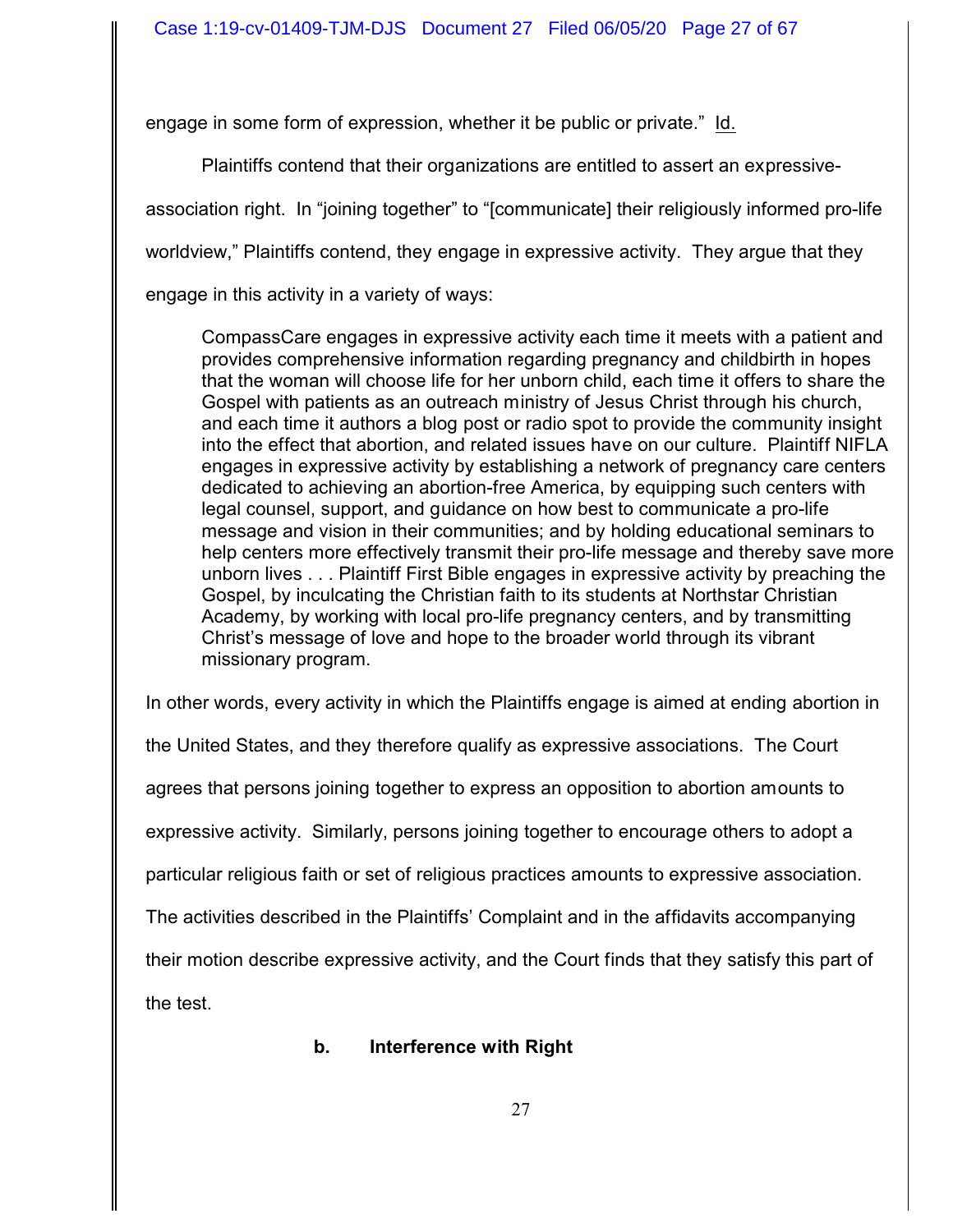The Court must next determine if Labor Law 203-e represents substantial interference with the right. "[T]he right to engage in activities protected by the First Amendment implies 'a corresponding right to associate with others in pursuit of a wide variety of political, social, economic, educational, religious, and cultural ends.'" Board of Dirs. of Rotary Int'l v. Rotary Club of Duarte, 481 U.S. 537, 548 (1987) (quoting Roberts, 468 U.S. at 622). To violate the constitution, a law that interferes with such associational rights must "affect in [a] significant way the existing members' ability to carry out their various purposes." Id. As is at issue here, "[t]here can be no clearer example of an intrusion into the internal structure or affairs of an association than a regulation that forces the group to accept members it does not desire." Roberts, 468 U.S. at 623. "Freedom of association . . . plainly presupposes a freedom not to associate." Id.

Plaintiffs allege that the regulation would substantially interfere with their expressive activity because it would:

compel them to associate with employees who disagree with and refuse to live by Plaintiffs' pro-life principles. The law would alter Plaintiffs' pro-life messages, require them to adopt standards of conduct at odds with their beliefs, and even conscript them into giving their employees notice that the state's views on reproductive health decisions trump the organization's own. It would force Plaintiffs to employ messengers who would compromise and even contradict the message for which Plaintiffs associate to convey. For instance, CompassCare and NIFLA's member pregnancy care centers would be forced to counsel pregnant women considering abortion with dissenting staff who insist on personally having abortions, using abortifacient drugs, or advocating positions contrary to the pro-life beliefs of Plaintiffs. Meanwhile, First Bible would have to rely on preachers, teachers, and other employers who similarly fail to adhere to the church's teaching and beliefs on these subjects. Even more astonishing, Plaintiffs would have to tolerate employees who not only fail to abide by Plaintiffs' principles in their personal lives, but also those who publically and privately advocate for reproductive health choices directly at odds with Plaintiffs' missions and beliefs.

The Court concludes that Plaintiffs overstate the interference with their expressive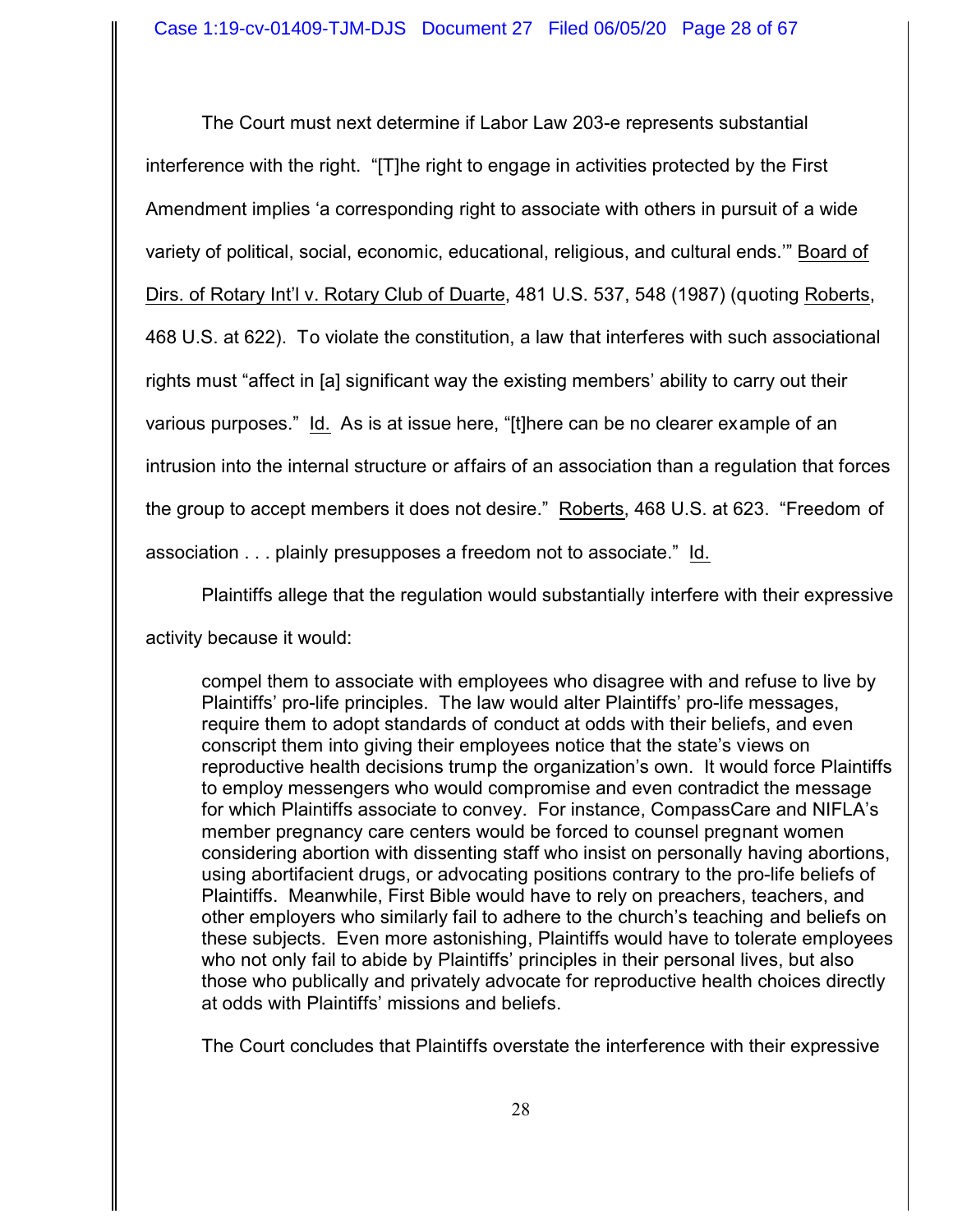rights imposed in Labor Law § 203-e. First, Plaintiffs elide important limitations on the reach of the statute. The statute does not apply to all people associated with the organization, but only to employees. The statute does not regulate volunteers, who Plaintiffs allege do much of their work. Moreover, the statute–as the State acknowledges–cannot regulate ministers, since such employees are entitled by the First Amendment to a ministerial exception to employment discrimination laws. See Hosanna-Tabor Evangelical Lutheran Church & Sch. v. EEOC, 565 U.S. 171, 190-191 (2012) (finding that a "ministerial exception" to an otherwise valid employment discrimination law).<sup>4</sup> Likewise, nothing in the statute requires Plaintiffs to permit their employees to

<sup>4</sup>Much of the activity that employees undertake, particularly for CompassCare and the member centers in the NFLI, appears to have a focus other than religious outreach, advocacy to end abortion, or efforts to engage in public debate concerning sexual morality, abstinence, or contraception. CompassCare's work, as Plaintiffs describe it, seems largely to consist of medical care: "clinical pregnancy testing . . . ; ultrasound exams; gestational age determinations; complete pregnancy, abortion, and adoption options consultations; STD testing and treatment; abortion pill reversal services; and medical, insurance, and community support referrals." Complt. at ¶ 58. Likewise, the Court is uncertain what expressive or ministerial activity is involved in providing "accurate and complete comprehensive information concerning prenatal development, pregnancy and childbirth, abortion procedures and risks, and alternatives to abortion." Id. at  $\P$  59. Like many medical providers, CompassCare claims to offer "rigorous and consistent treatment and testing protocol," and "informational resources" on "pregnancy, abortion, post-abortion care and expectations, contraception, and STDs." Id. at ¶ 60. Providing this sort of information to patients seems to the Court a rather standard service provided by many medical providers and clinics, whatever their position on abortion. Giving out such information appears to require medical training, not theological knowledge. Of course, Plaintiffs also point out that the medical information their employees provide is part of their anti-abortion activity, and that the employees who provide this care also offer religious witness to patients who are amenable. Those who provide medical information also do not, consistent with CompassCare's beliefs, "recommend, provide, or refer for abortions or abortifacient drugs or devices," and instead encourage "adopttion for women experiencing unplanned and unwarranted pregnancies." Id. at ¶¶ 69-70. While CompassCare provides education about birth control, employees do not "refer patients for birth control in any form." Id. at ¶ 73. The Court offers no opinion as to whether such employees would qualify for a ministerial exception to the protections in Section 203-e. The intersection of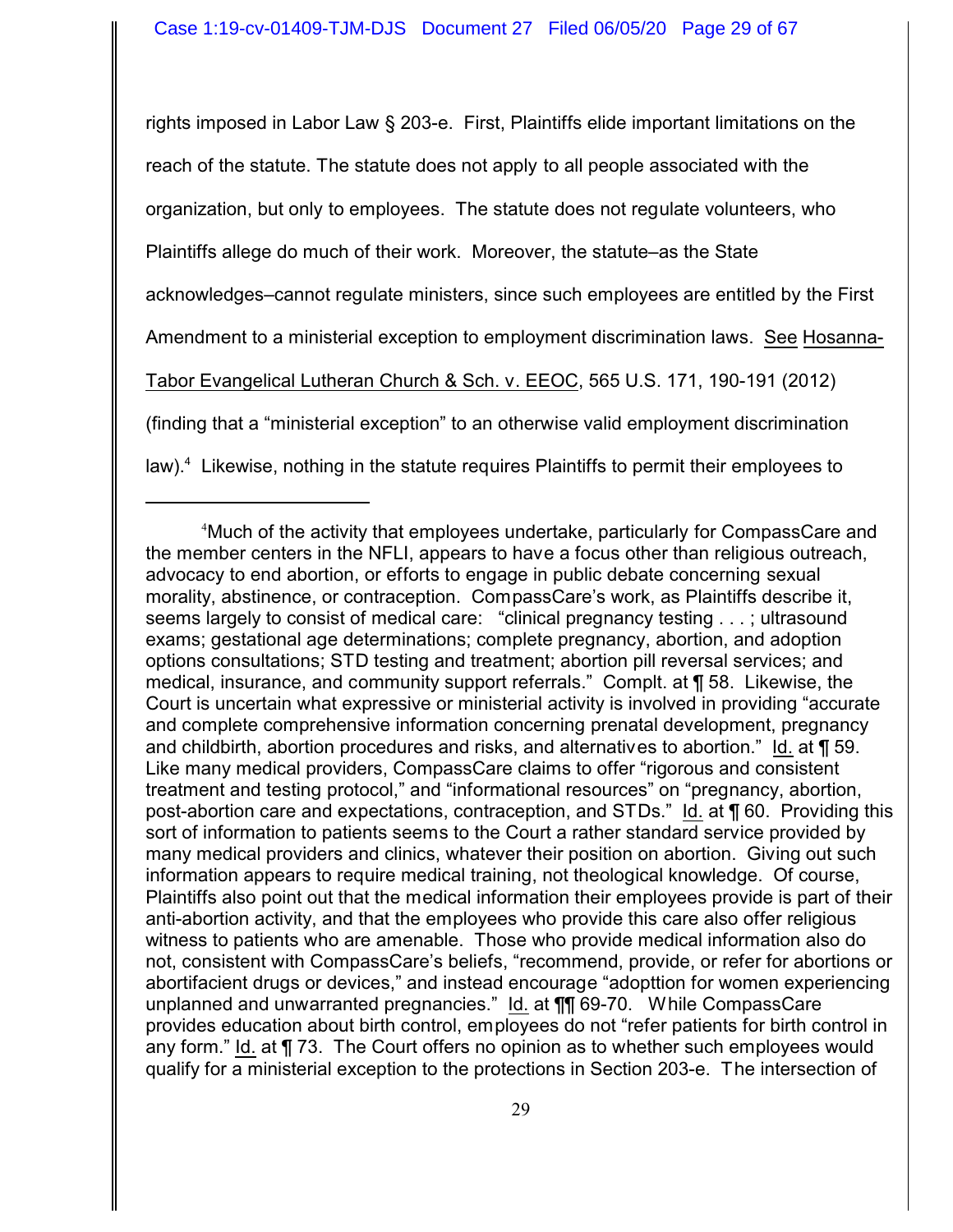advocate positions contrary to their anti-abortion, pro-marriage, religious agenda. Plaintiffs, the Defendants admit, could fire an employee who offered a message contrary to the Plaintiffs' views. Nothing in the statute regulates what Plaintiffs can say about abortion or how they advocate for the rights of unborn persons. Plaintiffs could fire an employee who advised a patient to have an abortion, use birth control, engage in sex outside of marriage to a person of the opposite sex, or declared that God did not exist and not face any consequences under Labor Law 203-e. Plaintiffs could also terminate an employee who advocated publically for abortion rights, same-sex marriage, or access to contraception. As such, nothing in Labor Law § 203-e puts any direct limits on the expressive activity that Plaintiffs insist is at the core of the organizations' agendas.

The limitations the law actually imposes are different. First, Plaintiffs are somewhat correct to complain that they may be forced to associate with "employees" whose actions indicate that they do not share their views on abortion and other family planning issues. Plaintiffs would not be permitted to fire or take other adverse action against an employee because of that employee's or that employee's dependent's "reproductive decision making, including, but not limited to, a decision to use or access a particular drug, device, or medial service." Plaintiffs contend that forcing them to retain employees whose personal lives and actions fail to comport with their ideals would undermine their message and jeopardize funding from people who might believe the organizations failed to live up to their stated pro-life beliefs. Plaintiffs' complaint, then, is that Labor Law § 203-e will alter

medical training and advocacy represented by CompassCare's work, however, underscores why discovery would be necessary to determine the training, education, and responsibilities of any individual position, and whether an employer could use the ministerial exception as a defense against firing them.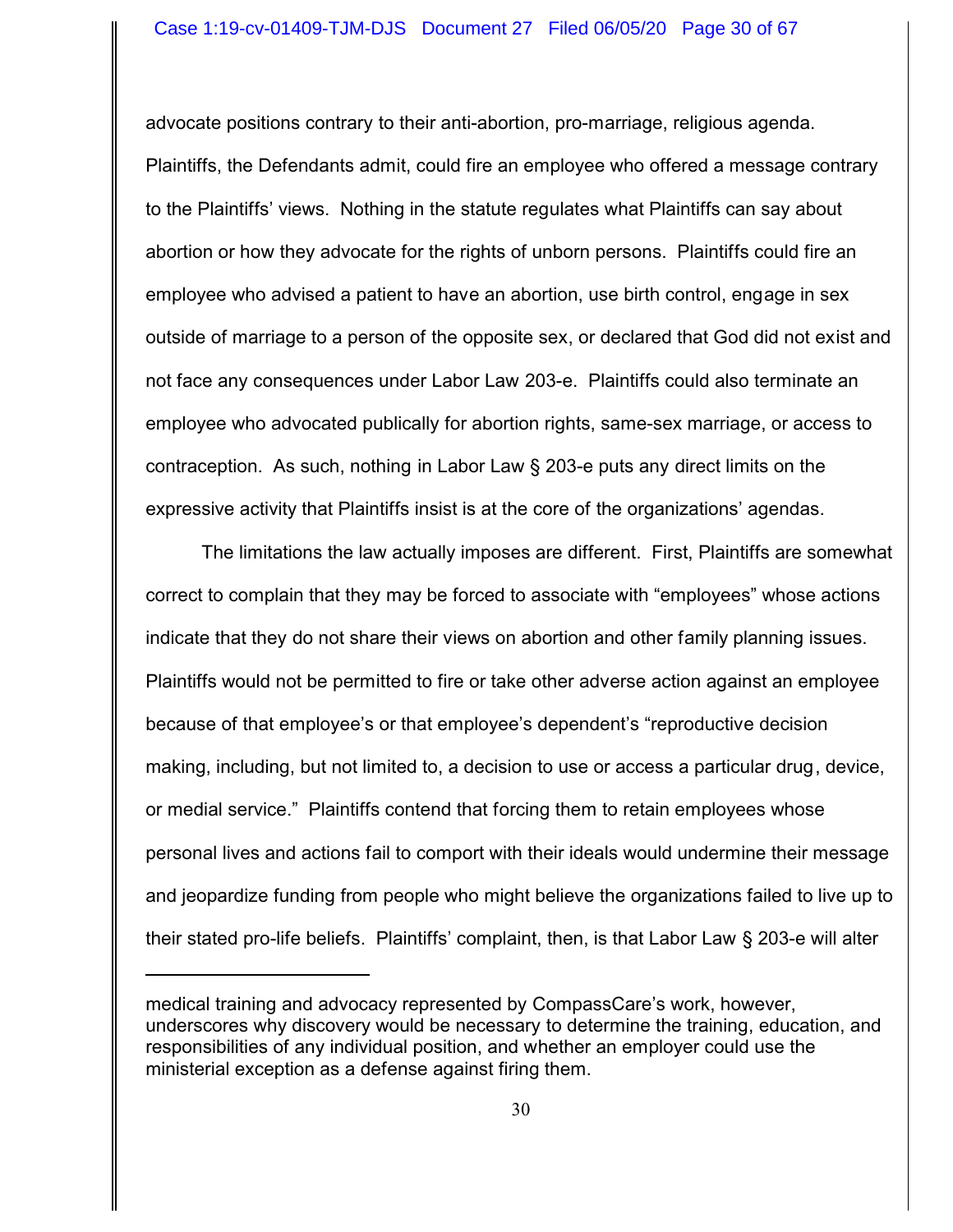their appearance and thus undermine their message. People will know that, even though they proclaim a public commitment to a particular message about religion, sexuality, abortion, and contraception, employees may engage in conduct contrary to their professions of faith.

"When evaluating a First Amendment challenge to a limitation on associational freedom, courts apply either strict scrutiny, in which case the restriction survives only if it is narrowly drawn to advance a compelling state interest, or rational basis review, in which case the restriction needs only be rationally related to a legitimate state interest." Karham v. Lippman, 478 F.3d 502, 506 (2d Cir. 2007). "Strict scrutiny applies only when a challenged regulation imposes 'severe burdens' on associational rights." Jacoby & Myers, 852 F.3d at 191. "Mere incidental burdens on the right to associate do not violate the First Amendment; rather, '[t]o be cognizable, the interference with [plaintiffs'] associational rights' must be 'direct and substantial' or 'significant.'" Tabbaa v. Chertoff, 509 F.3d 89, 101 (2d Cir. 2007) (quoting Fighting Finest, Inc., 95 F.3d 224, 228 (2d Cir. 1996)). The Court, as explained above, finds that the statute in question imposes some incidental limitations on the Plaintiffs' associational rights, but that those limitations do not place a restriction on their ability to advocate against abortion, contraception, and in favor of particular understandings of human sexuality, much less a severe one. Moreover, Plaintiffs admit that volunteers perform much of the work they do. Such employees are not covered by Section 203-e. A regulation that "make[s] it more difficult for individuals to exercise their freedom of association . . . does not, without more, result in a violation of the First Amendment." Fighting Finest, 95 F.3d at 228. The limitations here are not on the speech for which the Plaintiffs contend they associate, but instead threaten to create a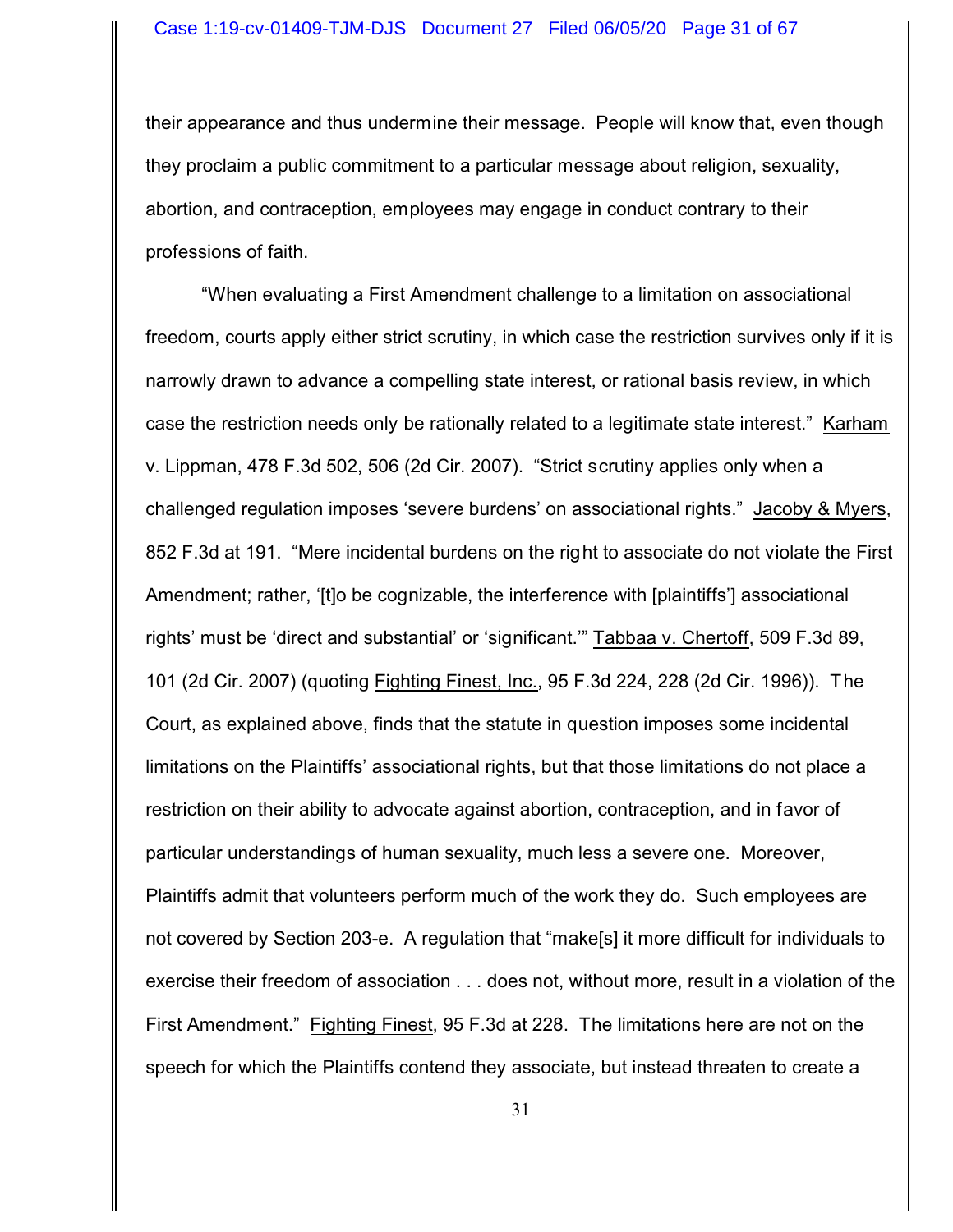situation where hearers might perceive that not all employees (and only employees) of the Plaintiffs practiced what they preached. The danger that others be able to call the Plaintiffs hypocrites is not a significant limitation on Plaintiffs' speech or right to associate. Given the way that our political discourse currently works, such allegations are surely a feature of advocacy in the highly charge area in which the Plaintiffs engage. The Court also fails to see how a regulation promulgated by the State of New York would cause potential donors to conclude that Plaintiffs are not sincere in their anti-abortion activity. Plaintiffs can certainly draw a distinction for donors between what they believe and what the State requires. The Court therefore finds that the Section 203-e question needs only to survive rational basis scrutiny.

#### **c. Justification for Regulation**

Defendants contend that New York promulgated Section 203-e in an attempt to "prohibit employers from discriminating against employees based on the employees' or dependents' reproductive health decision . . . and to protect New Yorkers' rights to privacy and autonomy in their healthcare and family planning decisions and records information related thereto." The Court agrees that the state has a legitimate interest in protecting employees' rights to make their own decisions about family planning and the privacy of such decisions. A law that prevents all employers from taking adverse action against employees who exercise these rights bears a rational relation to that aim. Plaintiffs have therefore failed to demonstrate a likelihood of success on the merits of this claim, and their motion for a preliminary injunction will be denied in this respect. The Court will also grant the Defendants' motion to dismiss in this respect. For the reasons explained in connection with Plaintiffs' preliminary injunction motion, Plaintiffs have failed to allege facts sufficient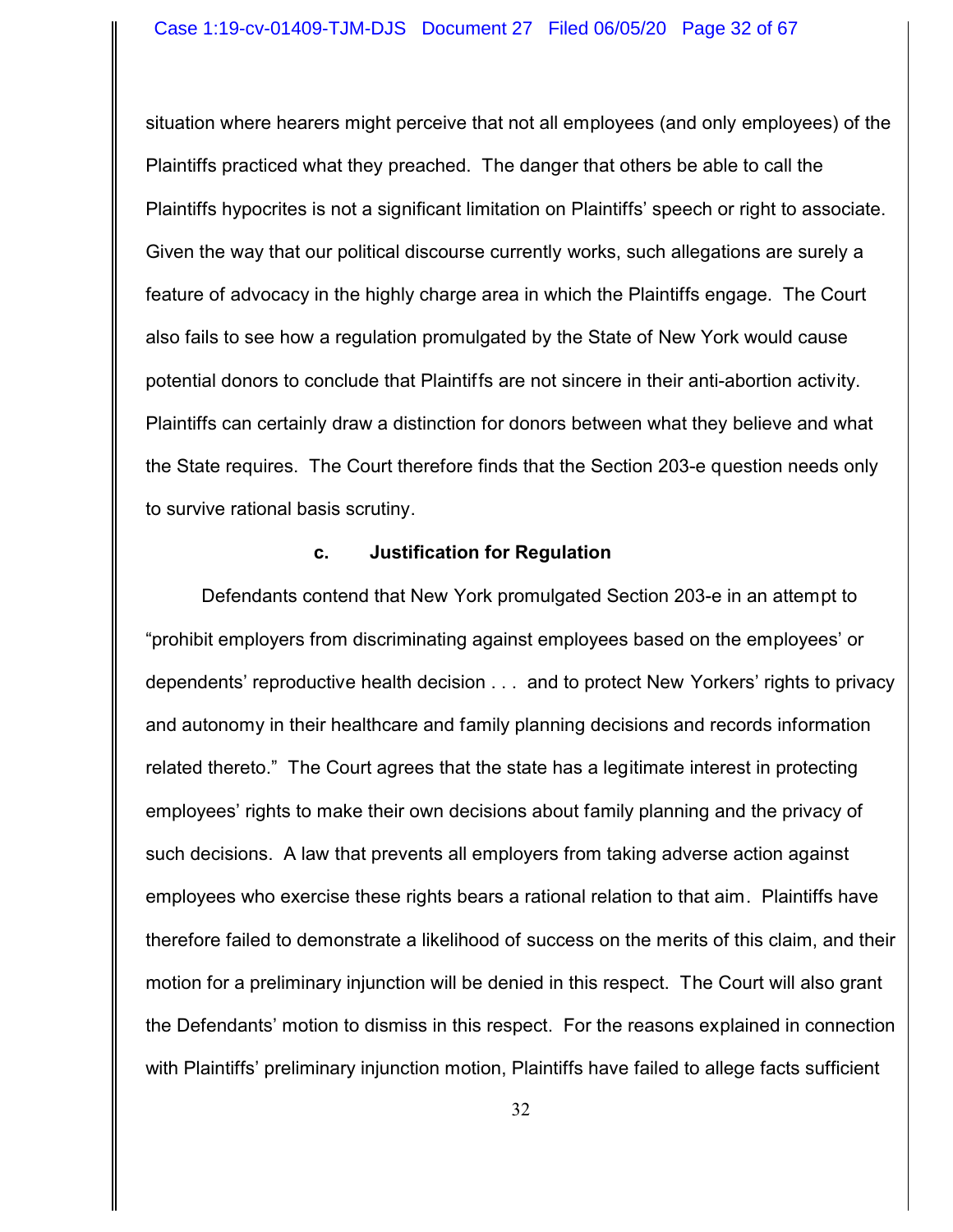to make it plausible that they could prevail on their expressive association claim. They have not alleged that the Section 203-e places a significant restriction on their associational rights, and the Court concludes that the statute can survive rational basis scrutiny.

## **ii. Free Exercise**

Plaintiffs also contend that the statute violates their right to free exercise of religion by preventing them from hiring or firing individuals who share their views on abortion and contraception. They argue that the law targets their religion and is not generally applicable. To support this "targeting" claim, Plaintiffs point to the legislative history of the law, discussed above. They argue that this "targeting" means that the law is not neutral, even if it appears so. In any case, Plaintiffs insist, the law is not neutral because it does not apply to all employers in the state, at least in terms of the notice provision. That provision applies only to employers who have handbooks.

"The free exercise of religion means, first and foremost, the right to believe and profess whatever religious doctrine one desires." Employment Div. v. Smith, 494 U.S. 872, 876 (1990). "The Free Exercise Clause 'protect[s] religious observers against unequal treatment' and subjects to the strictest scrutiny laws that target the religious for 'special disabilities' based on their 'religious status.'" Trinity Lutheran Church of Columbia, Inc. v. Comer, 137 S.Ct. 2012, 2019 (2017) (quoting Church of Lukumi Babalu Aye, Inc. v. Hialeah, 508 U.S. 520, 533 (1993)). At the same time, a profession of religious faith does not permit an observant religious person to ignore any law that contradicts that person's religious beliefs: the Supreme Court has "never held that an individual's religious beliefs excuse him from compliance with an otherwise valid law prohibiting conduct that the State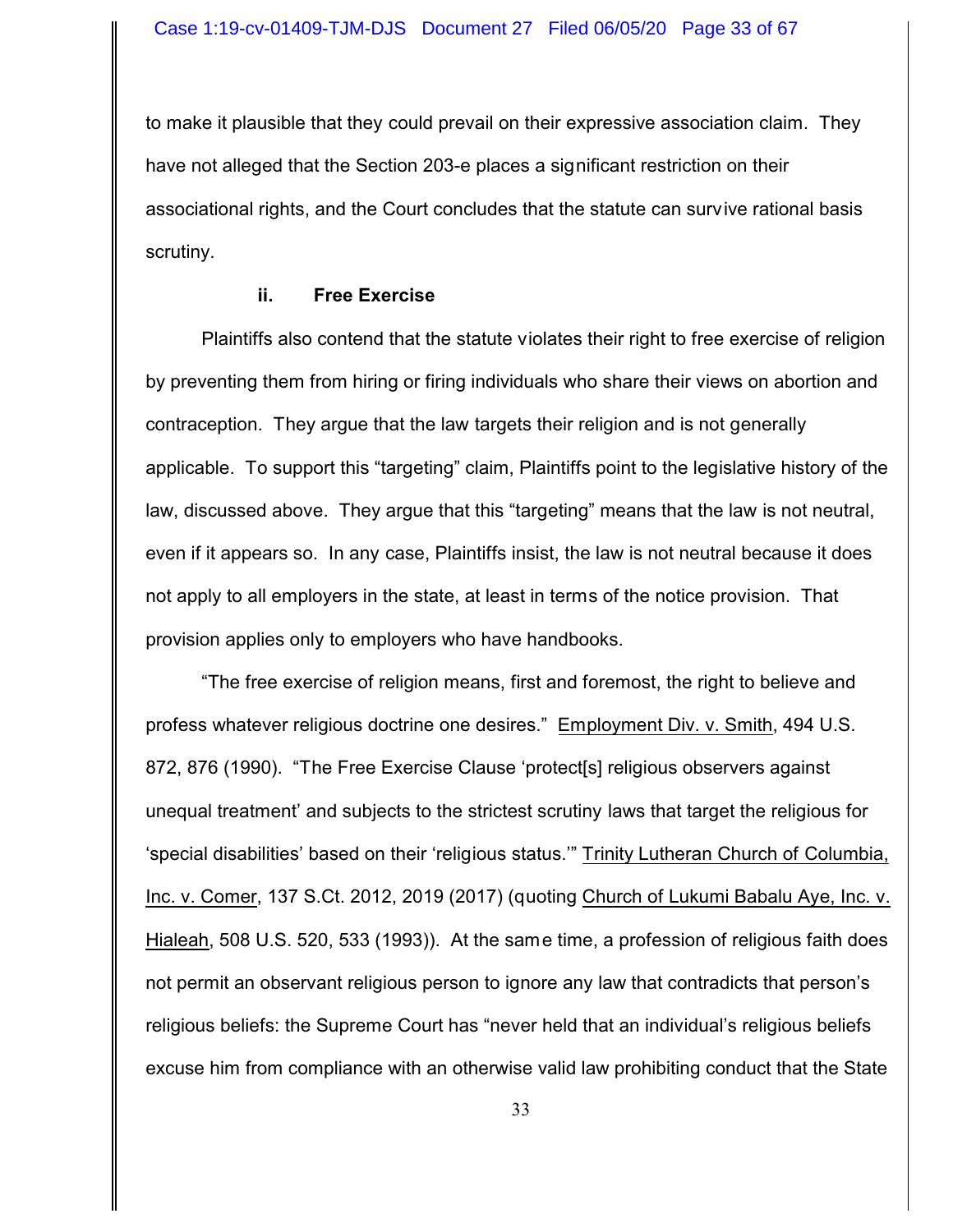is free to regulate." Smith, 494 U.S. at 879. To the contrary, "the right of free exercise does not relieve an individual of the obligation to comply with a 'valid and neutral law of general applicability on the ground that the law proscribes (or prescribes) conduct his religion prescribes (or proscribes).'" Id. (quoting United States v. Lee, 455 U.S. 252, 263 n.3 (1982)). "Where the government seeks to enforce a law that is neutral and of general applicability," the government "need only demonstrate a rational basis for its enforcement, even if enforcement of the law incidentally burdens religious practices." Fifth Ave. Presbyterian Church v. City of New York, 293 F.3d 570, 574 (2d Cir. 2002).

Plaintiffs first argue that the law is not neutral. "To determine neutrality, we being with the statute's text, 'for the minimum requirement of neutrality is that a law not discriminate on its face." Cent. Rabbinical Cong. of the Untied States v. New York City Dep't of Health & Mental Hygiene, 763 F.3d 183, 193 (2d Cir. 2014) (quoting Lukumi, 508 U.S. at 533). Plaintiffs do not dispute that, on their face, the provisions of the statute are neutral. The inquiry does not end with facial neutrality, however, "because the neutrality requirement extends beyond facial discrimination." Id. at 193-194. "'Official action that *targets religious conduct for distinctive treatment*' must also satisfy strict scrutiny." Id. at 194 (quoting Lukumi, 508 U.S. at 534 (emphasis added in original)). A neutral law that "'target[s] the practices of a particular religion'" is not neutral. Id. (quoting Lukumi, 508 U.S. at 542). A regulation that *"purposefully* singles out religious conduct performed" by a particular religious group is not neutral. Id. (emphasis in original).

Plaintiffs point to the testimony of New York State Senator Jen Metzger during a hearing on the bill that became Section 203-e as evidence that the statute is not neutral. Senator Metzger stated: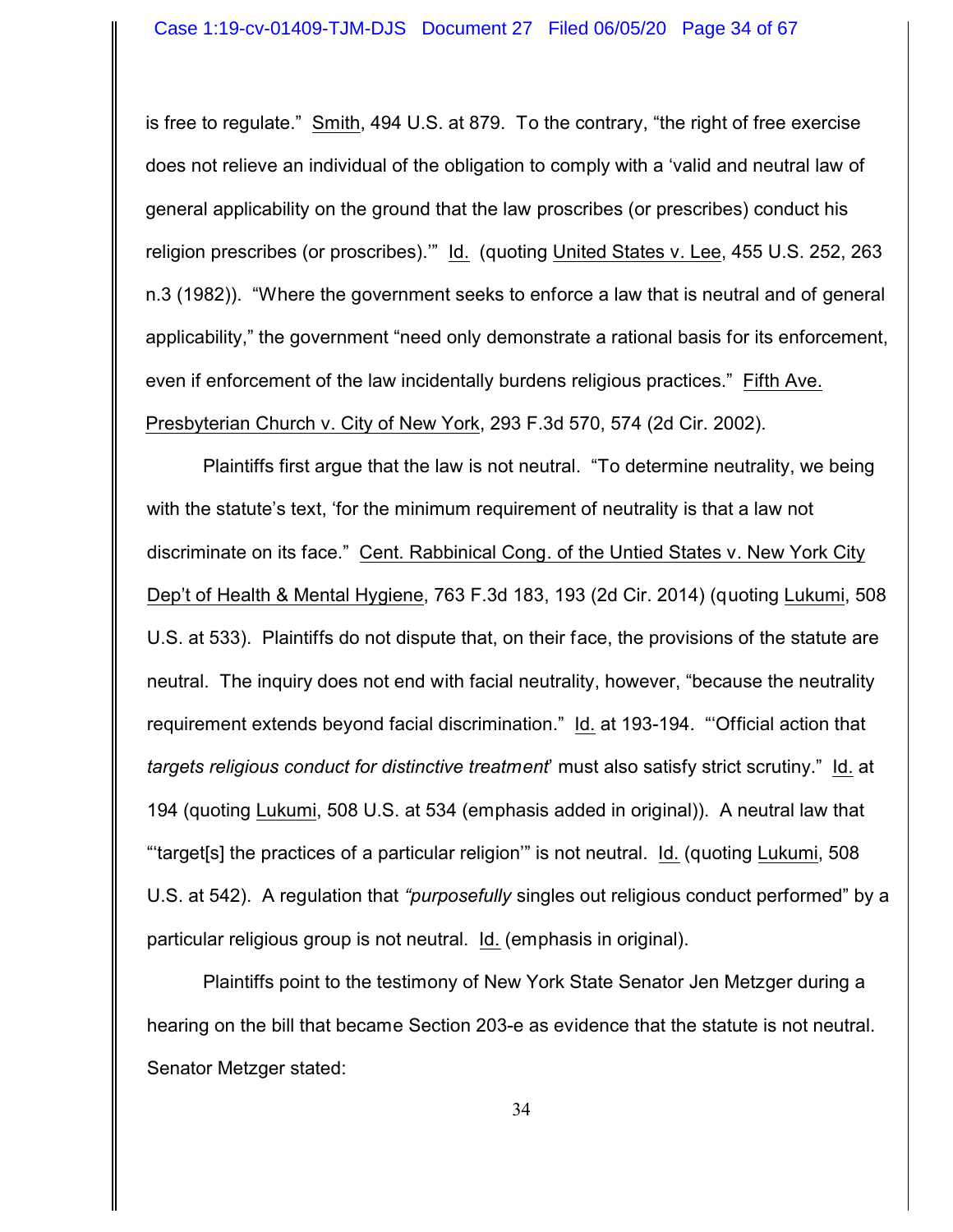We are on a dangerous, slippery slope in this country when it comes to protecting an individual's right to privacy and autonomy in decision-making about family planning and reproductive health. Since enactment of the Affordable Care Act, over 100 lawsuits have been filed by employers determined to deny workers coverage of reproductive health services and products based on the employer's own personal and political beliefs.

In its 2014 decision in the Hobby Lobby case, the Supreme Court for the first time recognized a qualification for a religious exemption by a corporation.

As Justice Ruth Bader Ginsburg argued: "The court has essentially treated for-profit corporations as people capable of exercising religion, putting us on a dangerous path with regard to employees' privacy and personal freedoms."

The Boss Bill seeks to prevent this further encroachment by employers into the private decisions of employees on matters that having nothing to do with the performance of their job.

Choosing whether, when and how to have children is a decision for individuals and their families. No one should fear that they will lose their job or be demoted because of their own private reproductive health decisions.

New York State Senate, Transcript of Regular Session, January 22, 2019, dkt. # 1-2, at

433-434.

Plaintiffs' Complaint includes a transcript of the debate in the New York Assembly. See Transcript of NY Assembly Debate, January 22, 2019, dkt. # 1-3. Assemblywoman Ellen Jaffee sponsored the legislation. Id. at 121. She stated that "[t]his legislation is about simple fairness." Id. "No one," Jaffee claimed, "should have to experience discrimination in the workplace or risk losing their job because of their private and personal health decisions." Id. at 121-122. Because of the legislation, persons and families in New York would be "able to make decisions about their reproductive health, including assessing care related to pregnancy, family planning or any other reproductive health service" without suffering "discrimination or facing retaliatory personal action in the hands of their employer." Id. at 122. The State, Jaffee explained, "has a long history of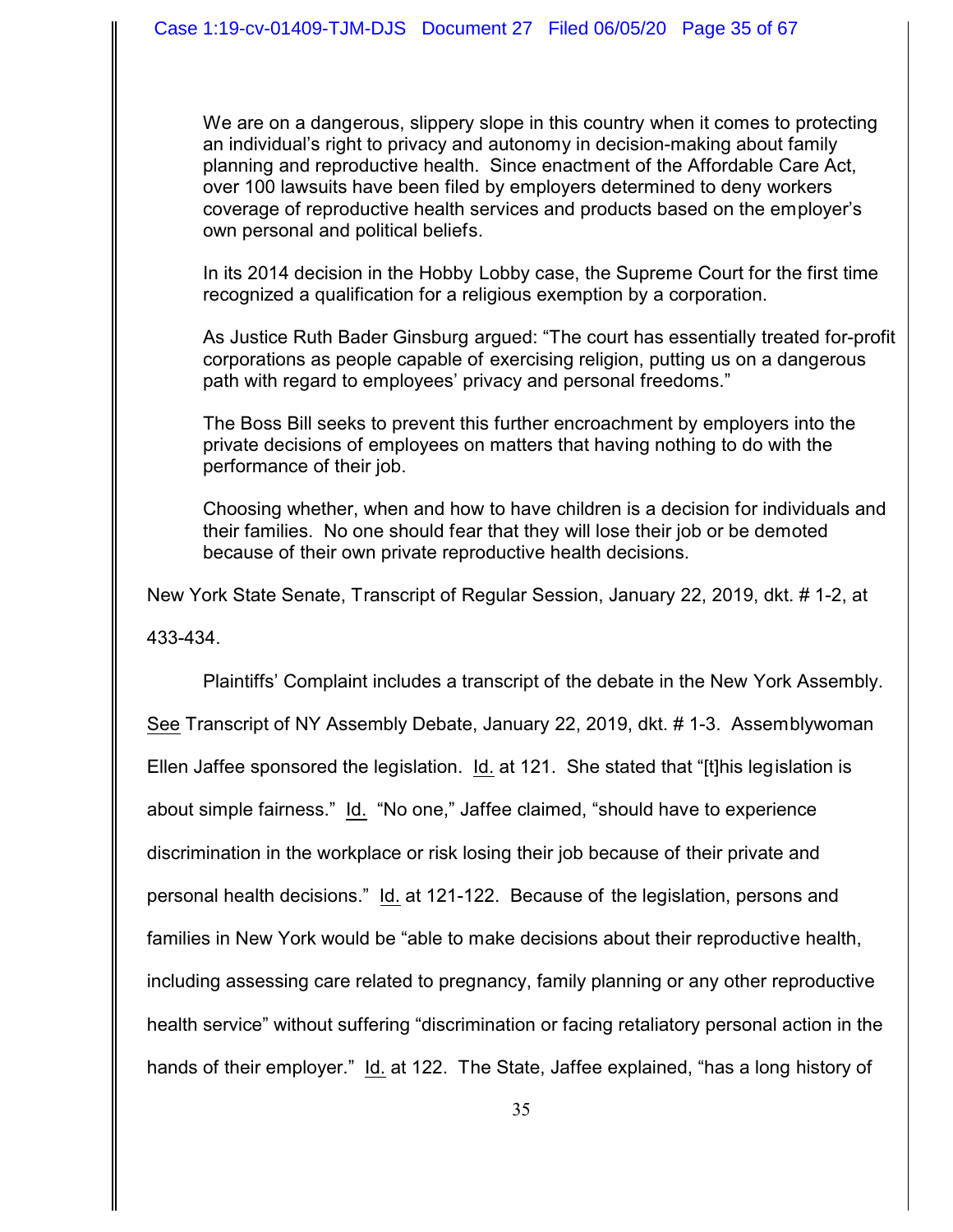protecting individuals from discrimination in the workplace. Decisions about pregnancy, using contraception and other personal health matters should also be protected under the law." Id.

In response to a question about from another legislator about "where" such "discrimination" was "occurring," Jaffee explained that "there are many employers and we have–I have definitely–there have been a number of incidents where the employers have found information about personal, you know, decisions about contraception or other certain reproductive health care" who then "punish their workers, and it happens in a variety of places." Id. When asked to cite studies that showed such discrimination, Jaffee responded that Illinois, Michigan, North Carolina, Ohio, and the District of Columbia had all passed similar laws. Id. at 123. So had New York City. Id. Asked if the bill would "prevent" a "religious organization . . . from enforcing their religious precepts," Jaffee responded "No." Id. at 127. The "legislation applies to all employers and does not contain any mention of religious beliefs." Id. An employer could use the "ministerial exception" as a defense, but "the court would then determine whether or not the employee is considered a minister for the purposes of religious organization that is being accused of this–of this kind of a discrimination." Id.

In the end, Jaffee argued:

Employers should not be allowed to use their personal beliefs to discriminate against their employees. Over the years, various Federal and State laws have been enacted with the commitment to protecting individuals against employment discrimination. However, employees are still vulnerable to discrimination based on their reproductive health decisions, and this happens quite frequently, unfortunately. When employers are allowed to discriminate in the workplace because they disagree with an employee's or their dependents private reproductive health decision, their actions not only create an unfair and intimidating work environment, but they also jeopardize the overall health, safety and livelihoods of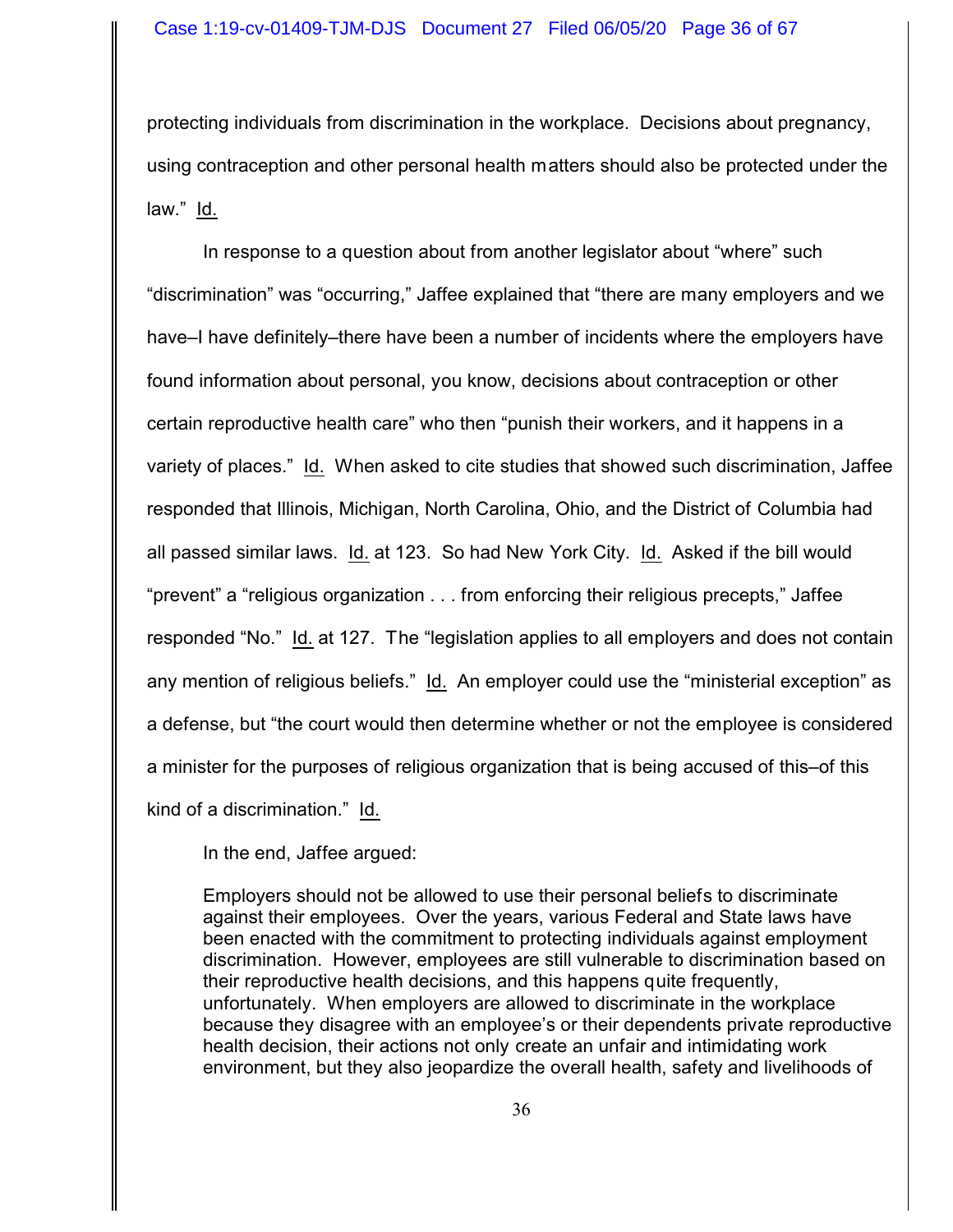women and their families. Women, not their bosses, should get to decided when, whether and how they start a family. Individuals should not have to worry about the risk of being fired, getting demoted or facing threats and retaliation at the hands of their employer simply because they choose to use birth control or access other reproductive health services. No employee in the State of New York should ever be discriminated or retaliated against by their employer for these personal and private decisions regarding their reproductive health.

Id. at 132. Jaffee further added that she had sponsored the legislation in the Assembly over the previous five sessions and that she felt pride "to be a part of this historic moment as we move to protect women's reproductive health choices and their families in New York State." Id. at 133.

Assemblyman Goodell spoke to raise concerns about the bill. While he agreed with "the general concept that an employee's reproductive decisions overall in general are none of the business of an employer," he had concerns about the language of the statute. Id. at 129-30. The bill did not seem to carve out "exceptions to the general rule" on discrimination that were necessary, such as for "a very pregnant firefighter fighting fires" who might endanger herself or her child, or "a policewoman." Id. at 130. The bill also lacked an exception for religious organizations which were "very clear about how their view of morality is in terms of sexual relationships, particularly those sexual relationships that are outside of marriage." Id. "Does this language have any exception for a church?" he asked. Id. Could a church fire a nun who became pregnant, "[a]nd what if the church is practicing abstinence and they discover that the person who is teaching that class is violating the very things that the church stands for." Id. One Assembly member, Assemblyman O'Donnell, addressed Goodell's concerns about nuns. Id. at 133. He pointed out that "[n]uns are not employees. They're never employees." Id. Thus, O'Donnell claimed, "to stand here on the floor and act as if nuns can be fired for getting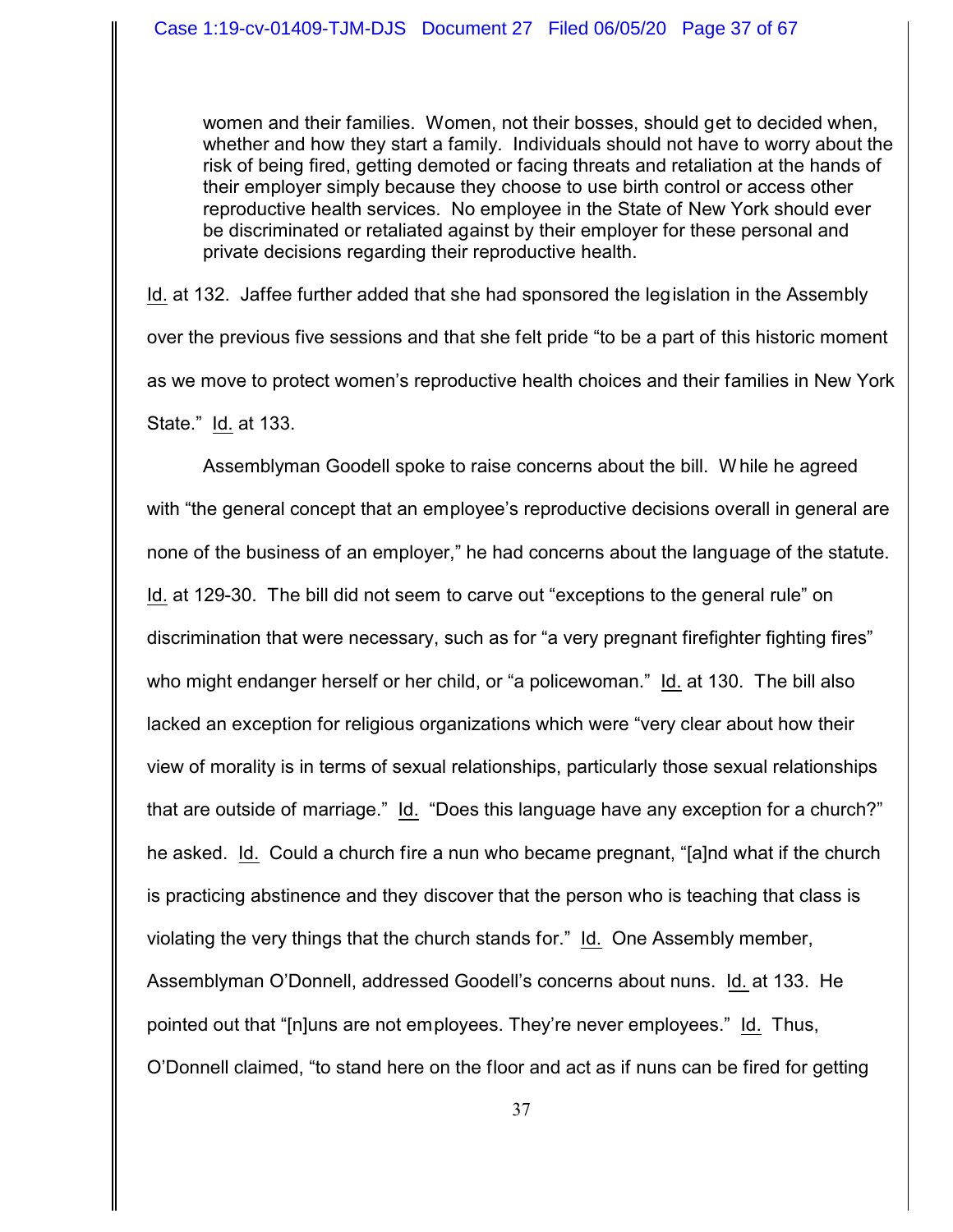pregnant is wrong." Id.

Assemblywoman Simon also spoke to explain her vote. She described the intent of the bill as "protect[ing] workers' abilities to make reproductive health decisions without the fear of getting fired or other repercussions." Id. at 134. The bill aimed to "protect an individual's employment status when the employee's reproductive health decisions do not match those the boss deems acceptable." Id. Such decision "are personal, private health care decisions," Simon explained, "and there is no place for a boss to interfere in these decisions." Id. Such decisions could include "a worker accessing birth control, an LGBT couple adopting, a person having a child outside of marriage, using in vitro fertilization or having a vasectomy." Id. A person should be permitted to make such decisions "free from fear of retaliation by their boss because their boss holds other views. Workers should be evaluated on their work performance and not their reproductive health decisions." Id.

Plaintiffs' Complaint also contains as an exhibit the memorandum in support of the bill that became section 203-e. See dkt. # 1-4. That memorandum states as the purpose of the bill: "[t]o prohibit employers from discriminating against employees based on the employee's or dependent's reproductive health decision, and to provide remedies for such violations." Id. at 4. The memorandum also provides "justification for the legislation." Id. That justification provides that the "bill ensures that employees or their dependents are able to make their own reproductive health care decisions without incurring adverse employment consequences." Id. As did the bill's floor sponsor, the justification notes that employers have challenged a mandate in the ACA that employer-provided health care include "FDA-approved birth control methods without out-of-pocket costs," citing their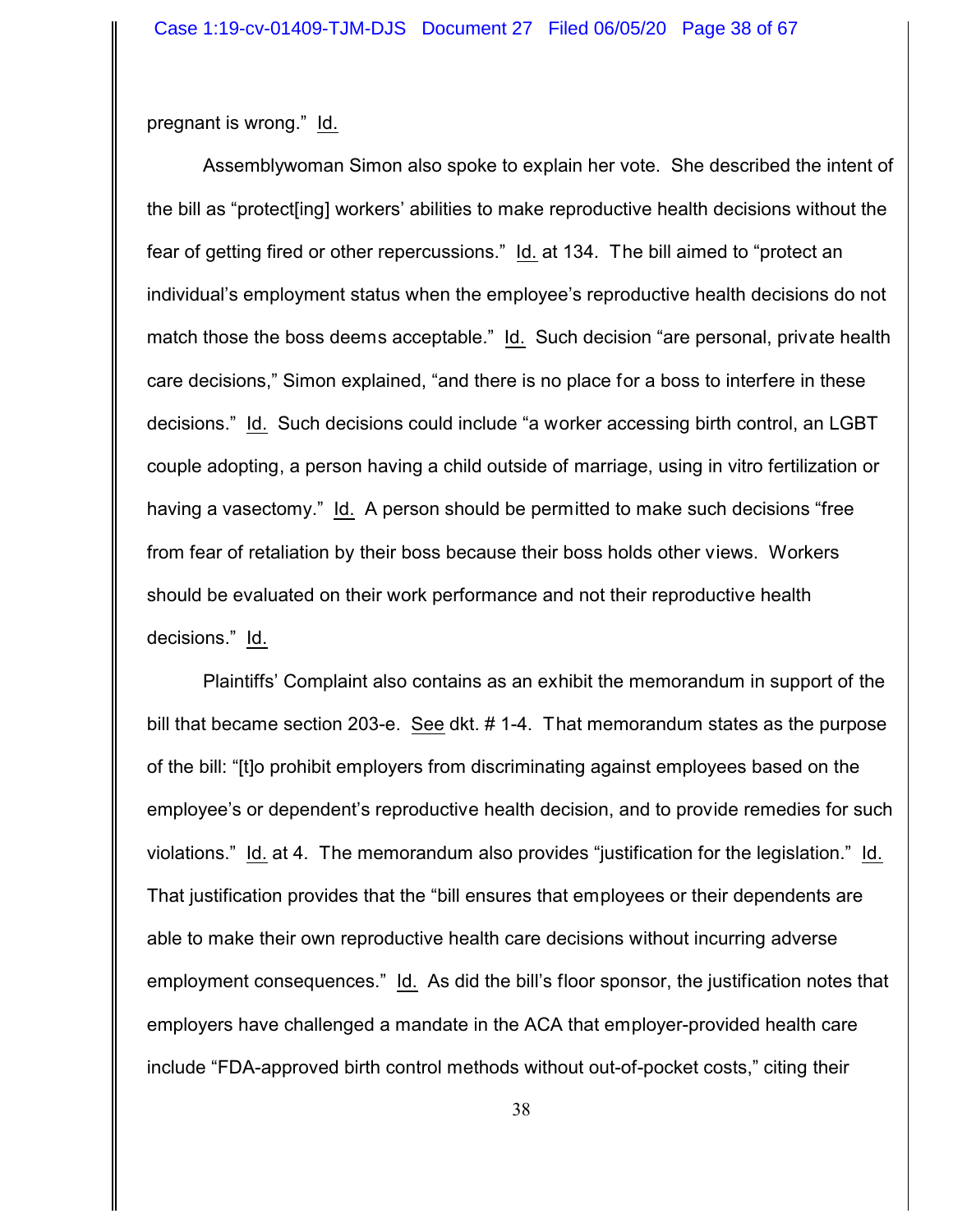"personal beliefs." Id. "Employers," the bill's sponsors claimed, "should not be able to discriminate or interfere in an employees' personal medical decisions." Id. The bill also sought to close "loopholes" in employment-discrimination law "which leave employees vulnerable to discrimination based on their reproductive health decisions." Id. Closing such "loopholes" would "ensure that employees' decisions about pregnancy, contraception, and reproductive health are also protected under state law." Id. Legislators also worried that employers, despite the medical privacy about health care guaranteed in federal law, could become aware of an employee's health decisions through various other means, such as social media, and would discriminate against workers on that basis. Id. at 4-5.

 A court may determine a statute had discrimination as its object "from both direct and circumstantial evidence." Church of Lumi Babalu Ave v. City of Hialeah, 508 U.S. 520, 540 (1993). "Relevant evidence includes, among other things, the historical background of the decision under challenge, the specific series of events leading to the enactment or official policy in question, and the legislative or administrative history, including contemporaneous statements made by the members of the decisionmaking body." Id. Plaintiffs argue that evidence that the law was "targeted" at their religious practice comes in the statute's sponsors' mention of the Hobby Lobby case, which indicates that the legislature "passed" the statute "to prevent religious employers from operating in accord with their faith." That mention shows a lack of neutrality, Plaintiffs claim. Because the complaint alleges that Metzger "openly criticized the decision in Hobby Lobby and bemoaned the Court's holding that certain religious employers had the right to operate according to their faith," Plaintiffs claim, they have established that the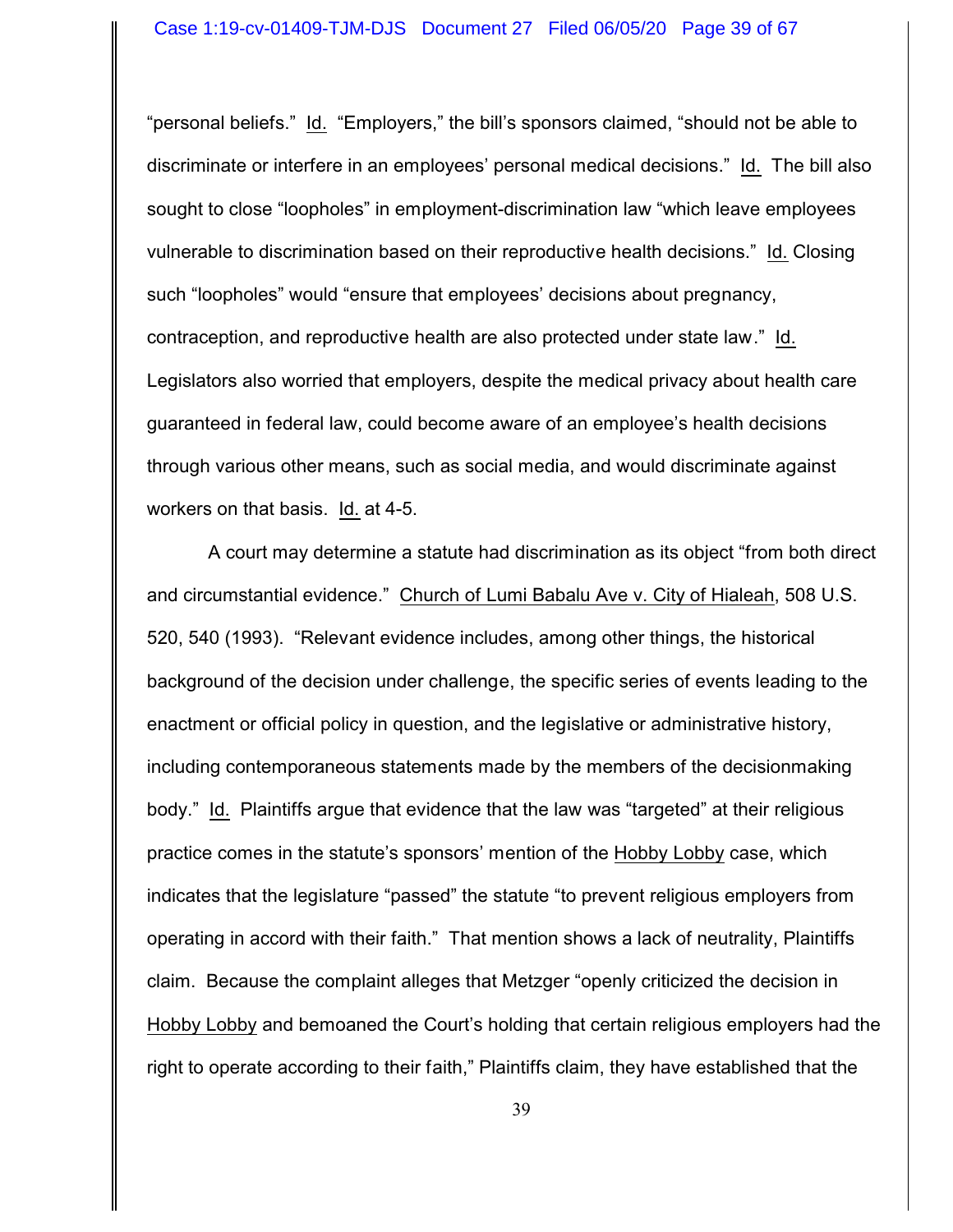purpose of the legislation was to harm their practice. Comments by other legislators and in the memoranda described above also indicate that such "targeting" existed. Plaintiffs further argue that the legislature failed to put forth any evidence of actual employment discrimination on the basis of reproductive decision making. Moreover, the legislation failed to exempt religious employers.

 The Court has considered the documents attached to Plaintiffs' Complaint. The Court agrees that the sponsor of the legislation, as well as the memoranda in support of that legislation, indicated a concern that certain employers had sought to limit their employees' use of contraceptives through their health care plans, and that such actions represented an attempt to interfere with the reproductive health care choices those employees made. While Plaintiffs claim that an animus towards their religion motivated such criticism, the statements cited and quoted by the Plaintiffs do not criticize the religious views of the employers who brought suit in Hobby Lobby. While the employers in Hobby Lobby certainly stated religious doctrines as their motivations, the sponsors of the New York bill did not address such religious motivations but relied instead on the way that the views of employers interfered with the rights of New Yorkers to exercise their constitutional rights to contraception and abortion. Those sponsors described a desire to protect women's rights, not interfere with religious doctrines. They noted that the legislation was designed to protect both women who utilized contraceptives and had abortions and women who faced discrimination because they did not use such methods. Supporters acknowledged that the legislation would interfere with the religious views of some employers, but expressed an understanding that the law would not apply when workers qualified for the ministerial exception. They also explained why religious employers were not entirely exempted from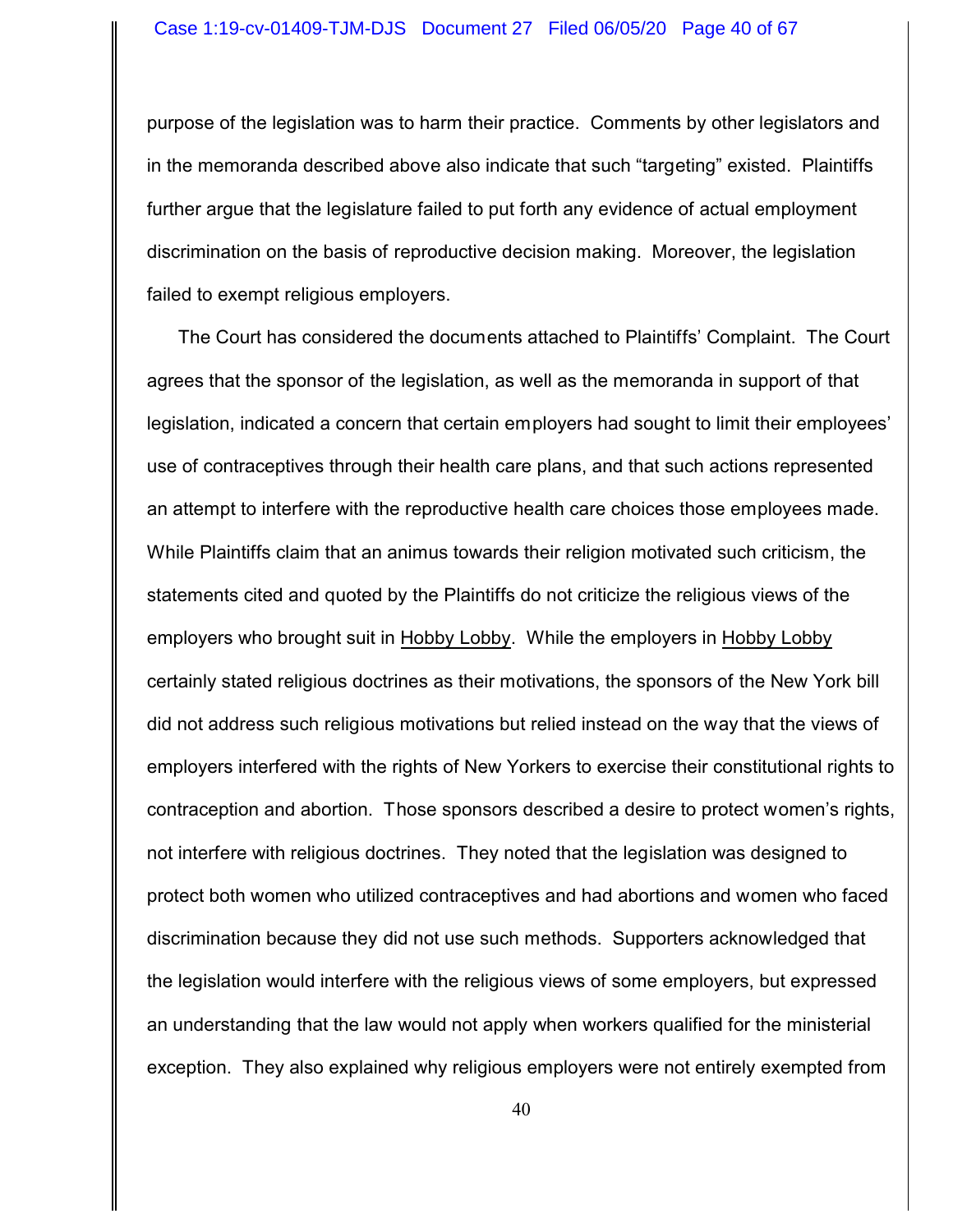the statute; as explained above, the ministerial exception applies only to certain employees, and litigation is necessary to determine whether, for example, an employee of a Christian school performs the functions of a minister and qualifies for the exception.

In the end, the Court cannot find that the evidence presented by the Plaintiffs establishes that the legislature's purpose was "to challenge the plaintiffs' religious beliefs" and instead finds that "there was a neutral, secular purpose" for Section 203-e: protecting New Yorkers' right to make their own decisions about reproduction, including whether to have a child and whether to use birth control. Commack Self-Service Kosher Meants, Inc. v. Hooker, 680 F.3d 194, 211 (2d Cir. 2012). In the legislative debates cited above, legislators made clear that they had a concern about employers punishing employees for choosing to use birth control or have an abortion, but the debates also indicate that legislators considered the neutral language in the law a benefit because it would protect whatever choice New Yorkers made about having children.

Plaintiffs next argue that the law itself is not generally applicable. "The general applicability requirement prohibits the government from 'in a selective manner impos[ing] burdens only on conduct motivated by religious belief.'" Cent. Rabbincal Cong., 763 F.3d at 196 (quoting Lukumi, 508 U.S. at 543. Assuming that the law is otherwise enforceable, the statute applies both to religious and non-religious employers on the same terms, and does not include any requirements that work to include or exclude religious employers from coverage. Defendants focus on the "notice" provision in the statute. See They argue that the provision is "underinclusive" because it does not apply to all employers, but only to those who maintain employee handbooks. By not including employers without employee handbooks in the notice provision, Plaintiffs claim, the legislation permits many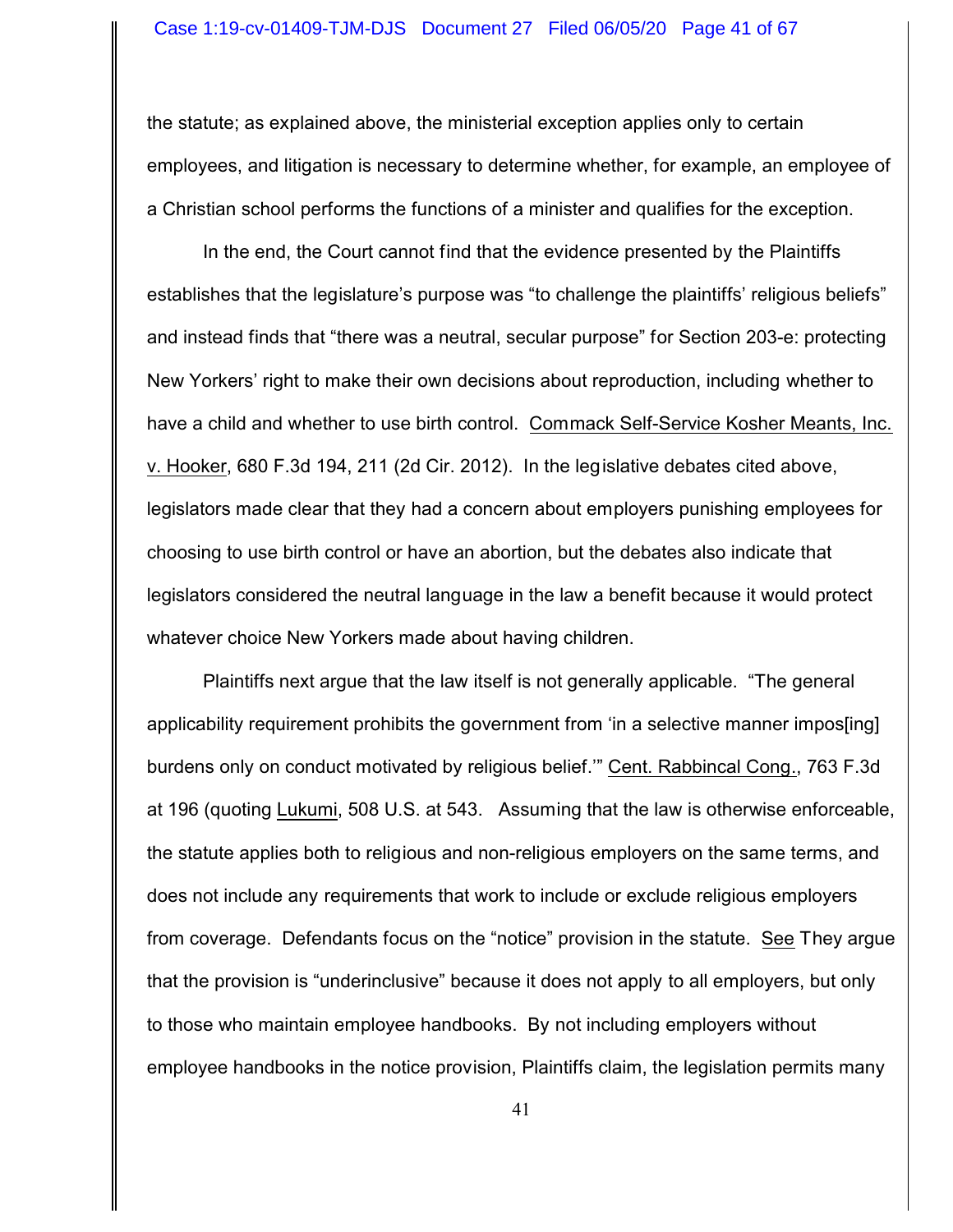employers to "leave their employees in the dark as to their new 'rights' under the law." The Court is not persuaded. Plaintiffs attempt to draw too fine a distinction. The notice provision is generally applicable to all employers who publish an employee handbook; a covered employer who publishes a handbook must include the notice, and that requirement applies generally. Thus, the law is generally applicable.

The Court therefore concludes that the statute need only pass rational basis scrutiny to survive a free exercise challenge on this basis. The court has already concluded that the statute can survive such review. The Court will therefore deny the motion for a preliminary injunction on these grounds. Because, considering the Complaint and the documents attached to the Complaint, the Court has concluded that the Plaintiffs have failed to allege facts sufficient to support a free association claim, the Court will grant the Defendants' motion to dismiss in this respect.

#### **iii. First Amendment Freedom of Speech**

Plaintiffs argue that Section 203-e's notice and waiver provisions violate the First Amendment's free speech guarantee. Plaintiffs contend that the notice provision compels them to engage in speech they would not otherwise include in their handbooks and therefore violates the compelled speech doctrine. Plaintiffs also contend that the waiver provision chills speech by prohibiting religious employers from asking their employees "to signify compliance with their statements of faith and/or codes of conduct by signing and assenting to them." Both provisions, they claim, are invalid content and viewpoint regulations on speech and cannot survive a challenge. They also contend that the statute as a whole prevents them from speaking on abortion-related issues.

"The First Amendment . . . prohibits laws that abridge the freedom of speech." Nat'l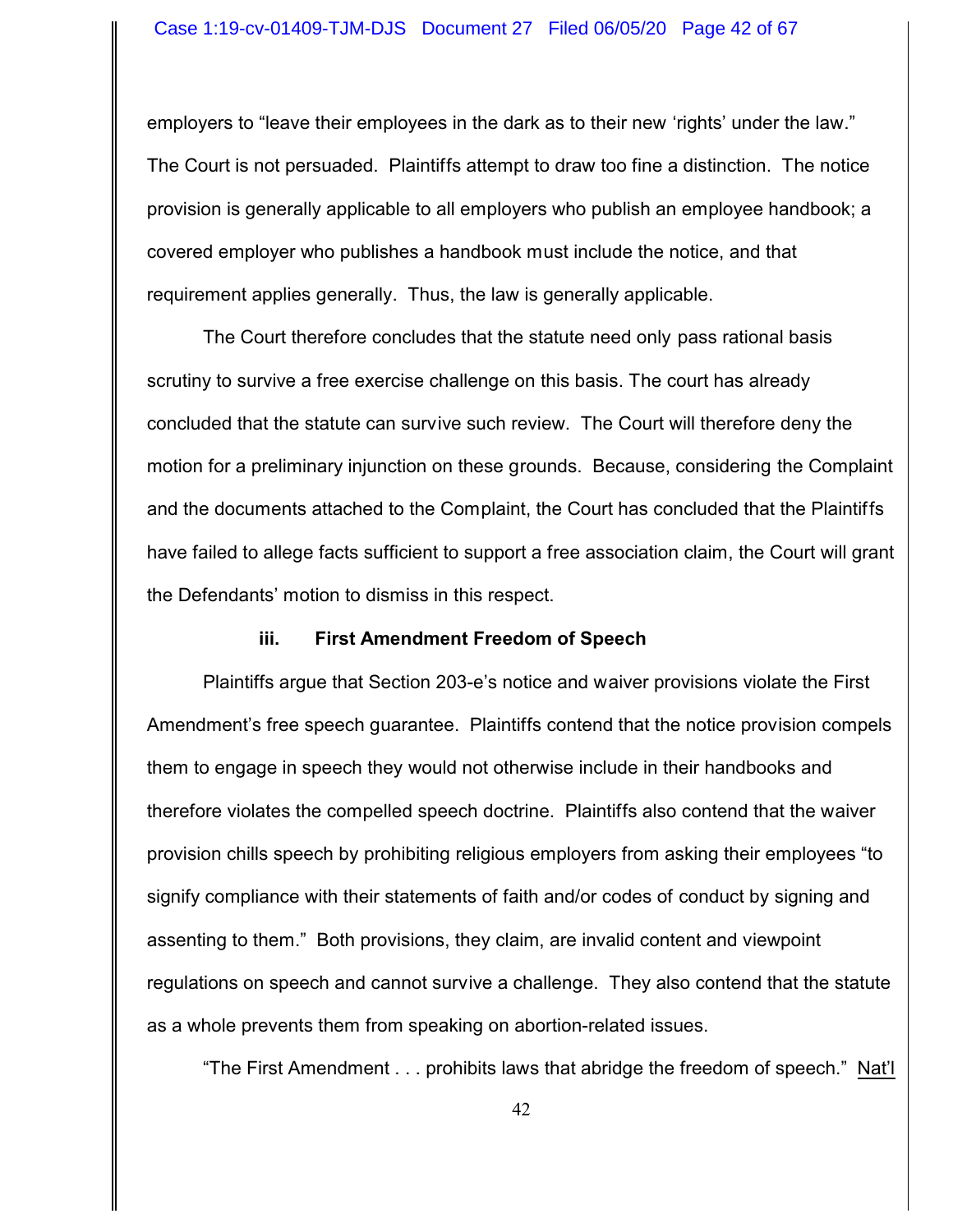Inst. of Family & Life Advocates v. Becerra, 138 S.Ct. 2361, 2371 (2018). Courts "distinguish between content-based and content-neutral regulations of speech." Id. "Content-based regulations 'target speech based on its communicative content.'" Id. (quoting Reed v. Town of Gilbert, 576 U.S. \_\_\_\_, \_\_\_\_, 135 S.Ct. 2218 (2015)). Such regulations "'are presumptively unconstitutional and may be justified only if the government proves they are narrowly tailored to serve compelling state interests.'" Id. (quoting Reed, 135 S.Ct. 2218). When a state compels an individual "to speak a particular message," the state "alter[s] the content of [their] speech,'" and engages in content-based regulation. Id. (quoting Riley v. National Federal of Blind of N.C., Inc., 487 U.S. 781, 795 (1988)). A court is to "apply the most exacting scrutiny" to such restrictions on speech. Turner Broad. Sys. v FCC, 512 U.S. 622, 642 (1994).<sup>5</sup> Under such "strict scrutiny," a court considers "whether a law is narrowly drawn to serve a compelling governmental interest." Evergreen Ass'n v. City of New York, 740 F.3d 233, 245 (2d Cir. 2014). "The statute must use the least restrictive means to achieve its ends." Id. (quoting United States v. Playboy Entm't Group, 529 U.S. 803, 813 (2000)). The standard is a difficult one to meet, but "it is not true 'that strict scrutiny is strict in theory, but fatal in fact.'" Id. (quoting Adarand Constructors, Inc. v. Pena, 515 U.S. 200, 237 (1995)). "The First Amendment is concerned with a *balancing* of interests." Id. at 247 (emphasis in original).

 $5$ The Court notes that the strict scrutiny test is different in the context of a freeexercise claim. In that setting, a court considering whether legislation advances a compelling state interest is to "[look] beyond broadly formulated interests justifying the general applicability of government mandates and [scrutinize] the asserted harm of granting specific exemptions to particular religious claimants." Gonzales v. O Centro Espirita Beneficiente Uniao do Vegetal, 546 U.S. 418, 431 (2006).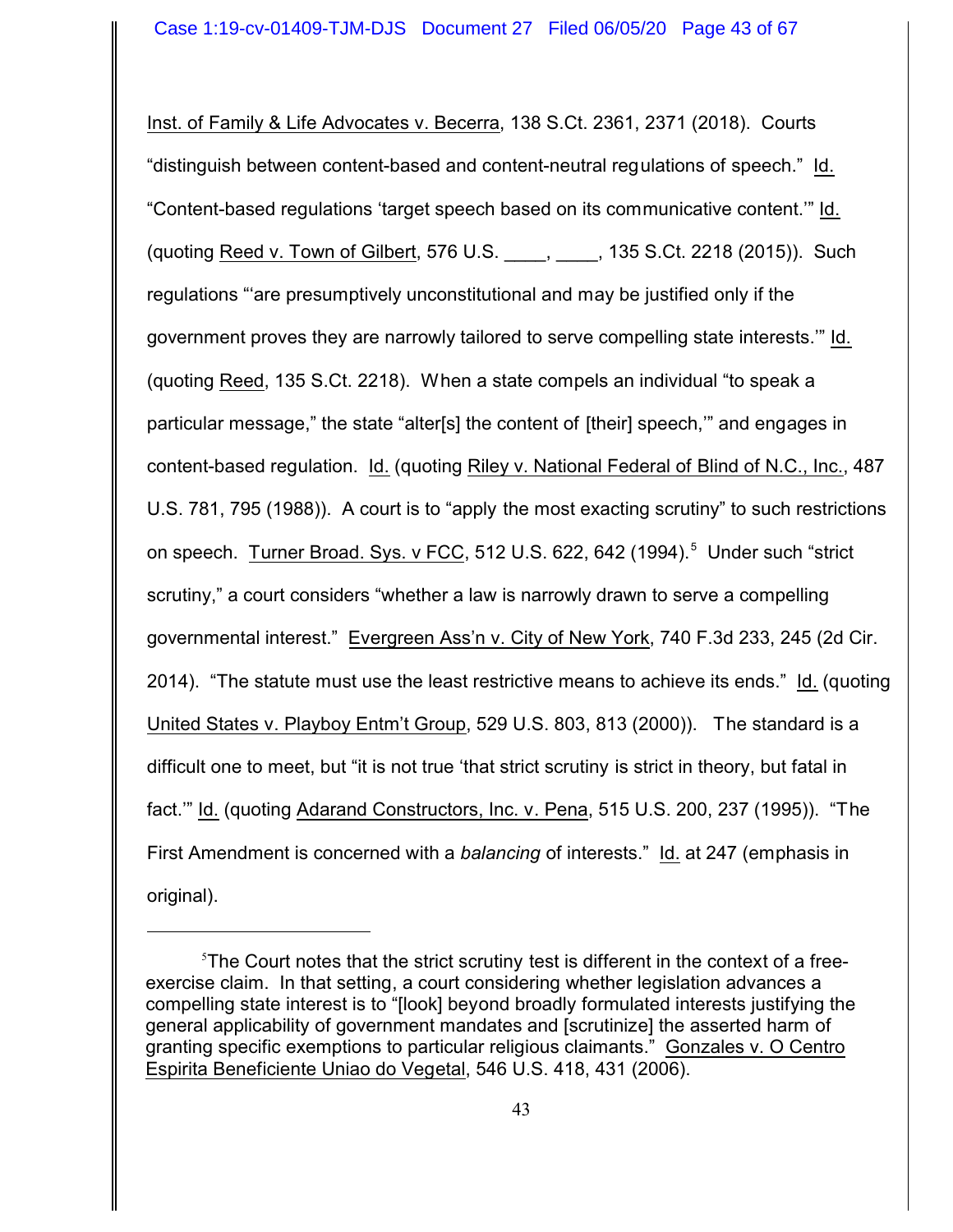#### **a. Compelled Speech**

Plaintiffs first contend that the notice provision of Section 203-e is compelled speech unsupportable under strict scrutiny. "[T]he right of freedom of thought protected by the First Amendment against state action includes both the right to speak freely and the right to refrain from speaking at all." Wooley v. Maryland, 430 U.S. 705, 714 (1977). "[T]he First Amendment protects the 'right to decide what to say and what not to say.'" Burns v. Martuscello, 890 F.3d 77, 84 (2d Cir. 2018) (quoting Jackler v. Byrne, 658 F.3d 225 (2d Cir. 2011)).

Section 203-e provides that "[a]n employer that provides an employee handbook to its employees must include in the handbook notice of employee rights and remedies under this section." NY Labor L. § 203-e(6). The statute does not dictate particular language or a particular form for the notice. Presumably, the rights about which the employer would have to notify an employee would be the prohibition on an employer's accessing information about an employee's or an employee's dependent's "reproductive health decisionmaking," the statute's prohibition on discrimination or retaliation because of such decision making, and the statute's protection against an employer-mandated waiver of the employee's right to make their own reproductive health-care decisions. See NY Labor L. §§ 203-e(1)-(2). Such notice might also include the situations in which an employee could raise a retaliation claim. NY Labor L. § 203-e(5)(a-c). The employer would also be required to report the remedies available in the statute, including the employee's right to bring a civil action against "an employer alleged to have violated the provisions" of the statute. N.Y. Labor L. § 203-e(3). In filing such a lawsuit, an employee could obtain damages, including back pay, benefits, and attorneys fees and costs. N.Y.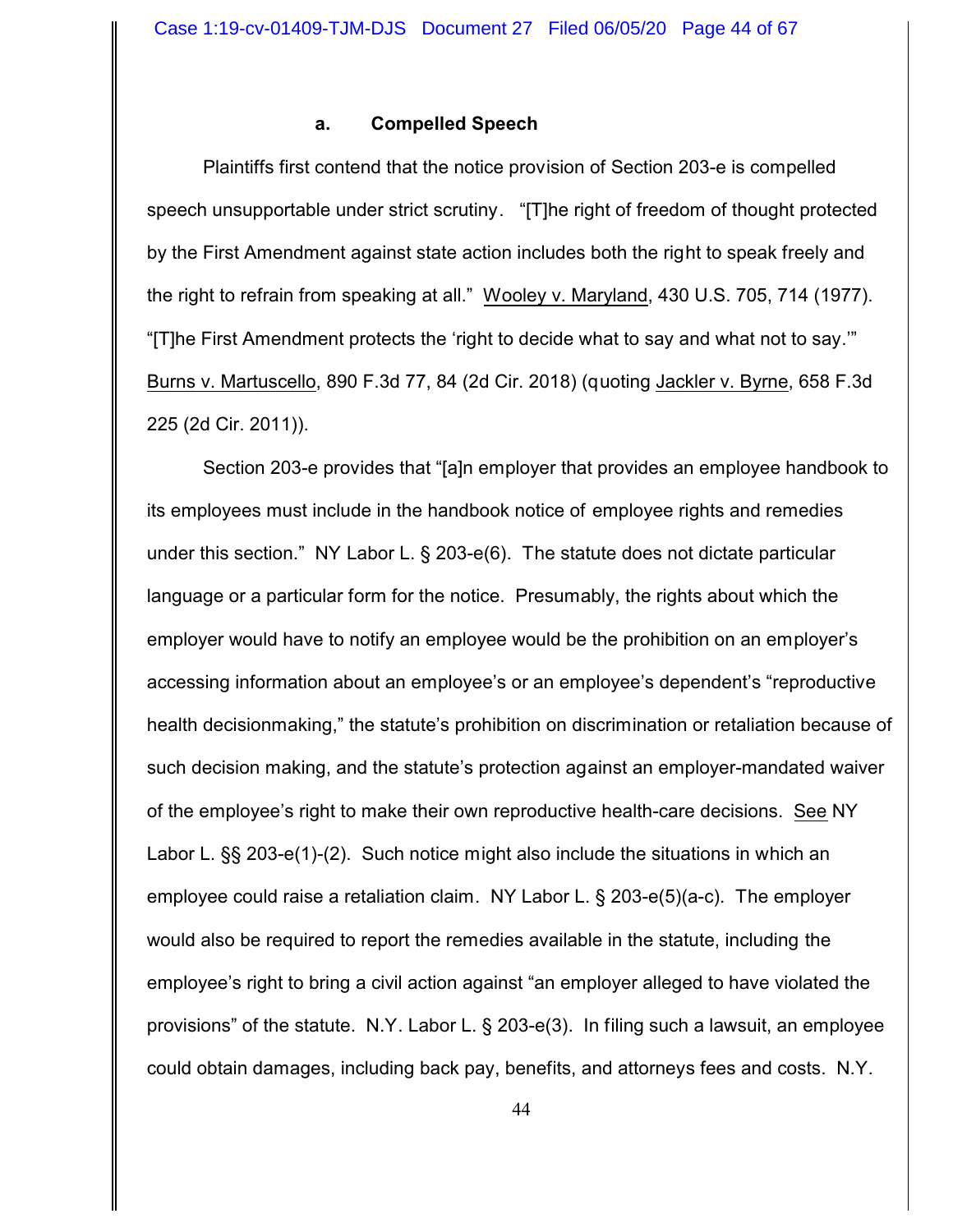Labor L. § 203-e(3)(a). The employee could also obtain injunctive relief, reinstatement, and liquidated damages. N.Y. Labor L. § 203-e(3)(b-d).

The Defendants argue that the speech the statute compels is not based on the content of the employers' speech because it applies to all employers, not just religious ones like the Plaintiffs. The statute also aims at protecting individual rights to autonomy and protects against discrimination. The language in question does not require employers to take a position on the issue of abortion and contraception, but instead simply directs them to state factual and accurate information. A mandate to disclose such "factual" information, Defendants insist, must meet only rational basis scrutiny. The statute meets that requirement by promoting the state's interest in prohibiting discrimination, protecting individuals' right to make their own health decisions, and protecting the privacy of health information.

Plaintiffs contend that their reason for being is to oppose abortion, contraception, and ideas of sexual morality that are contrary to their understanding of Christianity and the Holy Bible. They also share their faith in Jesus Christ. They assert that the speech they would be compelled to give here is contrary to those understandings. They contend that under Section 203-e they are required "to tell employees that they can obtain abortions without employment consequences[.]" Including such statements, they claim, will force them to "[tell] employees they can view abortion and other objectionable activities as permissible alternatives." Plaintiffs state that they would not make such statements to their employees without the statutory mandate.

The Supreme Court recently addressed a similar requirement to provide notice In National Institute of Family & Life Advocates, 138 S.Ct. 2361. There, the Court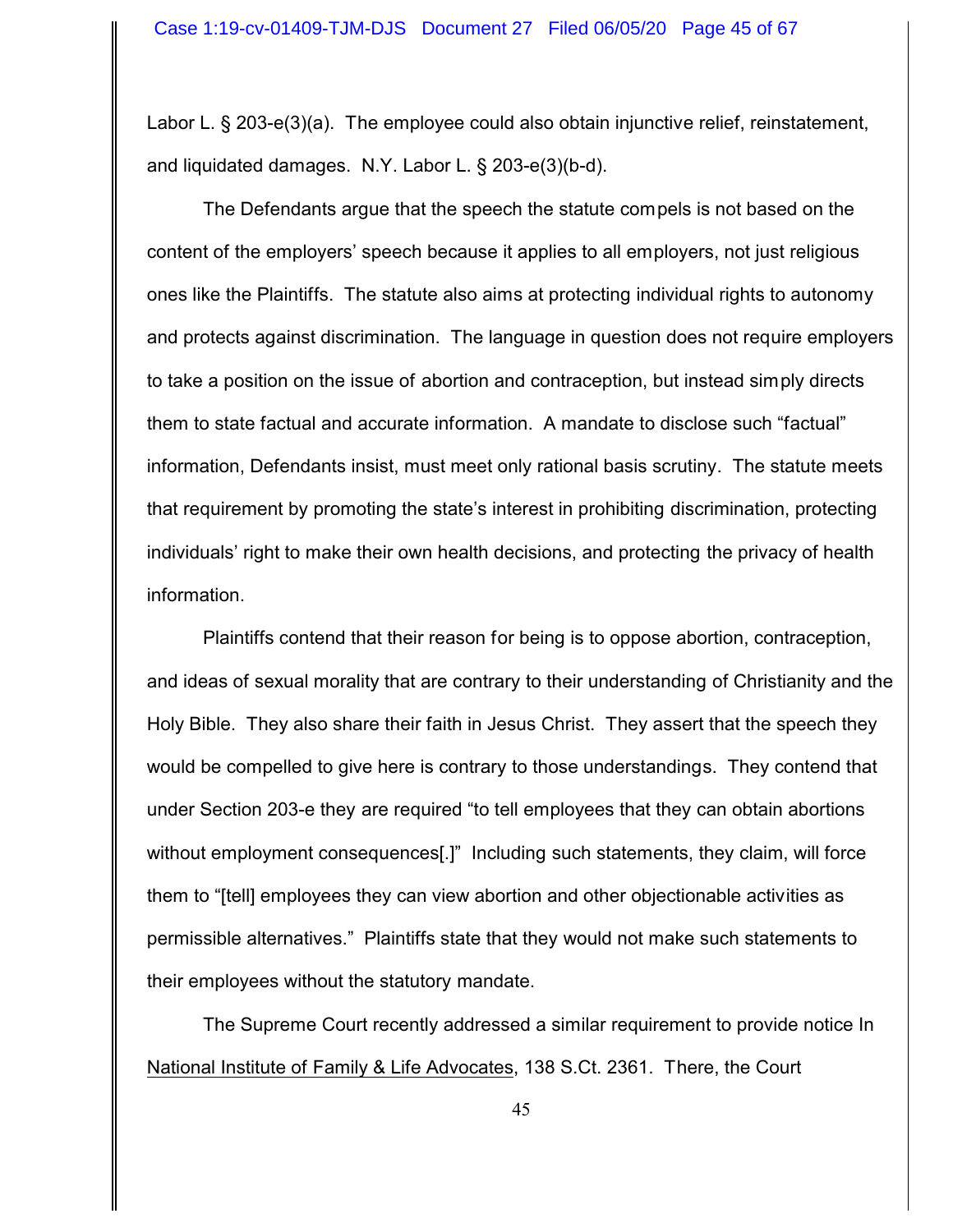considered the level of scrutiny required when the State of California mandated that certain licensed medical facilities that provided "'family planning or pregnancy-related services'" read a notice to patients that explained that "'California has public programs that provide immediate free or low-cost access to comprehensive family planning services (including all FDA-approved methods of contraception), prenatal care, and abortion for eligible women."Nat'l Inst., 138 S.Ct. at 2369 (quoting Cal. Health & Safety Code Ann. §§ 123471(a), 123472(a)(1)). The Court concluded that this notice requirement amounted to "a content-based regulation of speech" because it "compell[ed] individuals to speak a particular message" and thus "'altered the content of [their] speech.'" Id. at 2371 (quoting Riley v. National Federal of Blind of N.C., Inc., 487 U.S. 781, 795 (1988)). The notice altered the Plaintiffs' speech because it "requir[ed] petitioners to inform women how they can obtain state-subsidized abortions . . . at the same time petitioners tr[ied] to dissuade women from choosing that option[.]" Id. The court below had applied a lower level of scrutiny because the communications between clinics and doctors amounted to "professional speech." Id. The Supreme Court examined the issue and concluded that "neither California nor the Ninth Circuit has identified a persuasive reason for treating professional speech as a unique category that is exempt from ordinary First Amendment principles." Id. at 2375. Rather than deciding whether there were situations where professional speech mandated a different level of scrutiny, the Court found the regulation invalid because the requirement could not "survive even intermediate scrutiny." Id.

The Court finds the situation here analogous. The notice directed by the statute is language that the Plaintiffs would otherwise not use, and they contend that the prohibitions on discrimination because of "reproductive decision making" undermines their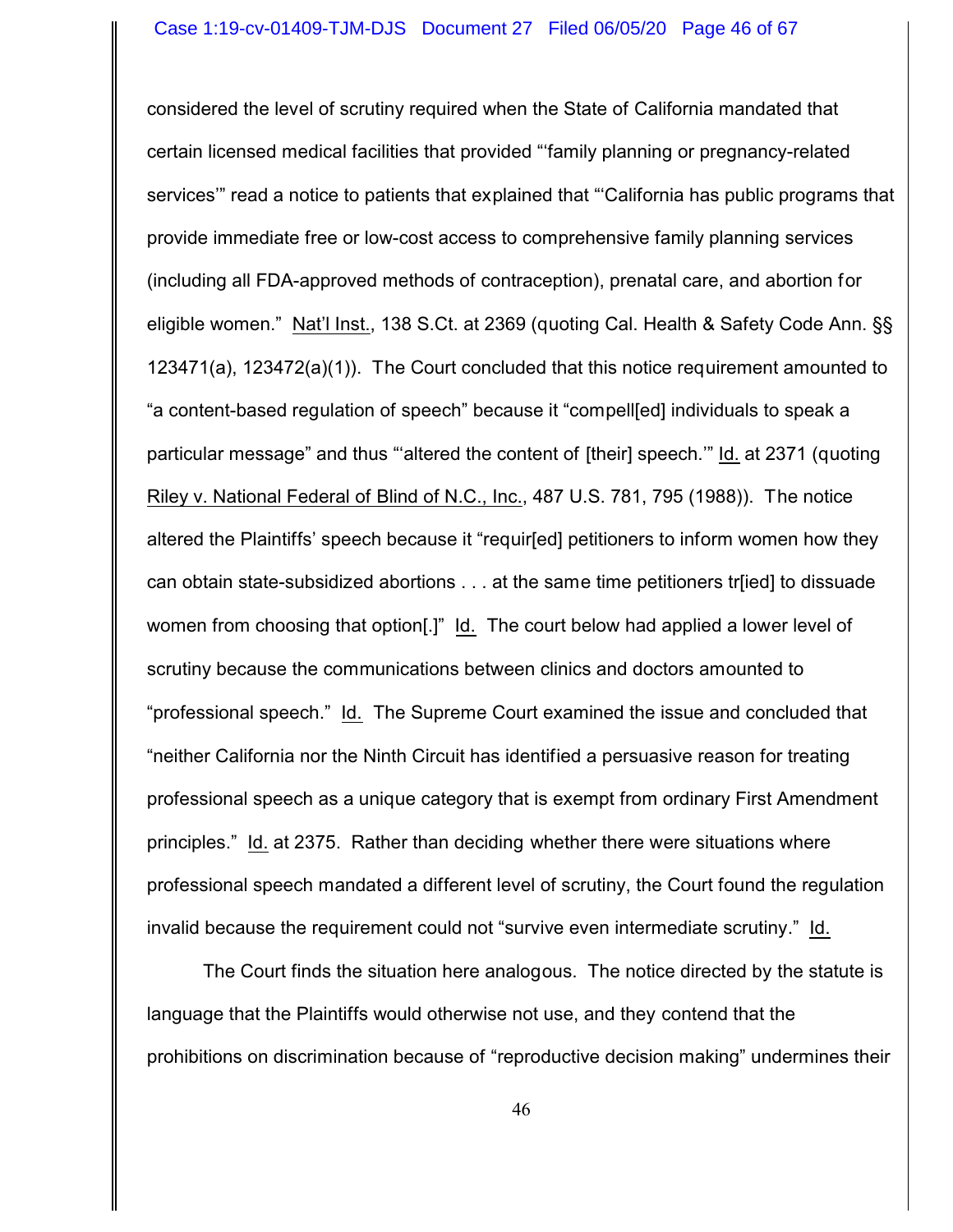#### Case 1:19-cv-01409-TJM-DJS Document 27 Filed 06/05/20 Page 47 of 67

message that the only choices that persons should make on such matters are to carry a child to term, not use birth control, and conduct their sexual lives according to the standards Plaintiffs claim the Bible sets out. While the language in Section 203-e's notice section does not mention abortion by name, does not suggest to anyone that abortion providers are available, and does not direct anyone to use birth control, the Court finds that the statute compels Defendants to use language they otherwise would not. The notice provision, therefore, is subject to strict scrutiny. No issue of professional speech applies here, which could raise an issue concerning some other level of scrutiny.

The Defendants advance the protection of employees' right to be free from discrimination because of their reproductive health care choices, as well as a desire to protect the privacy of health care choices and information, as the objective of the statute. The Court agrees that such an aim amounts to a compelling state interest. The right to make choices about abortion and birth control, after all are rights guaranteed in the Constitution. See, e.g., Planned Parenthood v. Casey, 505 U.S. 833 (1992) (acknowledging both a woman's right to choose to terminate a pregnancy and the right of the state to place some limits on that right); Griswold v. Connecticut, 381 U.S. 479, 485 (1965) (Connecticut law forbidding use of contraceptives violated the constitutional right to privacy contained in the Due Process clause); Burwell v. Hobby Lobby Stores, Inc., 573 U.S. 682, 727 (2014) ("Under our cases, women (and men) have a constitutional right to obtain contraceptives[.]"). A state has a compelling interest in preventing discrimination and "discriminatory interference with constitutional rights[.]" Jews for Jesus, Inc. v. Jewish Community Relations Council, Inc., 968 F.2d 286, 295 (2d Cir. 1992). The Defendants have therefore articulated a compelling interest.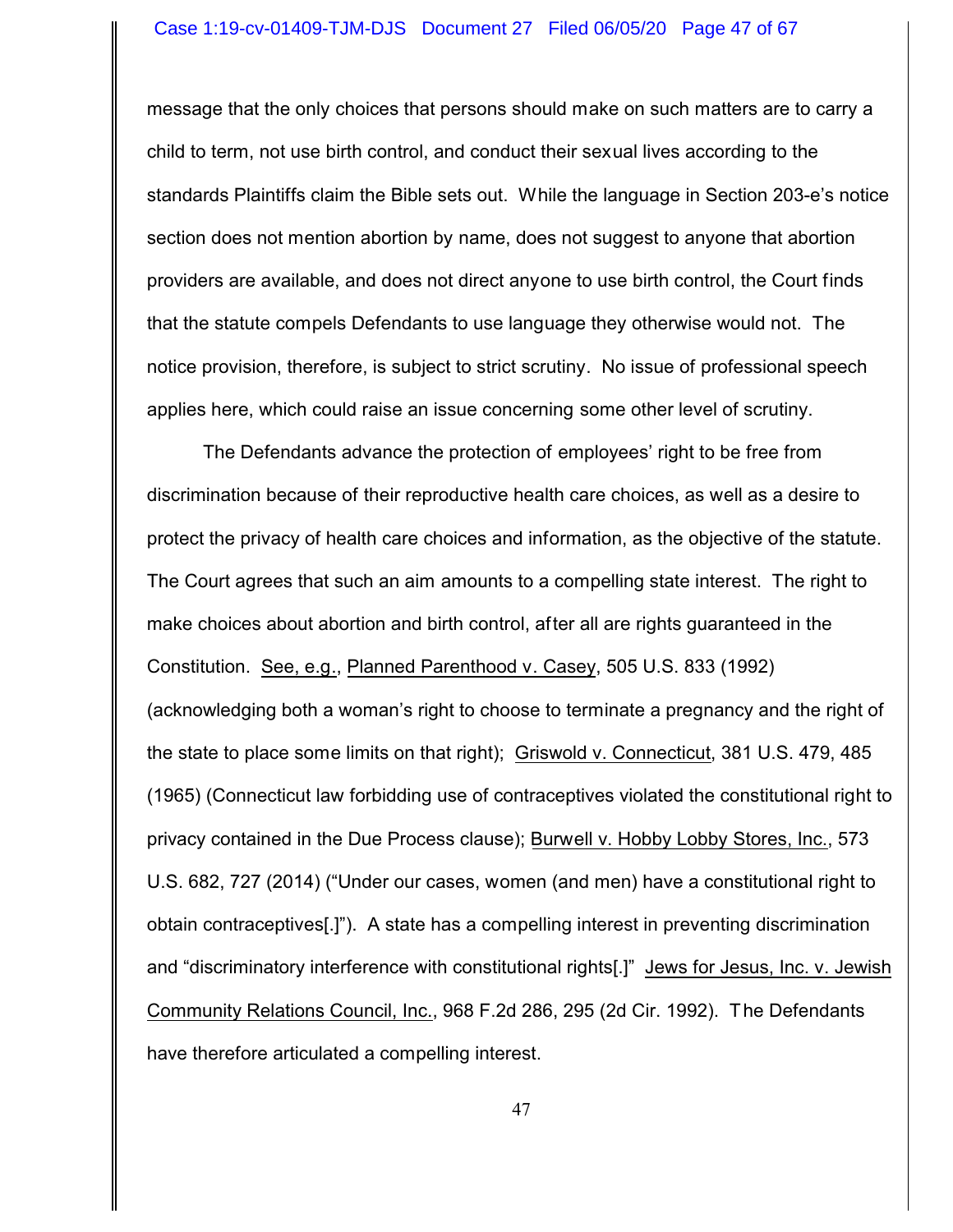The question is therefore whether the notice requirement is "narrowly tailored" to achieve that compelling interest. In doing so, the Court is to consider whether "the statute . . . uses the least restrictive means to achieve its ends." Evergreen Ass'n, 740 F.3d at 245. The Court is also to note that "[t]he First Amendment is concerned with a *balancing* of interests." Id. at 247 (emphasis in original). The notice requirement here is different from the notice requirement in National Institute of Family & Life Advocates, which the Supreme Court found failed even intermediate level scrutiny. In engaging in such a balancing test, the audience for the notice is different. In National Institute, the audience is the patients who appeared at a clinic, seeking information and assistance with pregnancy. The plaintiffs' mission in treating those patients, like the Plaintiffs' here, was to provide information and argument to convince pregnant women that they should not have abortions. Requiring the same people arguing against abortions to tell their patients that abortion was an option that frustrated that message. The audience in this case is Plaintiffs' employees. Those employees are not the subjects of Defendants persuasive campaigns as much as they are participants in them. The notice requirement would thus appear to do less damage to Plaintiffs' message here than in National Institute, since the notice is tied up with the Plaintiffs' internal affairs and not the spaces where they advocate against abortion and birth control and for a certain understanding of human sexuality. The speech would therefore do less damage to Plaintiffs' mission than the notice requirement in National Institute.

The content of the notice is also dissimilar. While a notice that forced anti-abortion activists to inform pregnant women that abortion is an available option for those women addresses directly the ill that the National Institute plaintiffs sought to address, the notice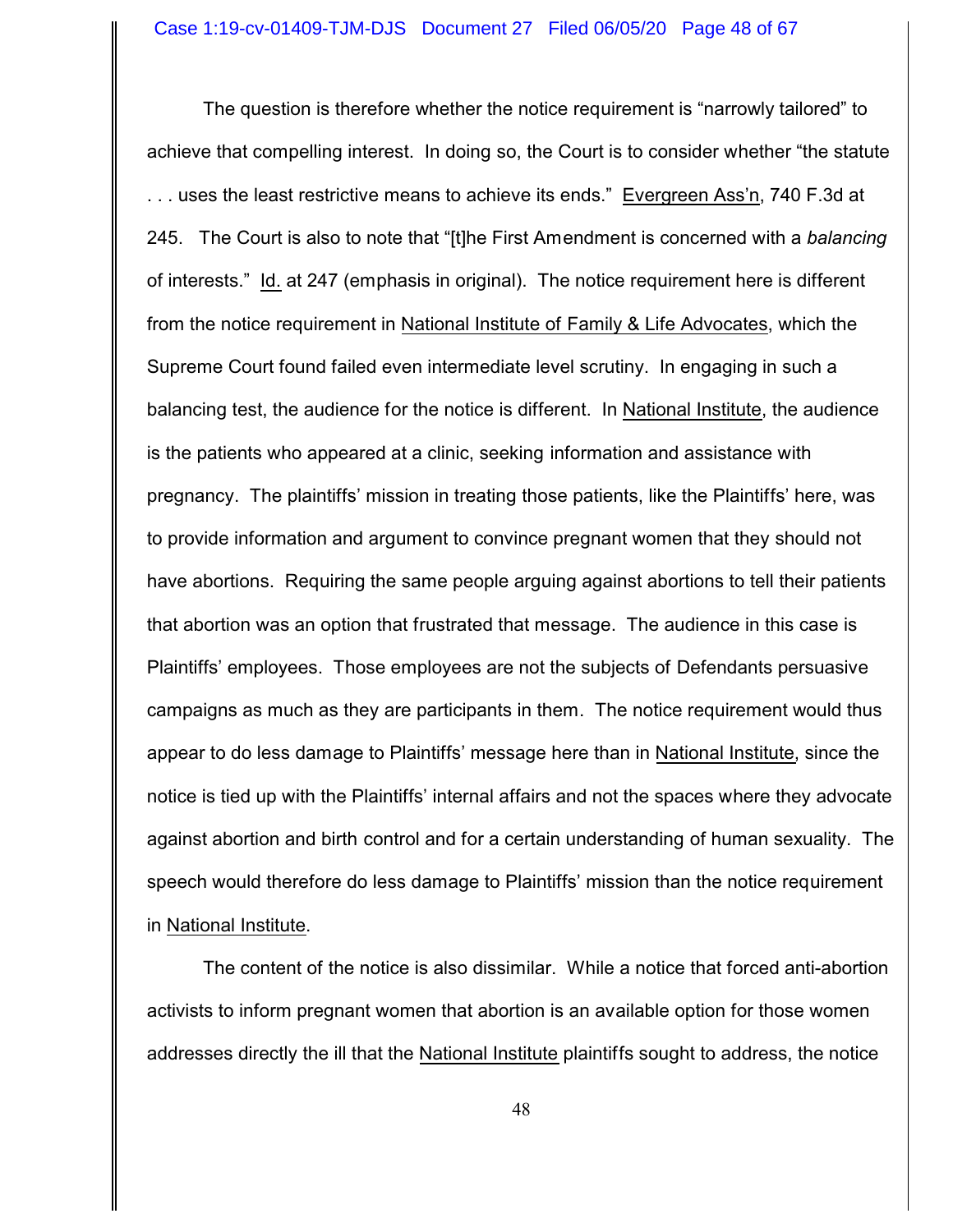here does not mention abortion or contraception. Instead, the statute simply uses the phrase "reproductive health decision making." Plaintiffs understand that phrase to imply abortion and contraception, but employees would need to share in that inductive leap to reach that conclusion.

Those differences make the threat to Plaintiffs' speech less direct than the threat in National Institute. The notice requirement does not force the Plaintiffs to read a message that implicitly attacks their views on abortion and contraception to the patients they are trying to convince to choose life and thus the language of the notice does not undermine that mission. At the same time, the notice could be interpreted to inform employees that their employer's views on these issues are contradicted by the State's views. The notice requirement is not the least restrictive means available to inform Plaintiffs' employees of their rights under Section 203-e. The Defendants require Plaintiffs either to speak their message about the rights available under Section 203-e or refrain from publishing an employee handbook, but the State could inform employees of their rights by other means that did not interfere with the message Plaintiffs aim at their employees. The State could advertise Section 203-e. The State could publicize the rights available under the statute with other information concerning employment discrimination laws separate from the Plaintiffs' handbooks. See Nat'l Inst., 138 S. Ct. at 2376 (discussing ways California could have informed the public about other pregnancy-related services available without requiring that anti-abortion plaintiffs provide that information). There are thus ways to make employees aware of their rights without requiring the Plaintiffs to promote them. See Riley, 487 U.S. at 800. As such, the notice provision is not narrowly tailored and the Court finds that Plaintiffs have a substantial likelihood of success on the merits of their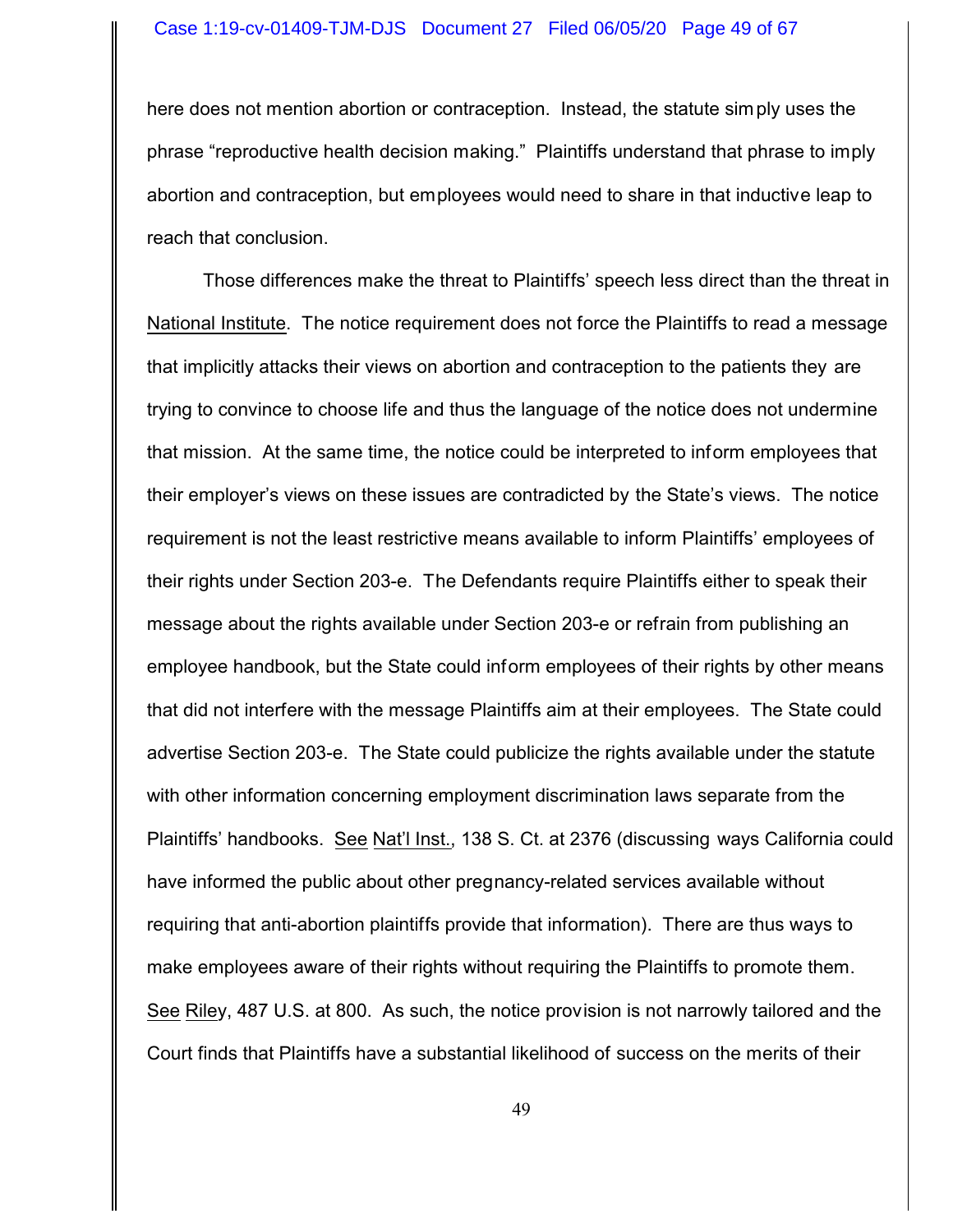compelled speech claim as it relates to the notice provision.

Having found a substantial likelihood of success on the merits on this claim, the Court must consider whether the balance of the equities favors granting an injunction, as well as whether doing so would be in the public interest. Clapper, 804 F.3d at 622. The Court finds that the balance of the equities favors granting the injunction, since the Plaintiffs face a deprivation of their constitutional rights by enforcement of this portion of the statute, and the Defendants do not face harm from enforcing an unconstitutional statute. Likewise, enjoining enforcement of a statute that potentially violates citizens' constitutional rights is in the public interest.

Because the Court has concluded that Plaintiffs meet the preliminary injunction standard in this respect, the Court will deny the Defendants' motion to dismiss on that basis. Plaintiffs have clearly stated a claim upon which relief could be granted.

#### **b. Content-based Regulations**

Plaintiffs contend that Section 203-e's notice and "no waiver" provisions amount to content-based regulations of speech and violate their First-Amendment rights. Plaintiffs argue that the notice provision forces them to speak words they would otherwise never utter, and it does so at the beginning of the employment relationship. "At the very time Plaintiffs need to convey to their employees the centrality of living the organizations' messages," Plaintiffs claim, "the state forces them to inform potential employees that such conduct is not required at all, thereby undermining Plaintiffs' efforts to establish a teamoriented approach to accomplishing their respective missions." The waiver provision is a content-based regulation, Plaintiffs claim, because it bans speech concerning a particular subject matter but nothing else. The waiver concerns only reproductive health decisions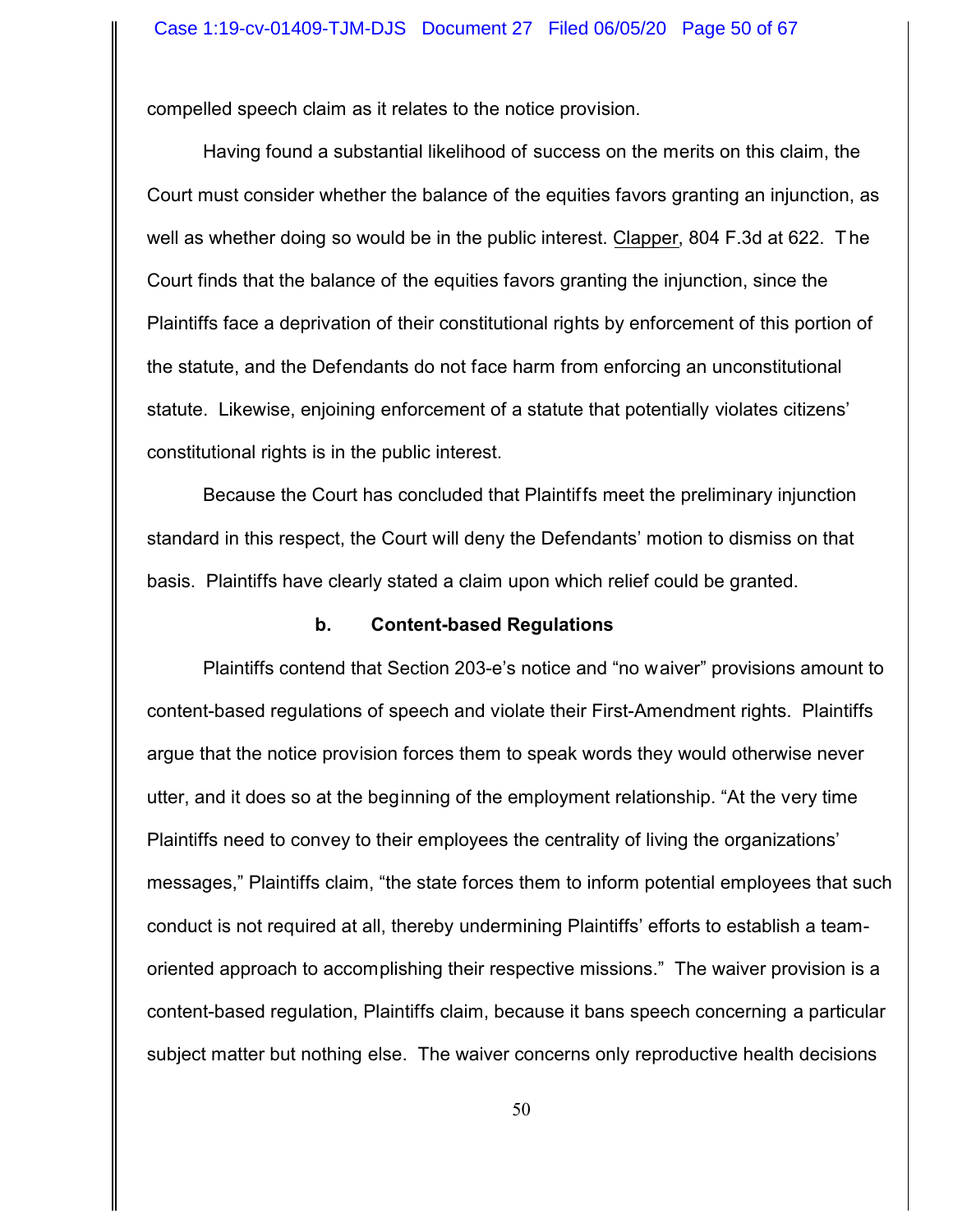while permitting waivers on other subjects but does not allow Plaintiffs to address the primary matter of their concern. As content-based regulations, Plaintiffs claim, the notice and no-waiver provisions are subject to strict scrutiny. Plaintiffs insist that they cannot survive such scrutiny. Since the Court has determined that the notice provision cannot be enforced, the Court will address only the waiver provision.

In evaluating First-Amendment claims, courts "distinguish between content-based and content-neutral regulations of speech." Nat'l Institute of Family & Life Advocates v. Becerra, 138 S.Ct. 2361, 2371 (2018). A content-based regulation "'target[s] speech based on its communicative content." Id. (quoting Reed v. Gown of Gilbert, 576 U.S. \_\_\_, 135 S.Ct. 2218, 192 L.Ed2d 236 (2015)). Such regulations are presumed to violate the constitution and survive only strict scrutiny. Id. "In the analysis of whether a regulation is content-based or content-neutral, the 'principal inquiry . . . , in speech cases generally . . . is whether the government has adopted a regulation of speech because of disagreement with the message it conveys.'" Hobbs v. County of Westchester, 397 F.3d 133, 149 (2d Cir. 2005) (quoting Ward v. Rock Against Racism, 491 U.S. 781, 791 (1989)). A regulation "'is content neutral so long as it is justified without reference to the content of the regulated speech.'" Id. (quoting Ward, 491 U.S. at 791) (internal quotations omitted)). "'A regulation that serves purposes unrelated to the content of expression is deemed neutral, even if it has an incidental effect on some speakers or messages but not others.'" Id. at 150 (quoting Ward, 491 U.S. at 791). "Thus, a regulation that targets only potentially harmful secondary effects of speech, rather than the contents of the speech itself or the listener's agreement or disagreement with those contents, is deemed content-neutral." Id.

The Court has already concluded that the notice provision cannot be enforced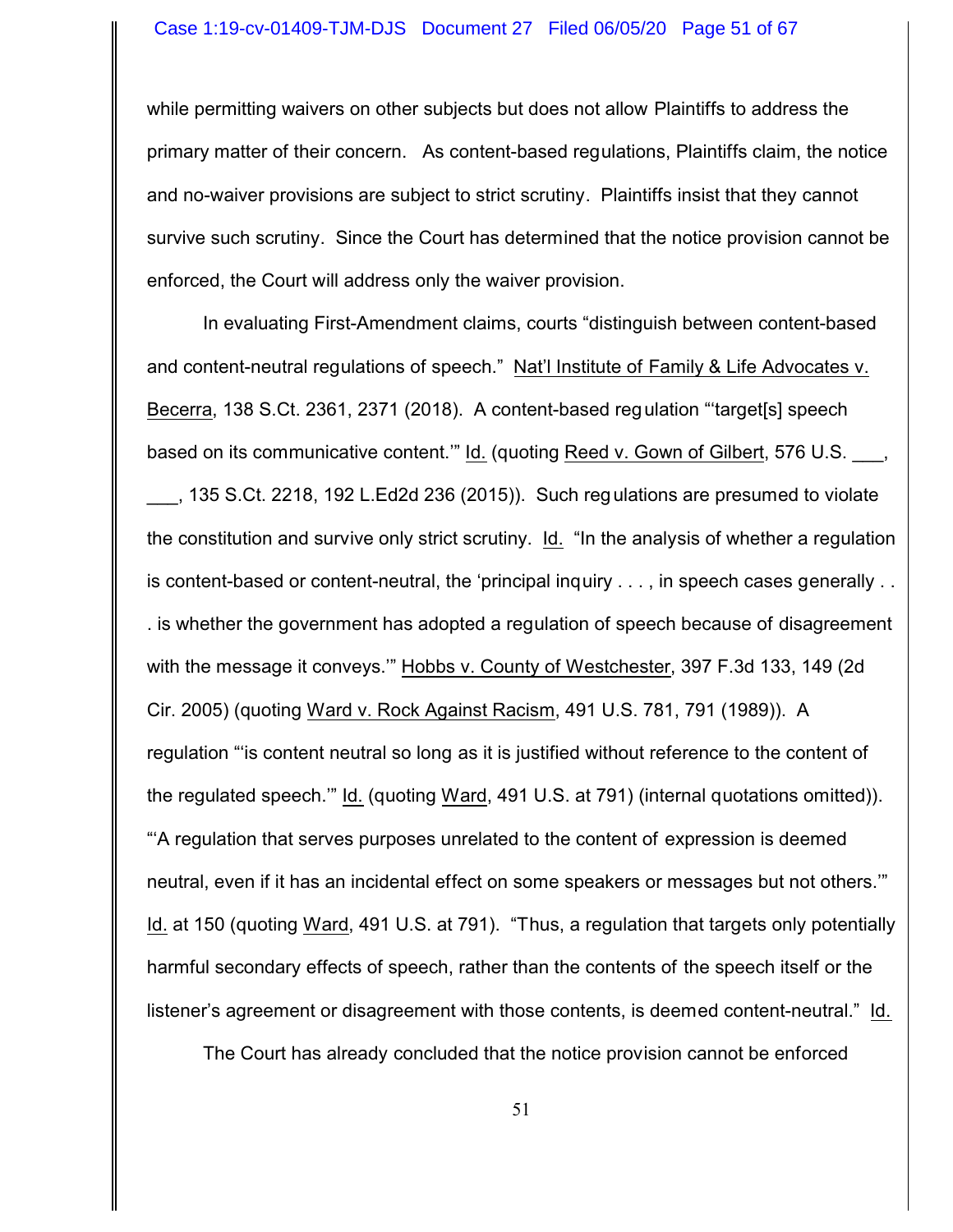against the Plaintiffs, and will therefore concentrate on the waiver provision. That provision that prohibits an employer from "requir[ing] an employee to sign a waiver or other document which purports to deny an employee the right to make their own reproductive health care decisions, including use of a particular drug, device, or medical service." NY Labor L. § 203(e)(2)(b). The Court finds that this regulation is contentneutral. The regulation does not target Plaintiffs' pro-life speech directly and has a primary purpose of regulating conduct, not speech. The regulation does nothing to prevent Plaintiffs from continuing to speak against abortion, birth control, contraception, or certain types of marriages. The regulation does not prevent employers from telling employees that certain behaviors are morally objectionable and contrary to the ethos of their organization. The regulation simply prevents employers from requiring employees to sign a waiver of the rights Section 203-e protects. Any restriction on speech in the regulation is secondary to the regulation's purpose: to prevent employers from forcing employees to waive their rights under Section 203-e as a condition of employment. The Court's conclusion regarding the neutrality of the statute in the free-exercise context supports the Court's conclusion here.

When a regulation is content-neutral, the Court applies "'intermediate scrutiny'" to such a regulation. Matrovincenzo v City of New York, 435 F.3d 78, 98 (2d Cir. 2006). Regulations survive that scrutiny when they "'are reasonable, are narrowly tailored to serve a significant governmental interest, and leave open ample alterative channels for communication of that information.'" Id. (quoting Hobbs, 397 F.3d at 149). Under this standard, the government does not need to use "'the least intrusive means'" to meet its aims. Id. (quoting Hobbs, 397 F.3d at 149). Instead, the government's regulation survives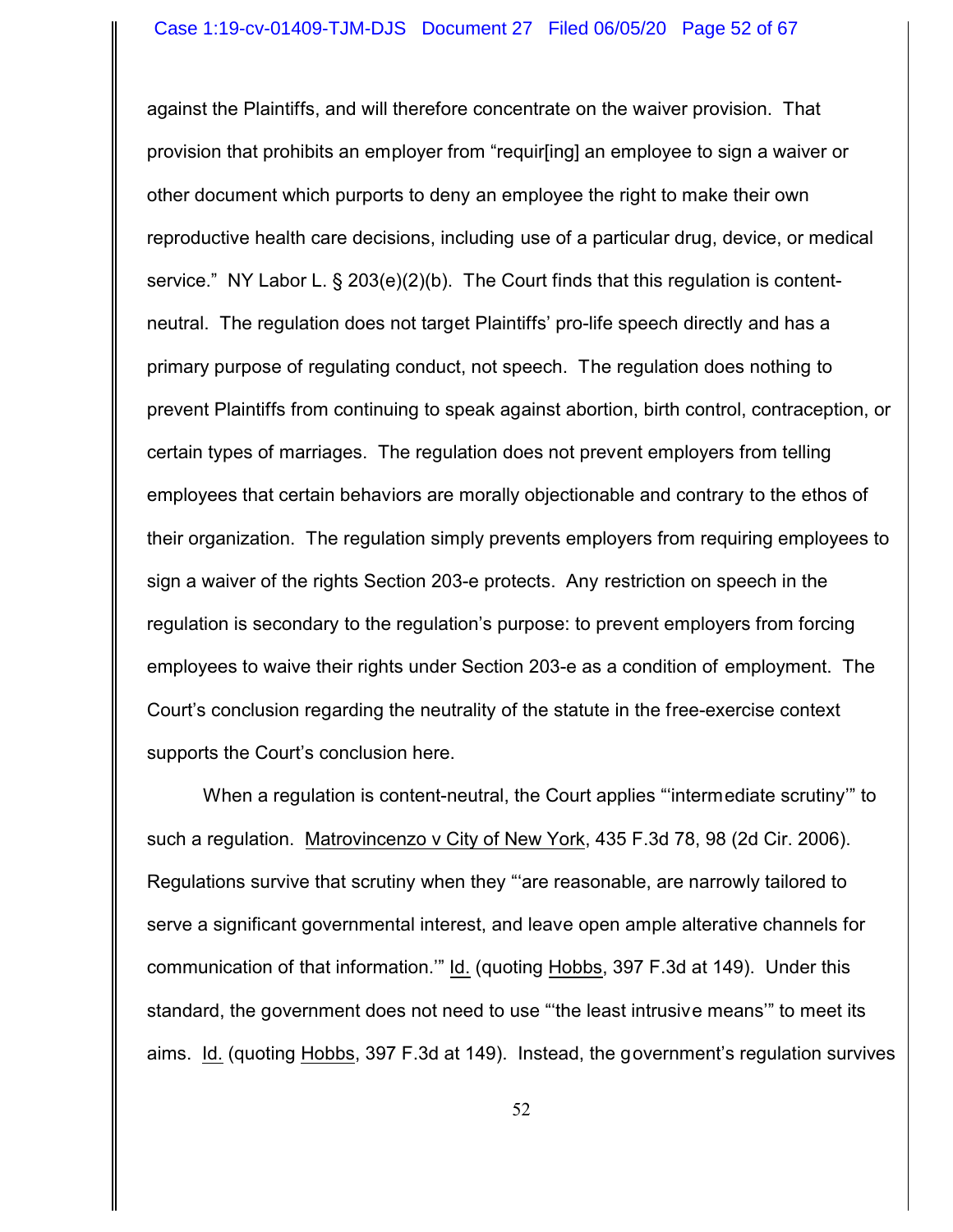scrutiny "'so long as the . . . [content-neutral] regulation promotes a substantial government interest that *would be achieved less effectively absent the regulation*." Id. (quoting Hobbs, 397 F.3d at 149) (emphasis in original)). The regulation here survives such scrutiny. The government interest here is to prevent discrimination and retaliation against persons who exercise their constitutional rights regarding abortion and birth control, and the regulation serves that purpose by preventing an employer from conditioning employment on foregoing those rights. Without the regulation, an employer could use a waiver to regulate the very acts the government seeks to protect. Moreover, the regulation itself does not prevent employers from speaking on the issue and explaining the views and standards of the organization. The regulation also does nothing to prevent employers from advocating for their views to the general public.

The Court will therefore find that Plaintiffs have not demonstrated a substantial likelihood of success on the merits with respect to the waiver provision in the statute. The Court will therefore deny the motion for a preliminary injunction in that respect. The Court will grant the Defendants' motion as it applies to this claim against the waiver provision.

## **c. Viewpoint Discrimination**

Plaintiffs also contend that the statute amounts to viewpoint discrimination. They argue that the statute "was designed to make one viewpoint reign supreme–namely, that pro-abortion beliefs and action triumph over the contrary views of religious employers." They point particularly to the notice and waiver provisions. They assert that the waiver provision "prevents" them from requiring compliance with their organizational codes of conduct regarding abortion, contraception, and sexual morality." As a result, the statute "prevents Plaintiffs from expressing any opposition to such decisions, or from gaining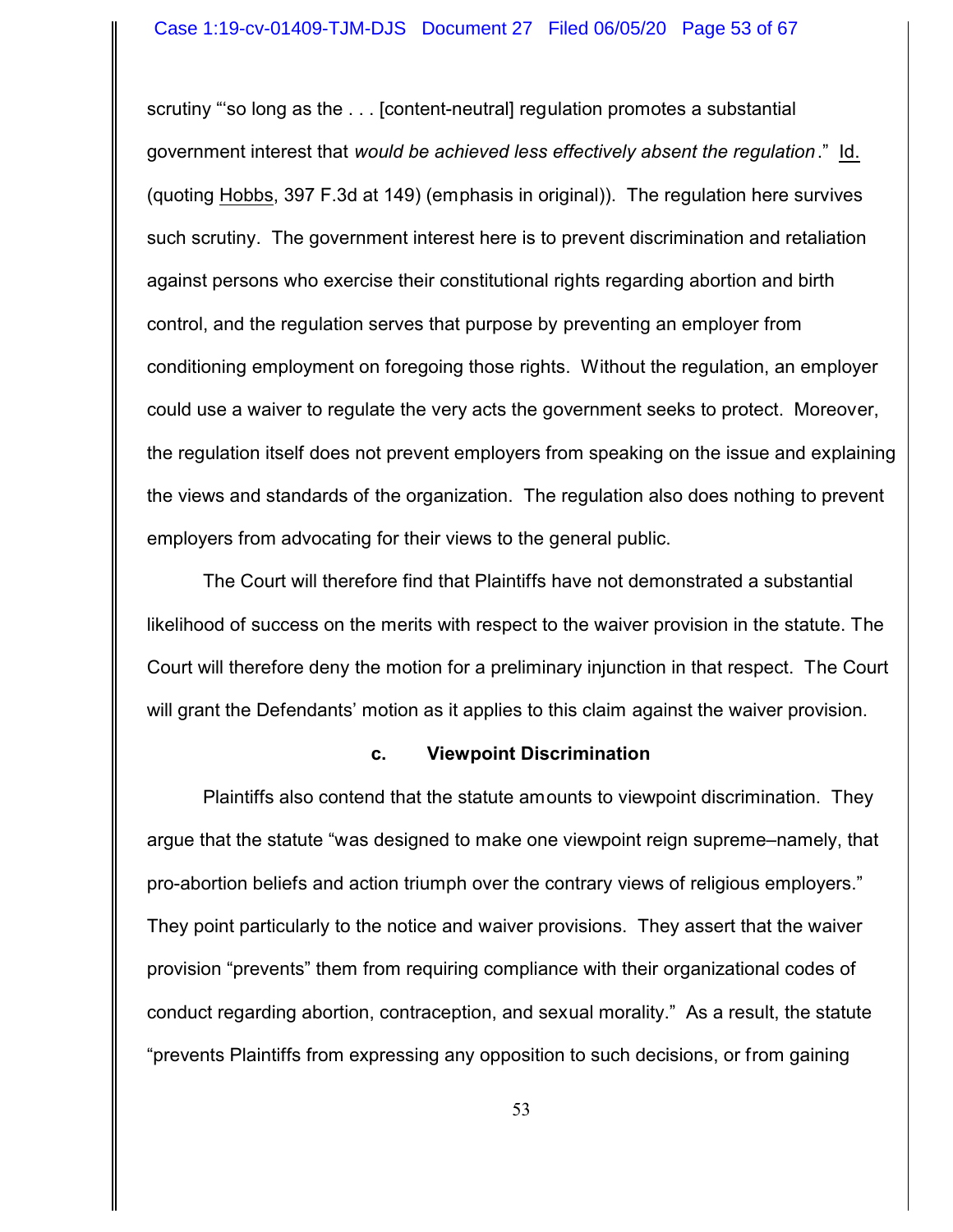#### Case 1:19-cv-01409-TJM-DJS Document 27 Filed 06/05/20 Page 54 of 67

agreement by prospective or active employees that such conduct matters to their employment status." The waiver prohibition, Plaintiffs therefore claim, "ensures that the state's view on these matters supplants Plaintiffs'." Plaintiffs claim that the legislative history of Section 203-e indicates that the purpose of the legislation was silencing groups like theirs. That legislative history, they claim, also indicates that the law does not address any discrimination that has actually occurred.

Courts hold that "'viewpoint discrimination is . . . an egregious form of content discrimination. The government must abstain from regulating speech when the specific motivating ideology or the opinion or perspective of the speaker is the rationale for the restriction.'" Buzzetti v. City of New York, 140 F.3d 134, 139-40 (2d Cir. 1998) (quoting Rosenberger v. Rector and Visitors of the Univ. of Virginia, 515 U.S. 819, 829 (1995)). "The government discriminates against viewpoints when it disfavors certain speech because of 'the specific motivating ideology or the opinion or perspective of the speaker.'" Wandering Dago, Inc. v. Destito, 879 F.3d 20, 31 (2d Cir. 2018) (quoting Rosenberger, 515 U.S. at 829).

As a general matter, Section 203-e does not serve to limit any of Plaintiffs' advocacy against abortion, promotion of certain religious views, and public arguments for particular versions of sexual morality. The statute does not prevent the Plaintiffs who provide medical information to pregnant women from telling those women that they should not get abortions, urging them not to use contraception, or telling them about their religious beliefs. On that basis, the general prohibition on reproductive-choice discrimination does not amount to unconstitutional viewpoint discrimination.

Plaintiffs' arguments here focus on two allegedly unconstitutional speech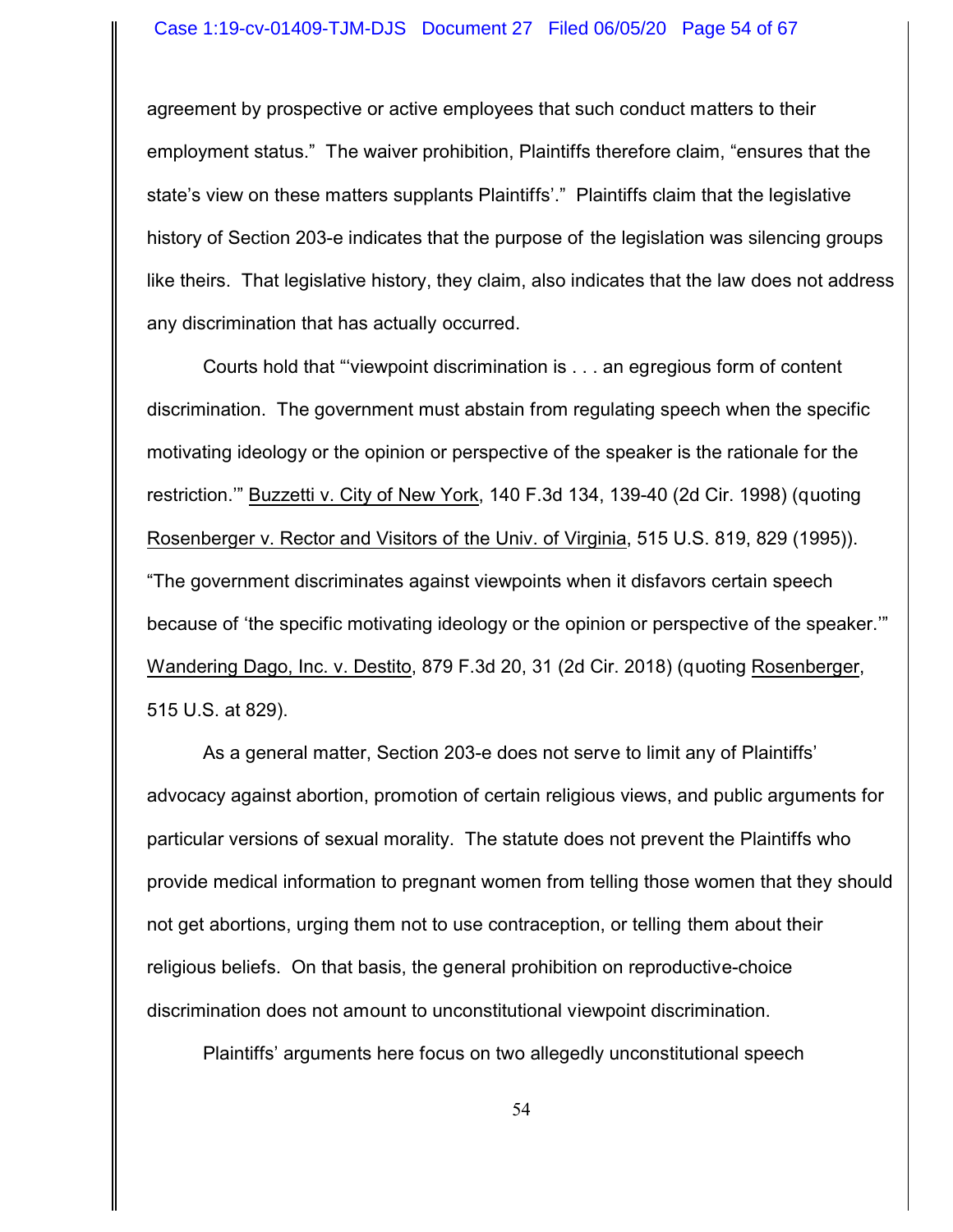requirements in the statute. The Court has already explained why the notice provision amounts to unconstitutionally compelled speech. As to the waiver provision, the Court finds that the waiver does not target "'particular views taken by speakers on a subject.'" Make the Rd. by Wallking, Inc. v. Turner, 378 F.3d 133, 150 (2d Cir. 2004) (qutoing Rosenberger, 515 U.S. at 829). The Court has already explained that the evidence does not demonstrate that legislators aimed that statute at particular religious views, and the waiver provision serves to prevent any employer from avoiding the non-discriminatory intent of the statute by conditioning employment on an employee's waiver of rights. The statute does not aim at the speech of the employer, but the attempt of the employer to avoid legal liability.

The Court will therefore find that Plaintiffs have not demonstrated a significant likelihood of success on the merits on their free-speech claim in this respect. The motion for a preliminary injunction will be denied on this basis as well. The motion to dismiss will be granted in this respect as well. Plaintiffs have failed to state a claim upon which relief could be granted in that respect.

## **iv. Religious Autonomy**

Plaintiffs allege that Section 203-e also violates their right to "religious autonomy" by interfering with their ability to order their internal affairs. They argue that the Supreme Court has concluded that even neutral non-discriminatory laws are not applicable to religious organizations where such laws interfere with the organization's religious mission, and that Section 203-e, by limiting their ability to choose or discipline their employees on the basis of their religious principles, violates this First Amendment right.

The Supreme Court has been clear that "the First and Fourteenth Amendments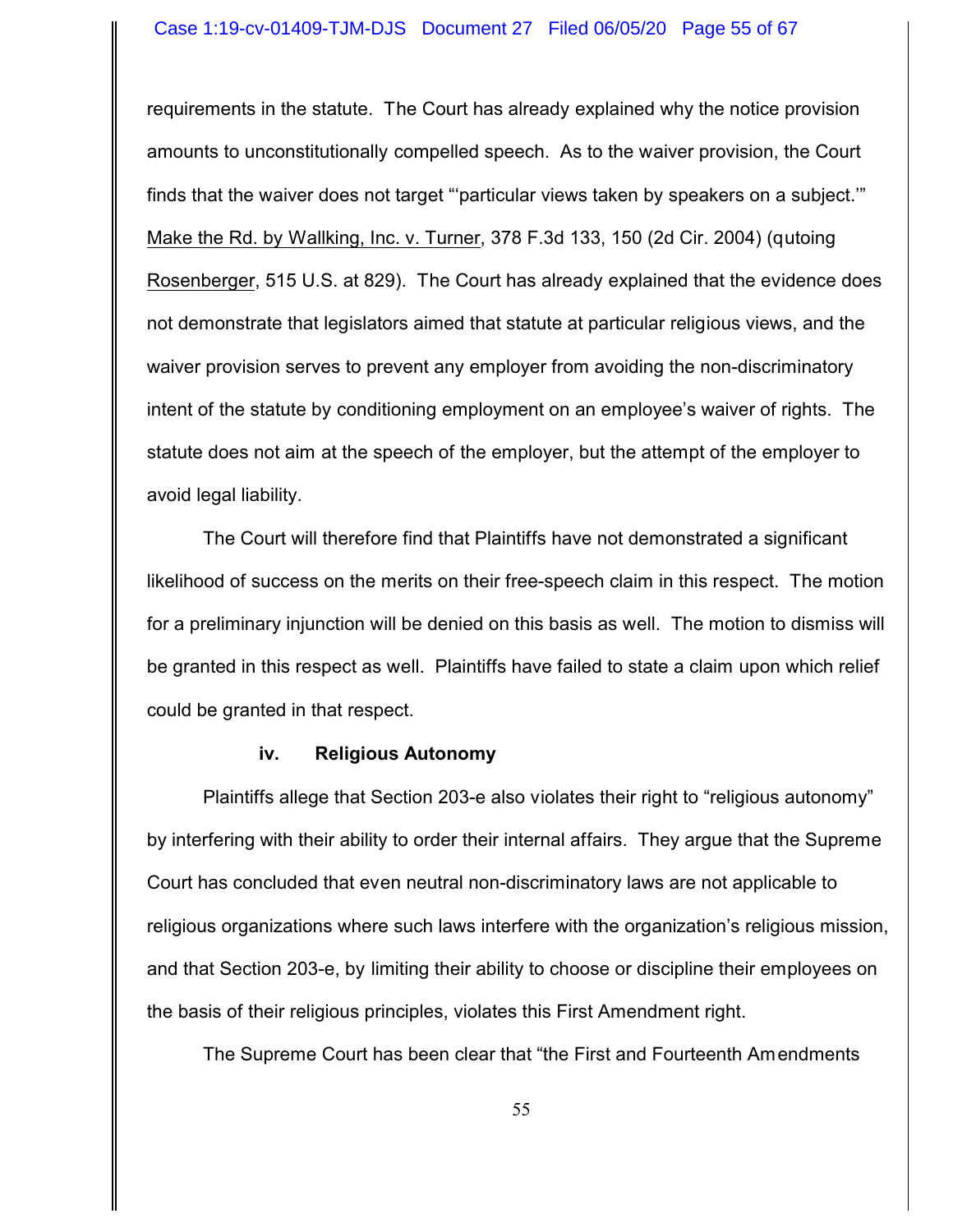permit hierarchical religious organizations to establish their own rules and regulations for internal discipline and government, and to create tribunals for adjudicating disputes over these matters." Serbian E. Orthodox Diocese v. Milivojevich, 426 U.S. 696, 724 (1976). Courts may not interfere with the decisions of such religious tribunals. Id. at 724-725. The Supreme Court's jurisprudence in this area "'radiates . . . a spirit of freedom for religious organizations, an independence from secular control or manipulation–in short, power to decide for themselves, free from state interference, matters of church government as well as those of faith and doctrine.'" Hosanna-Tabor, 565 U.S. at 186 (quoting Kedroff v Saint Nicholas Cathedral of Russian Orthodox Church in North America, 344 U.S. 94, 116 (1952)).

This First Amendment restriction on government interference with religious decisions extends to employment. The Supreme Court, in considering whether the Americans with Disabilities Act, 42 U.S.C. § 12101 et seq., can be applied to "a religious institution and its ministers," found that "a ministerial exception" applied. Hoasanna-Tabor, 565 U.S. at 188. The Court explained that "[r]equiring a church to accept or retain an unwanted minister, or punishing a church for failing to do so, intrudes upon much more than a mere employment decision." Id. Allowing application of such laws "interferes with the internal governance of the church, depriving the church of control over the selection of those who will personify its beliefs." Id. Interfering with a church's ability to select its ministers "infringes on the Free Exercise Clause, which protects a group's right to shape its own faith and mission through its appointments." Id. Moreover, such interference with a church's decision about "which individuals will minister to the faithful also violates the Establishment Clause[.]" Id. at 189.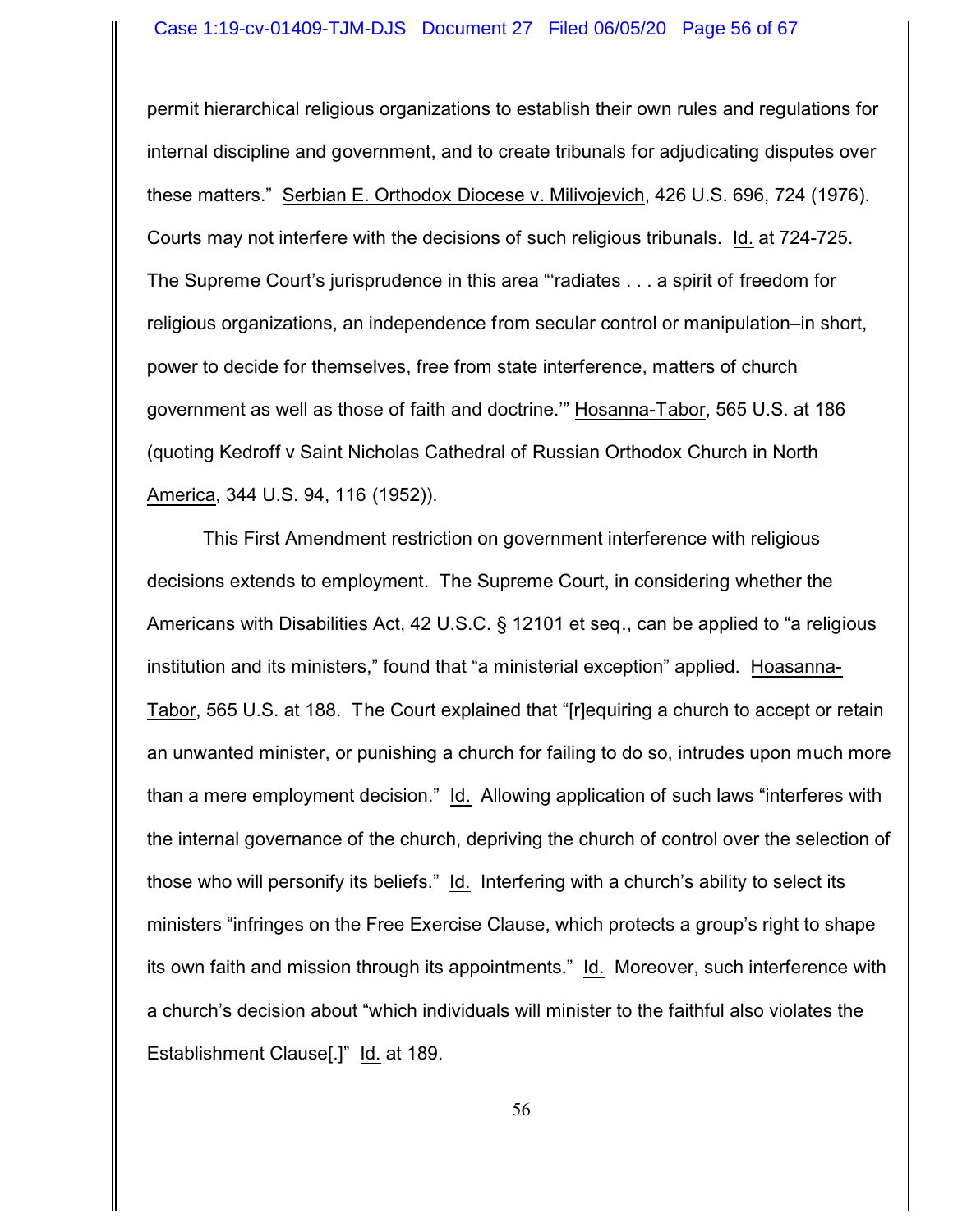As the Supreme Court recognized in Hoasanna-Tabor, the question for any court in relation to the ministerial exception is when that exception applies to an otherwise-valid employment discrimination statute. Id. at 190. While the Court recognized that "the ministerial exception is not limited to the head of a religious congregation," the Court also declined "to adopt a rigid formula for deciding when an employee qualifies as a minister." Id. Other courts have concluded that "judges are 'ill-equipped to assess whether, and to what extent, an employment dispute between a minister and his or her religious group is premised on religious grounds.'" Penn v. N.Y. Methodist Hosp., 884 F.3d 416, 428-429 (2d Cir. 2018) (quoting Fratello v. Archdiocese of N.Y., 863 .3d 190, 203 (2d Cir. 2017)). A court "asked to 'take sides in a religious matter' . . . must dismiss the case." Id. (quoting Commack v. Self-Service Kosher Meats, Inc., 294 F.3d 415, 425 (2d Cir. 2002)). In the Second Circuit, "in determining whether the ministerial exception bars an employmentdiscrimination claim against a religious organization, the only question is whether the employee qualifies as a 'minister' within the meaning of the exception." Fratello, 863 F.3d at 192. The Second Circuit has directed courts to consider the factors the Supreme Court articulated in Hosanna-Tabor in deciding whether the ministerial exception applied to the religious-school teacher who was the plaintiff in that case: "'[1] the formal title given [to the teacher-plaintiff] by the Church, [2] the substance reflected in that title, [3] her own use of that title, and [4] the important religious functions she performed for the Church[.]" Id. at 204. These factors, however, are not a court's only consideration in determining whether the ministerial exception applies: they "neither limit the inquiry to those considerations or [require] their application in every case." Id. at 205. In the end, "[i]t is the relationship between the activities the employee performs for her employer, and the religious activities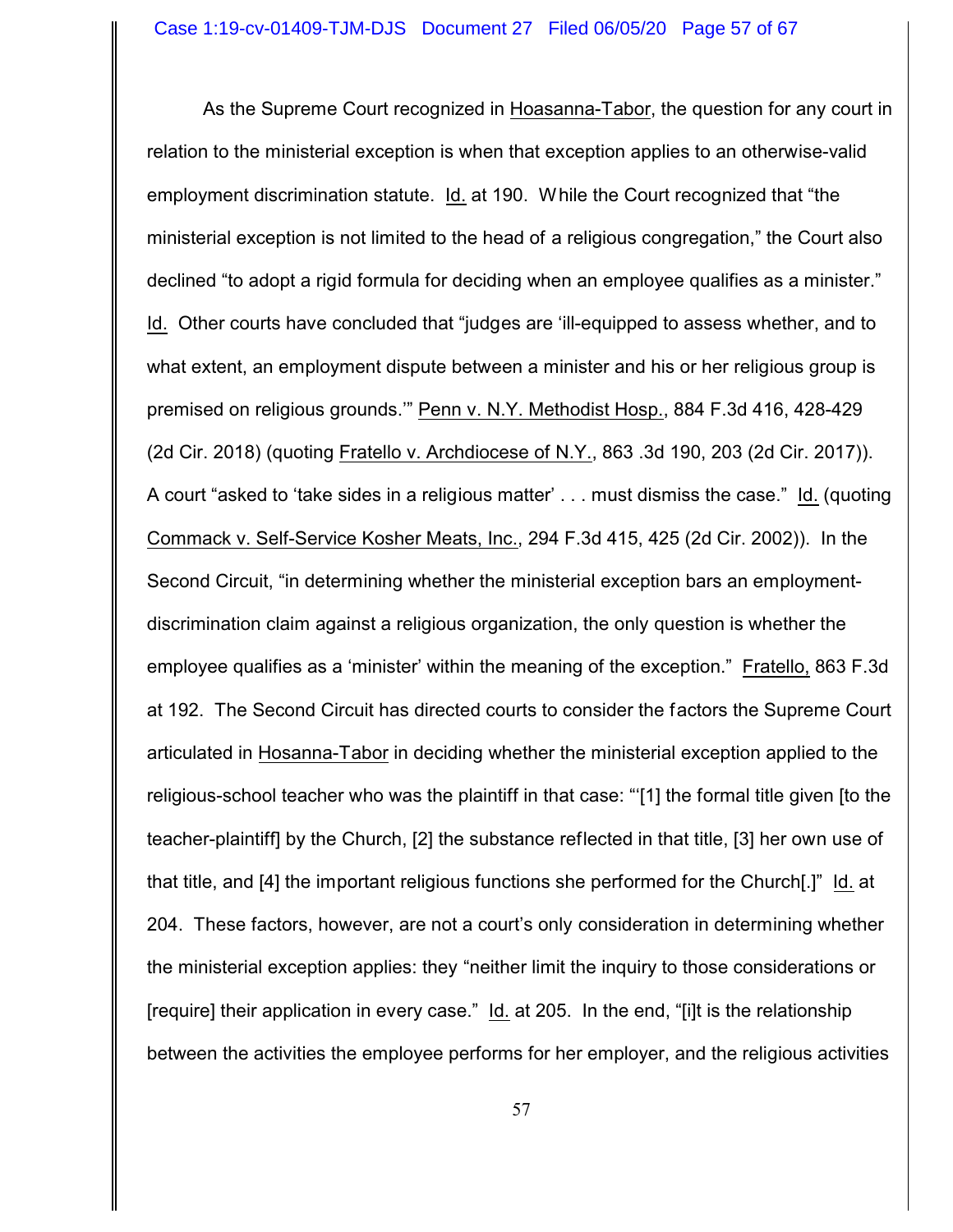the employer espouses and practices, that determines whether employmentdiscrimination laws implicate the religious group's First Amendment rights by interfering with its freedom to exercise its religion, or establishing in that religion's stead other beliefs or practices." Id. at 205-206.

Plaintiffs argue that the Section 203-e interferes with their "religious autonomy" by telling them who they can hire. The phrase "religious autonomy" appears to come from Justice Alito's concurrence in Hoasanna-Tabor. Justice Alito stated that "[i]n a case like the one now before us–where the goal of the civil law in question, the elimination of discrimination against persons with disabilities, it is easy to forget that the autonomy of religious groups, both here in the United States and abroad, has of ten served as a shield against oppressive civil laws." Hosanna-Tabor, 565 U.S. at 199. First Amendment law, he argued, works "[t]o safeguard this crucial autonomy." Id. "Religious autonomy," Justice Alito argued, "means that religious authorities must be free to determine who is qualified to serve in positions of substantial religious importance." Id. at 200. While Justice Alito acknowledged that which employees serve important religious functions depends on the nature of the religious organization, he contended that "it is nonetheless possible to identify a general category of 'employees' whose functions are essential to the independence of practically all religious groups." Id. He suggested that such workers could "include those who serve in positions of leadership, those who perform important functions in worship services and in the performance of religious ceremonies and rituals, and those who are entrusted with teaching and conveying the tenets of the faith to the next generation." Id. The Second Circuit has directed courts to consider Justice Alito's discussion in deciding whether the ministerial exception applies. Fratello, 863 F.3d at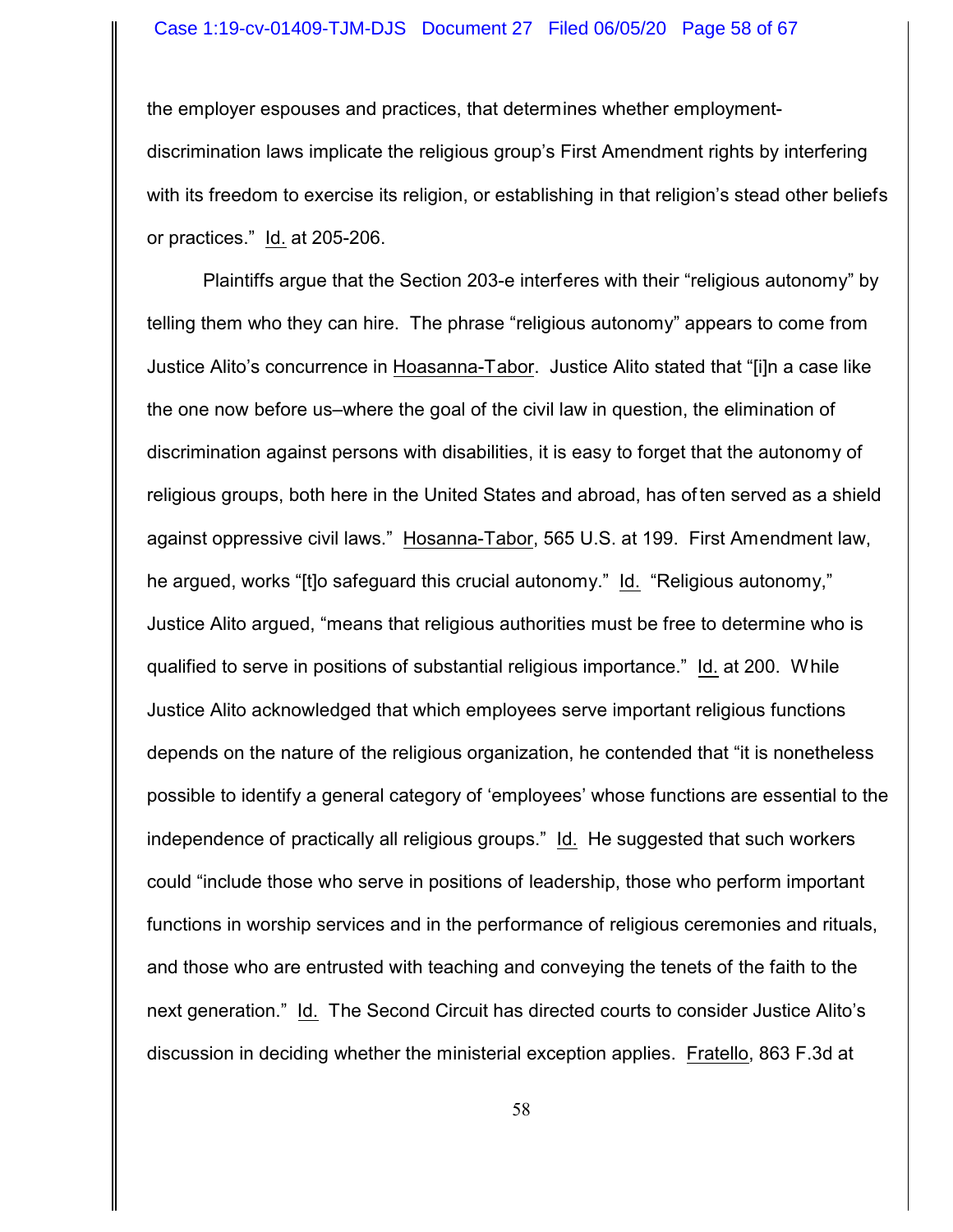205-206.

Plaintiffs argue that the right to "religious autonomy" that Justice Alito articulated in Hosanna-Tabor and which the Second Circuit has adopted establishes that Section 203-e interferes with their right to decide which employees to hire and fire. They thus claim that the statute violates the Free Exercise and Establishment clauses of the First Amendment. The Court finds that this argument pushes the idea of religious autonomy farther than the current state of the law allows. As explained above, courts have acknowledged that a ministerial exception applies to limit the reach of employment discrimination law over religious institutions. Cases that address that issue, however, make application of that exception very fact specific, limiting the ministerial exception to persons who fit particular roles within a religious organization. No court has found that the religious autonomy the First Amendment provides offers a blanket exception to religious organizations in their hiring and firing practices, or that anti-discrimination laws do not apply to religious employers. At this point, "religious autonomy" does not permit a religious employer to operate free of any interference from the state. Instead, the fact-intensive inquiry required to apply anti-discrimination laws to such institutions means that enjoining enforcement of the statute on the basis that a future employee may be covered by the ministerial exception is not appropriate. The Court cannot enjoin enforcement of a statute that has many constitutional applications, both in a general sense and for these particular Plaintiffs. As the allegations in the Complaint and the affidavits provided by the Defendants make clear, Plaintiffs employ many people who may not qualify for the ministerial exception as presently understood.

The Court acknowledges that the statute in question does not contain an explicit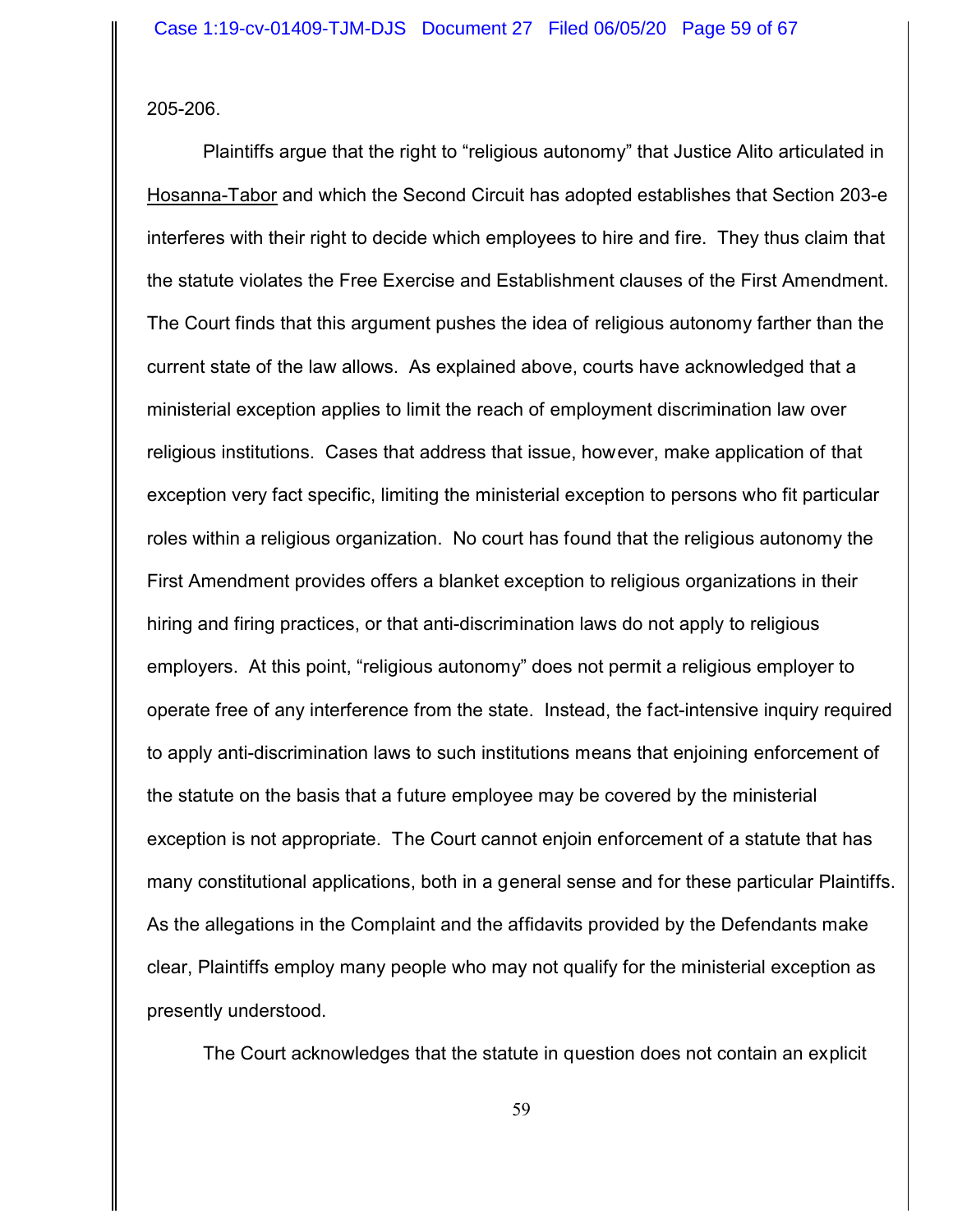ministerial exception. Such an absence, however, does not mean that the exception does not exist for the statute, or that a court considering a lawsuit brought under Section 203-e would not apply that constitutional protection in an appropriate situation. The Court notes that the statute the Supreme Court considered in Hossanna-Tabor, the ADA, does not contain an explicit ministerial exception. See 42 U.S.C. § 12101, et seq. In that case, the Court noted that the Courts of Appeals have had "extensive experience" applying the ministerial exception to Title VII of the Civil Rights Act of 1964 ("Title VII"), 42 U.S.C. § 2000e et seq. Title VII also does not contain a ministerial exception. That does not mean, however, that the ministerial exception does not apply to Section 203-e. The Defendants acknowledge, as they must, that the First Amendment applies and that the statute cannot be enforced in favor of a person who qualifies as a minister under the terms the Ccourts describe. See Washington v. African Methodist Episcopal Church, Inc., No. 11-cv-6087, 2011 U.S. Dist. LEXIS 108117, at \*6 (W.D.N.Y. Sept. 16, 2011) ("'[j]ust as there is a inisterial exception to Title VII, there must also be a ministerial exception to any state law cause of action that would otherwise impinge on the church's prerogative to choose its ministers or to exercise its religious beliefs in the context of employing its ministers.'") (quoting Bollard v. California Province of the Soc'y of Jesus, 196 F.3d 940, 950 (9<sup>th</sup> Cir. 1999)). The lack of an explicit statement excepting ministers from the statute is not fatal to its enforcement.

Under those circumstances, the Court cannot find that Section 203-e cannot be applied against the Plaintiffs as religious employers in all circumstances. Whether the law is applicable depends on the facts of any situation where an adverse employment action occurs and an employee complains. The Plaintiffs' motion for a preliminary injunction will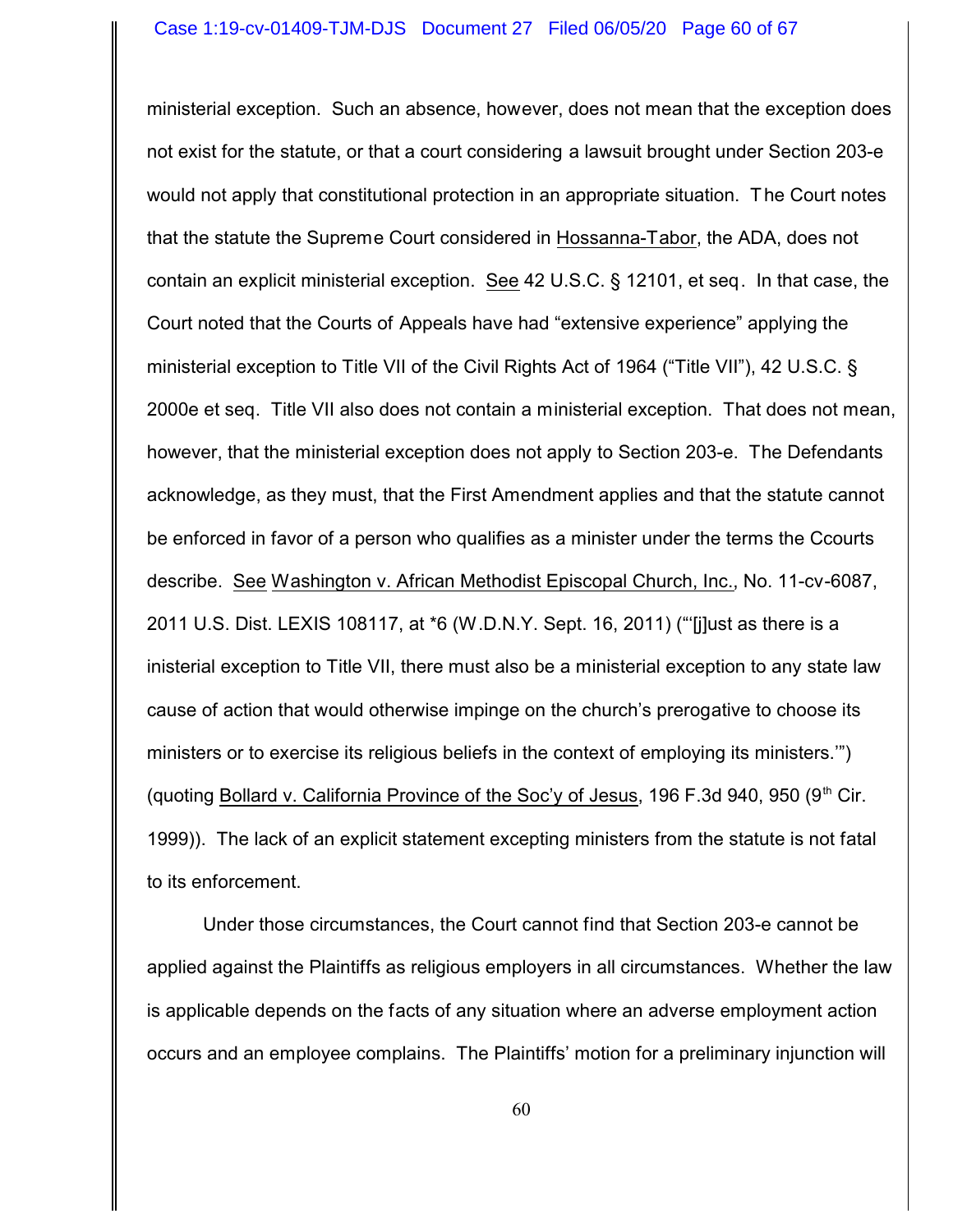be denied on this basis. The Defendants' motion to dismiss will be granted. Plaintiffs have not alleged that any particular employee has alleged discrimination or retaliation and the Court therefore cannot find Section 203-e is not applicable to that employee because of the role the employee plays in the religious organization.

### **v. Vagueness**

Plaintiffs contend that the statute is void for vagueness. "The void-for-vagueness doctrine reflects the principle that 'a statute which either forbids or requires the doing of an act in terms so vague that [persons] of common intelligence must necessarily guess at its meaning and differ as to its application, violates the first essential of due process of law.'" Roberts, 468 U.S. at 629 (quoting Connally v. General Construction Co., 269 U.S. 385, 391 (1926)). This "requirement that government articulate its aims with a reasonable degree of clarity . . . ensures that state power will be exercised on behalf of policies reflecting an authoritative choice among competing social values," limits inconsistent and discriminatory enforcement of the laws, "enables individuals to conform their conduct to the requirements of the law, and permits meaningful judicial review." Id. A law must "'be crafted with sufficient clarity to 'give the person of ordinary intelligence a reasonable opportunity to know what is prohibited' and to 'provide explicit standards for those who apply them.'" Thibodeau v. Portuondo, 486 F.3d 61, 65 (2d Cir. 2007) (quoting Betancourt v. Bloomberg, 448 F.3d 547, 552 (2d Cir. 2006)). "'The degree of vagueness tolerated in a statute varies with its type: economic regulations are subject to a relaxed vagueness test, laws with criminal penalties to a stricter one, and laws that might infringe constitutional rights the strictest of all.'" Commack, 680 F.3d at 213 (quoting VIP of Berlin, LLC v Town of Berlin, 593 F.3d 179, 186 (2d Cir. 2010)). Laws that are "'capable of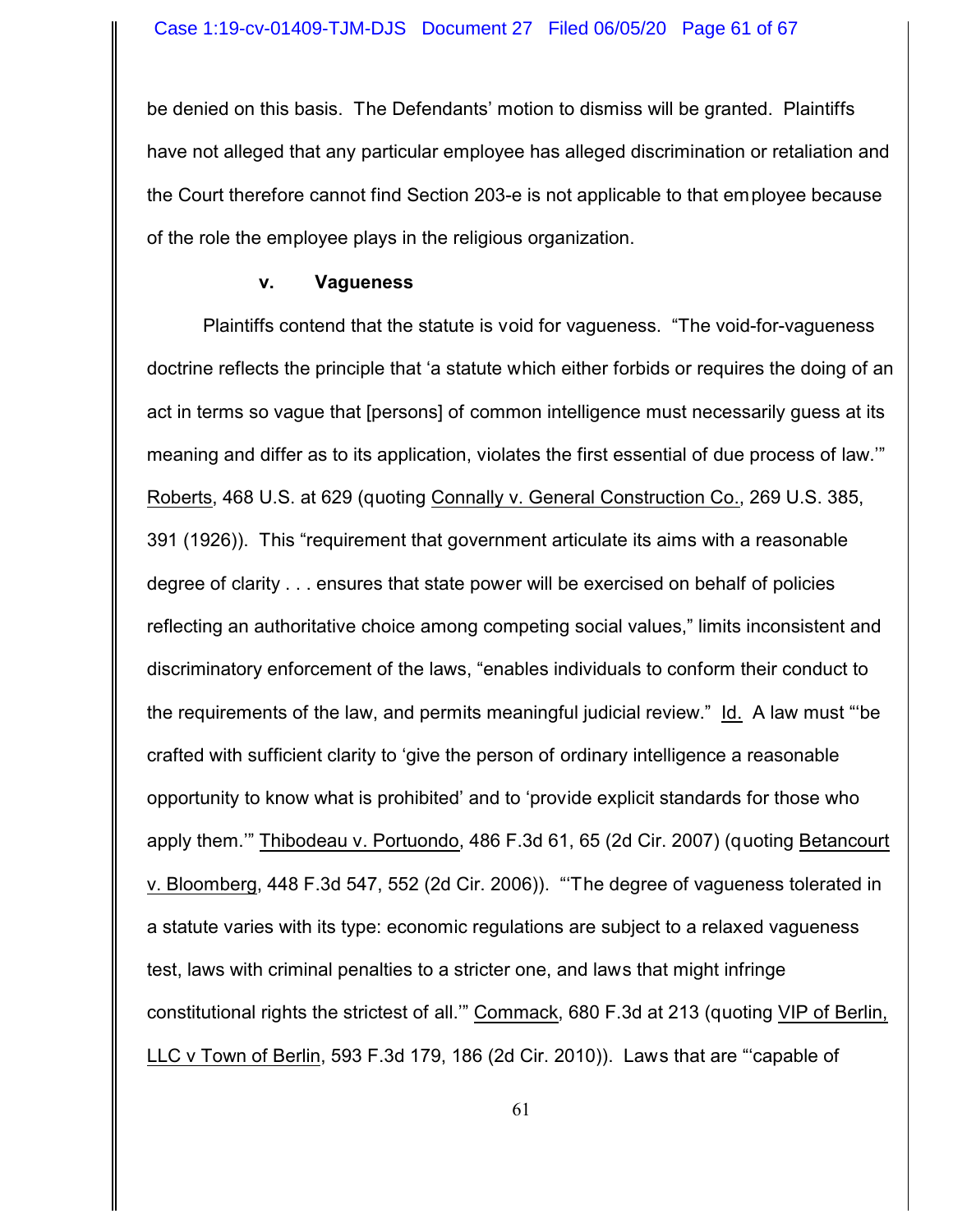reaching expression sheltered by the First Amendment" must supply "'a greater degree of specificity than in other contexts.'" Id. (quoting VIP of Berlin, 593 F.3d at 186). A court examining a statute for vagueness is "relegated . . . to the words of the ordinance itself, to the interpretations of the court below given to analogous statutes, and perhaps to some degree, to the interpretation of the statute given by those charged with enforcing it.'" VIP of Berlin, 593 F.3d at 187 (quoting Grayned v. City of Rockford, 408 U.S. 104, 110

(1972)). Facial challenges on vagueness grounds "are generally disfavored." Dickerson

v. Napolitano, 604 F.3d 732, 741 (2d Cir. 2010). <sup>6</sup>

Plaintiffs contend that the statute both fails to provide adequate notice of prohibited

conduct and encourages arbitrary and discriminatory enforcement. They point out that the

 $6$ As the Supreme Court explained in Wash. State Grange v. Wash. State Republican Party, 552 U.S. 442, 450-51 (2008):

Facial challenges are disfavored for several reasons. Claims of facial invalidity often rest on speculation. As a consequence, they raise the risk of "premature interpretation of statutes on the basis of factually barebones records." Sabri v. United States, 541 U.S. 600, 609, 124 S.Ct. 1941, 158 L. Ed. 2d 891 (2004) (internal quotation marks and brackets omitted). Facial challenges also run contrary to the fundamental principle of judicial restraint that courts should neither "'anticipate a question of constitutional law in advance of the necessity of deciding it'" nor "'formulate a rule of constitutional law broader than is required by the precise facts to which it is applied.'" Ashwander v. TVA, 297 U.S. 288, 346-347, 56 S.Ct. 466, 80 L.Ed. 688 (1936) (Brandeis, J., concurring) (quoting Liverpool, New York & Philadelphia S.S. Co. v. Commisioners of Emigration, 113 U.S. 33, 39, 5 S.Ct. 352, 28 L. 3d 899 (1885)). Finally, facial challenges threaten to short circuit the democratic process by preventing laws embodying the will of the people from being implemented in a manner consistent with the Constitution. We must keep in mind that "'[a] ruling of unconstitutionality frustrates the intent of the elected representatives of the people.'" Ayotte v. Planned Parenthood of Northern New Eng., 546 U.S. 320, 329, 126 S. Ct. 961, 163 L. Ed. 2d 812 (2006) (q uoting Regan v. Time, Inc., 468 U.S. 641, 652, 104 S.Ct. 3262, 82 L.. Ed. 2d 487 (1984) (plurality opinion).

Wash. State Grange, 552 U.S. at 450-451.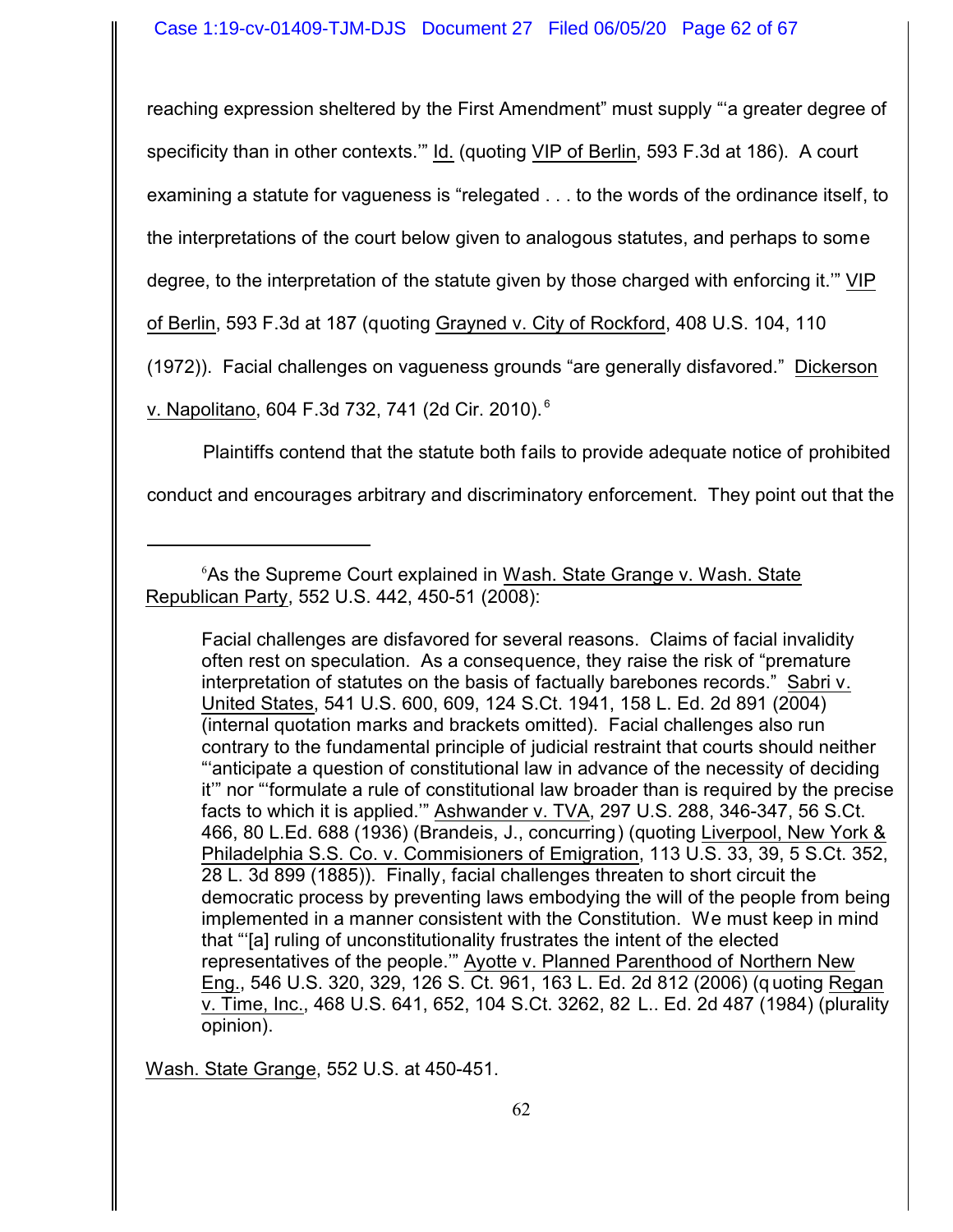term "reproductive health decision making" is not defined in the statute, thus leaving "what decisions are protected by the law" unclear. Plaintiffs note that the statute does not explain whether the prohibition applies to "past, present, [or] future decisions," or whether the "decisions protected are only those kept private or are also those that are publicly expressed or communicated in the workplace and beyond." The law also "fails to define how state officials can and may enforce" the law's "provisions against employers, when they can do so, and what penalties they can impose on employers found to be in violation of the law."

Plaintiffs complain that the phrase "reproductive health decision making" used in the statute is unnecessarily vague. The statute uses the phrase three times. The first instance occurs in reference to a prohibition on "accessing and employee's personal information." NY Labor Law § 203-e(1). The second comes in the statute's prohibition on discrimination and retaliation for an employee's "reproductive health decision making[.]" NY Labor Law § 203-e(2)(a). The third comes in the act's prohibition on requiring an employee to sign a waiver "purport[ing] to deny an employee the right make their own reproductive health care decisions." NY Labor Law § 203-e(2)(b). In alleging vagueness, however, Plaintiffs leave out part of the statute's language. Each of the three mentions of the term "reproductive health decision making" contain a qualification: "including, but not limited to, a decision to use or access a particular drug, device or medical service[.]" NY Labor Law §§ 203-e(1); 203-e(2)(a); 203-e(2)(b). This qualification helps to explain the acts the statute prohibits. An employer cannot take action against an employee who uses a drug, device, or medical service in relation to reproductive health. A person of ordinary intelligence would understand such language to include products related to reproduction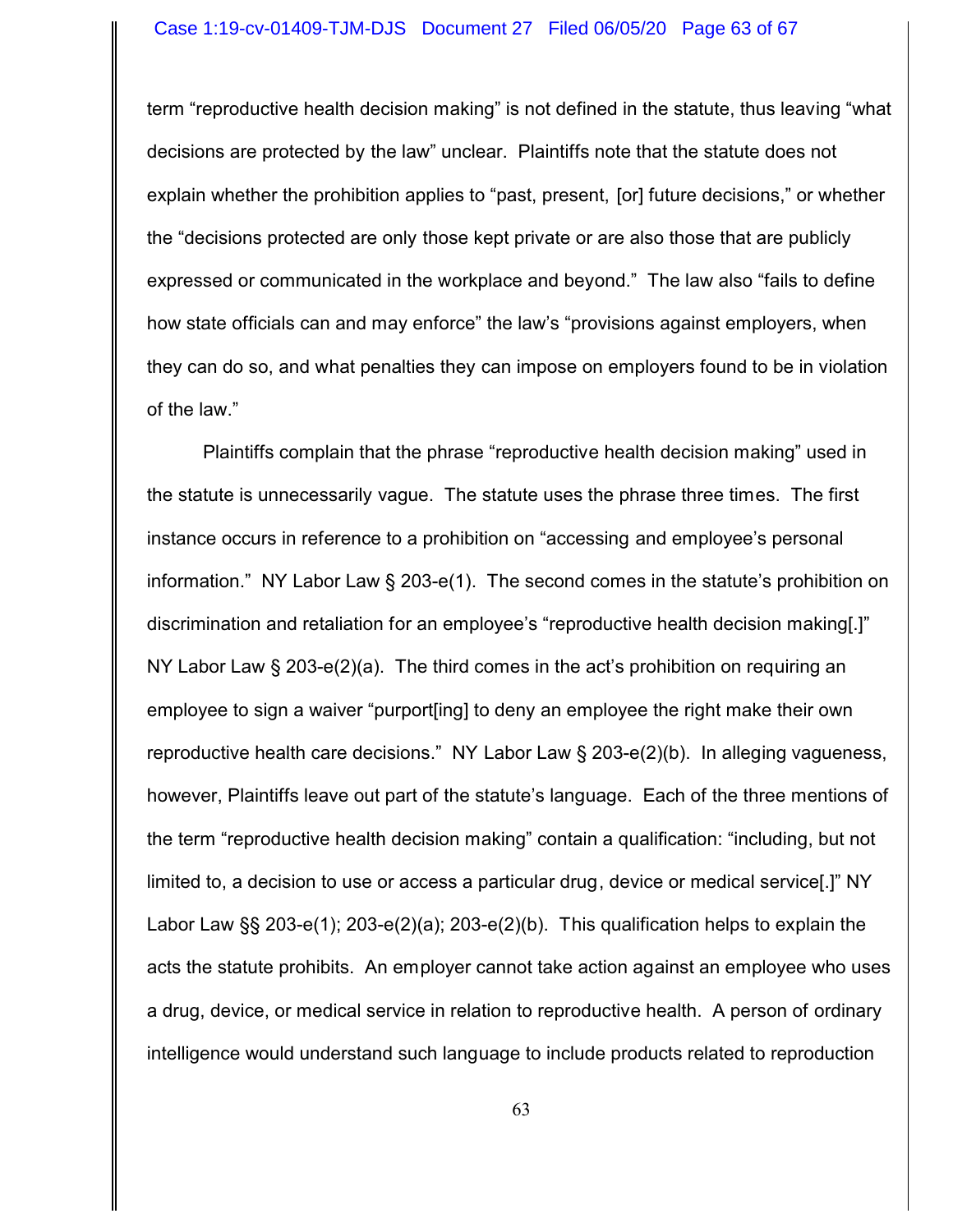such as condoms, other contraceptives, birth-control pills, and medications designed to end pregnancies. A person of ordinary intelligence would also interpret the statute to prohibit an employer taking action against a person because they chose either to continue or end a pregnancy. Likewise, a person of ordinary intelligence would understand that an employer's requirement that the employee waive any rights about decisions regarding pregnancy violates the statute.

The statute does not list specific drugs or medical procedures or specify particular health decisions which the statute protects, but the vagueness "doctrine does not require 'meticulous specificity' from every statute, as language is necessarily marked by a degree of imprecision." Thibodeau, 486 F.3d at 66 (quoting Farrell, 449 F.3d at 485). Still, the statute permits an ordinary employer to understand that the law prohibits accessing an employees' medical record to determine whether that employee had used birth control or not, or had an abortion or carried a child to term. That employer would also understand that New York has prohibited discrimination against or retaliation against an employee for decisions made about birth control or pregnancy. Given the constant change that characterizes technology and medicine, listing particular drugs or particular procedures would place the statute in danger of becoming quickly irrelevant to the action decisions that people make about reproductive health.

Indeed, this type of statute, which New York has denoted a labor law and which deals with a prohibition on employment discrimination, is designed to deal with the complex social environment represented by the modern American workplace. Courts have held that "'[t]he degree of a vagueness the Constitution tolerates–as well as the relative importance of fair notice and fair enforcement–depends in part on the nature of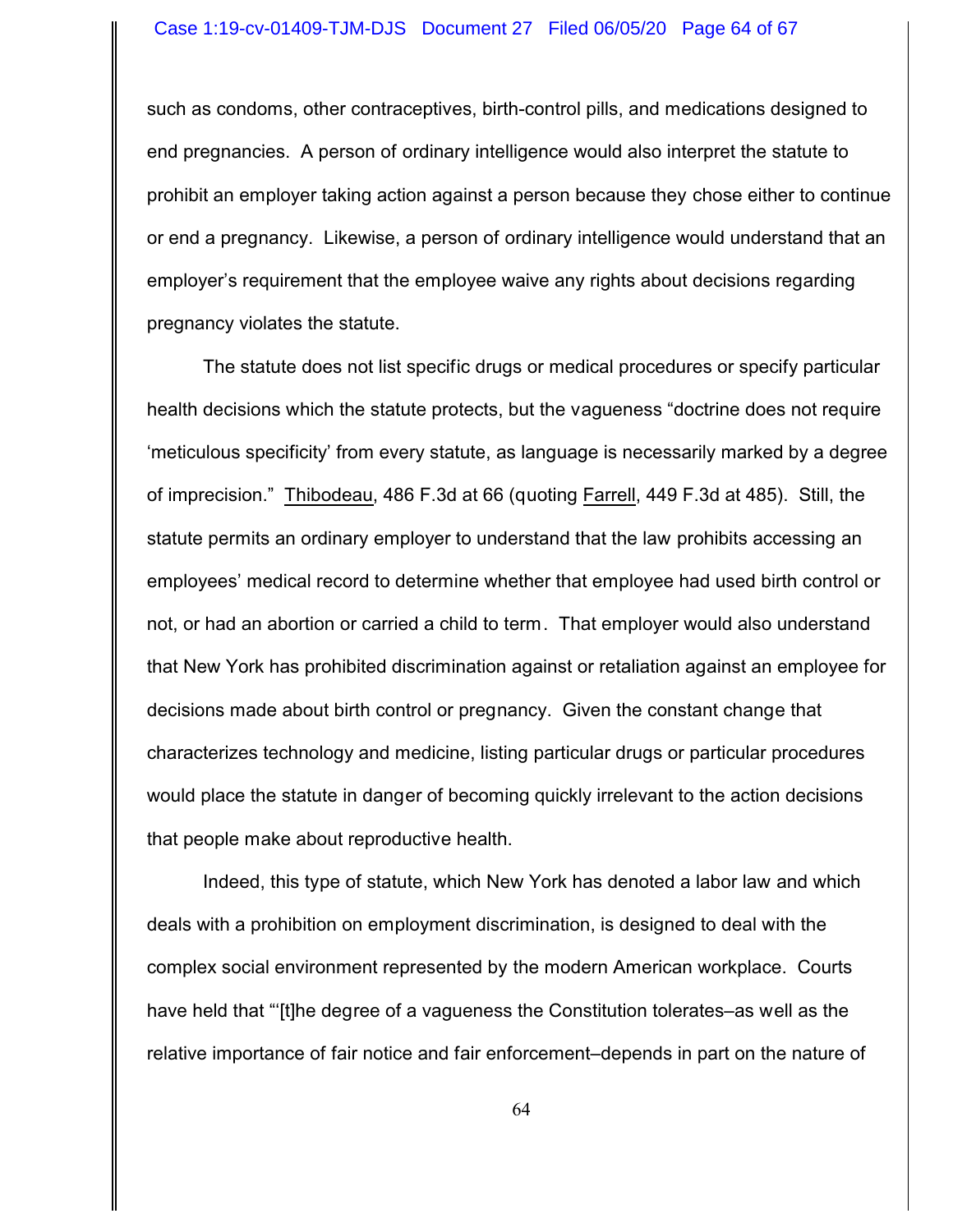the enactment.'" Thibodeau, 486 F.3d 61, 66 (2d Cir. 2007) (quoting Village of Hoffman Estates v. Flipside, Hoffman Estates, Inc., 455 U.S. 489, 498 (1982)). The statute contains a civil right of action as an enforcement mechanism. As with other statutes prohibiting employment discrimination on the basis of race, ethnicity, sex, or disability, the statute prohibits a category of conduct but relies on litigation to determine whether particular conduct violates the statute.

The Court is also unpersuaded by Plaintiffs' claim that the statute is unconstitutionally vague because it fails to specify the protections that apply to "past, present, and future decisions," or decisions made at a particular time. A person of reasonable intelligence would understand from the statute that an adverse employment action aimed at a person for their reproductive choices would violate the statute, no matter when those acts occurred. If an employer fired an employee because they were currently using birth control, that action would violate the wording of the statute. A firing that occurred because of an employee's past use of birth control or previous abortion would also violate the statute. The statute provides a general prohibition, which a reasonably intelligent employer would understand limits the action an employer can take in relation to reproductive health decisions, whenever they occurred. Similarly, Plaintiffs' complaint that the law is unclear about whether an employee can be punished for speaking about reproductive health or simply making decisions about reproductive health ignores the language of the statute. The language focuses on an employer's actions, not on the employee's speech.

Plaintiffs' complaint that the statute does not explain how State officials will enforce the statute is likewise unavailing. As explained, the statute itself defines sufficiently the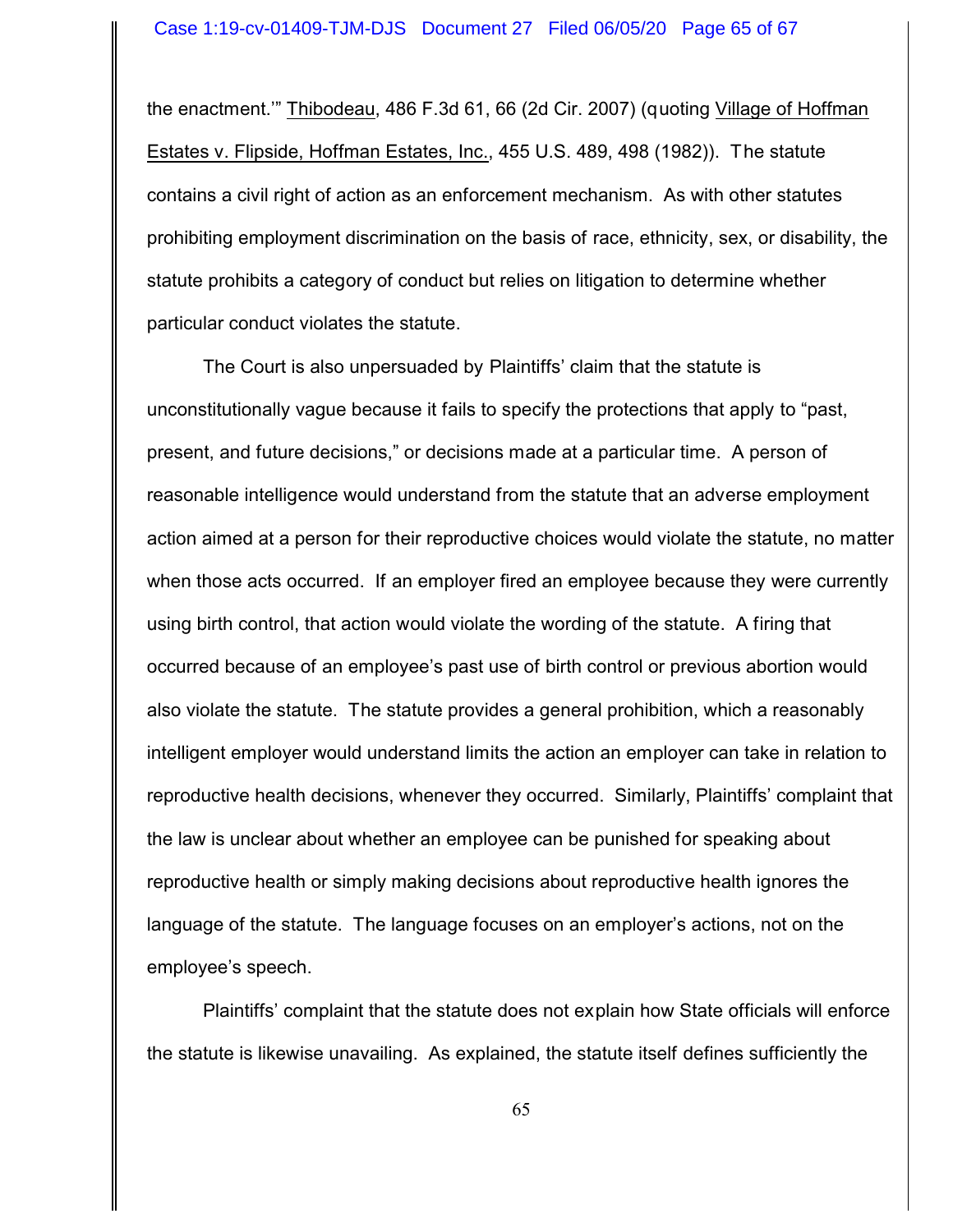conduct proscribed by Section 203-e. The Court finds that, given the nature of the conduct addressed, the prohibitions on accessing information and discrimination or retaliating against a person because of their reproductive health care decision making are sufficient to provide explicit directions for enforcement of the statute. The rest of the New York Labor Law, which applies to Section 203-e, also provides for powers and procedures for enforcing these provisions, as well as penalties. See N.Y. Labor Law §§ 21, 213.

As such, the Court finds that the statute in question is not void for vagueness and Plaintiffs have failed to demonstrate a substantial likelihood of success on the merits on this basis. The Court will therefore deny the motion for a preliminary injunction on these grounds. Moreover, as explained, Plaintiffs have failed to allege that the law is impermissibly vague. The Court has examined the statute under the relevant standards and concluded that Plaintiff's have not and could not allege that the legislation is void for vagueness. They have thus failed to state a claim on their void-for-vagueness claim. The Court will grant the Defendants' motion in that respect and dismiss the void-for-vagueness claim with prejudice.

### **IV. CONCLUSION**

For the reasons stated above, the Court will GRANT the Plaintiffs' motion for preliminary injunction, dkt. # 17, in part and DENY the motion in part. The motion is GRANTED with respect to the "notice" provision in New York Labor Law § 203-e(6). That provision of the statute may not be enforced against any employer. The Plaintiffs' motion is DENIED in all other respects. The Defendants' motion to dismiss, dkt. # 19, is hereby GRANTED in part and DENIED in part, as follows. The motion is DENIED with respect to Plaintiffs' free speech claim as it relates to the notice provision in Section 203-e(6). The